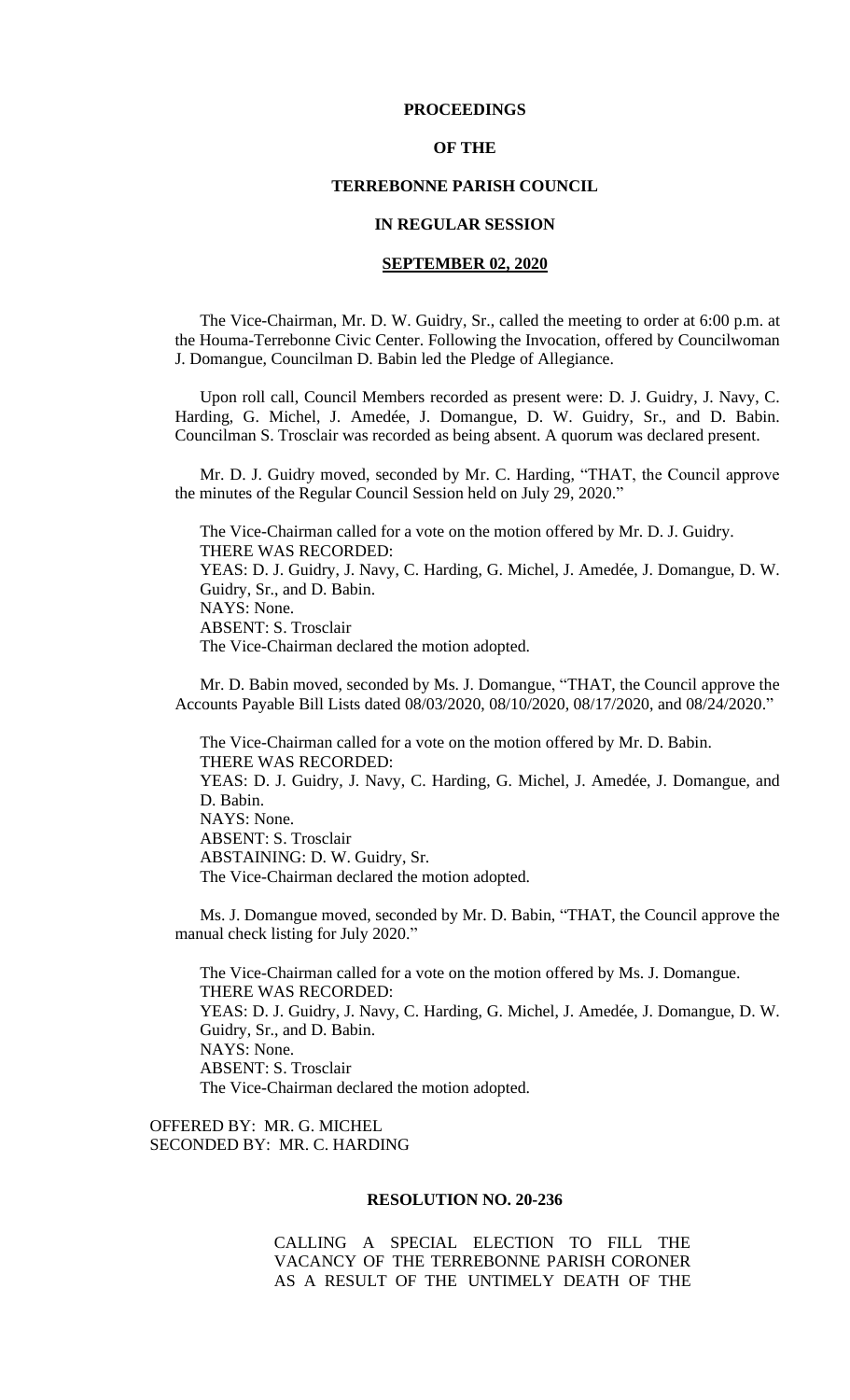# HONORABLE DR. VICTOR E. TEDESCO, III, TERREBONNE PARISH CORONER

**WHEREAS**, Terrebonne Parish Coroner Dr. Victor E. Tedesco, III unexpectedly and sadly passed away at 7:30 p.m. on Monday, August 17, 2020, and

**WHEREAS**, according to La. R.S. 18:402(E) and La. R.S. 18:602, the Terrebonne Parish Council, as the governing authority of this parish, must within twenty (20) days call an election so that the voters of the Parish can elect a Coroner to serve the remainder of the term of office left vacant by Dr. Tedesco's passing until March 24, 2024; and

**WHEREAS**, the Secretary of State's Office has given the election dates as March 20, 2021 (primary) and April 24, 2021 (general election).

**NOW, THEREFORE BE IT RESOLVED** by the Terrebonne Parish Council, on behalf of the Terrebonne Parish Consolidated Government, that the following dates shall be scheduled for the election of an individual to complete the term of the Honorable Dr. Victor E. Tedesco, III, Terrebonne Parish Coroner:

- January 20, 21, & 22, 2021 Qualification for Office
- March 20, 2021 Primary Election
	-
- April 24, 2021 General Election

**BE IT FURTHER RESOLVED** that this resolution shall be published immediately in the official journal of Terrebonne Parish, *The Courier*, and forwarded to the Secretary of State's Office and to the Terrebonne Parish Clerk of Court.

#### **THERE WAS RECORDED:**

YEAS: D. J. Guidry, J. Navy, C. Harding, G. Michel, J. Amedée, J. Domangue D.W. Guidry, Sr. and D. Babin NAYS: None. ABSTAINING: None. ABSENT: S. Trosclair. The Vice-Chairman declared the resolution adopted on this the  $2<sup>nd</sup>$  day of September 2020.

\*\*\*\*\*\*\*\*\*\*\*\*

OFFERED BY: MR. G. MICHEL SECONDED BY: MS. J. DOMANGUE

#### **RESOLUTION NO. 20-237**

A RESOLUTION TO RECOGNIZE CHIEF DEPUTY CORONER DR. CHARLES J. LEDOUX, JR., TO SERVE AS INTERIM TERREBONNE PARISH CORONER UNTIL A SPECIAL ELECTION IS HELD TO FILL THE VACANCY CREATED BY THE DEATH OF THE HONORABLE DR. VICTOR E. TEDESCO, III.

**WHEREAS,** the Honorable Dr. Victor E. Tedesco, III, who served as the Terrebonne Parish Coroner for over 35 years, has died; and

**WHEREAS**, Dr. Tedesco's passing has resulted in a vacancy, as defined by Article X § 28 of the Louisiana Constitution, of the public office of Terrebonne Parish Coroner; and

**WHEREAS**, because the remaining term of Dr. Tedesco's office at the time of his passing exceeded one year, the Terrebonne Parish Council has this day called for a special election to fill the vacancy in accordance with Louisiana Revised Statute 18:602(E); and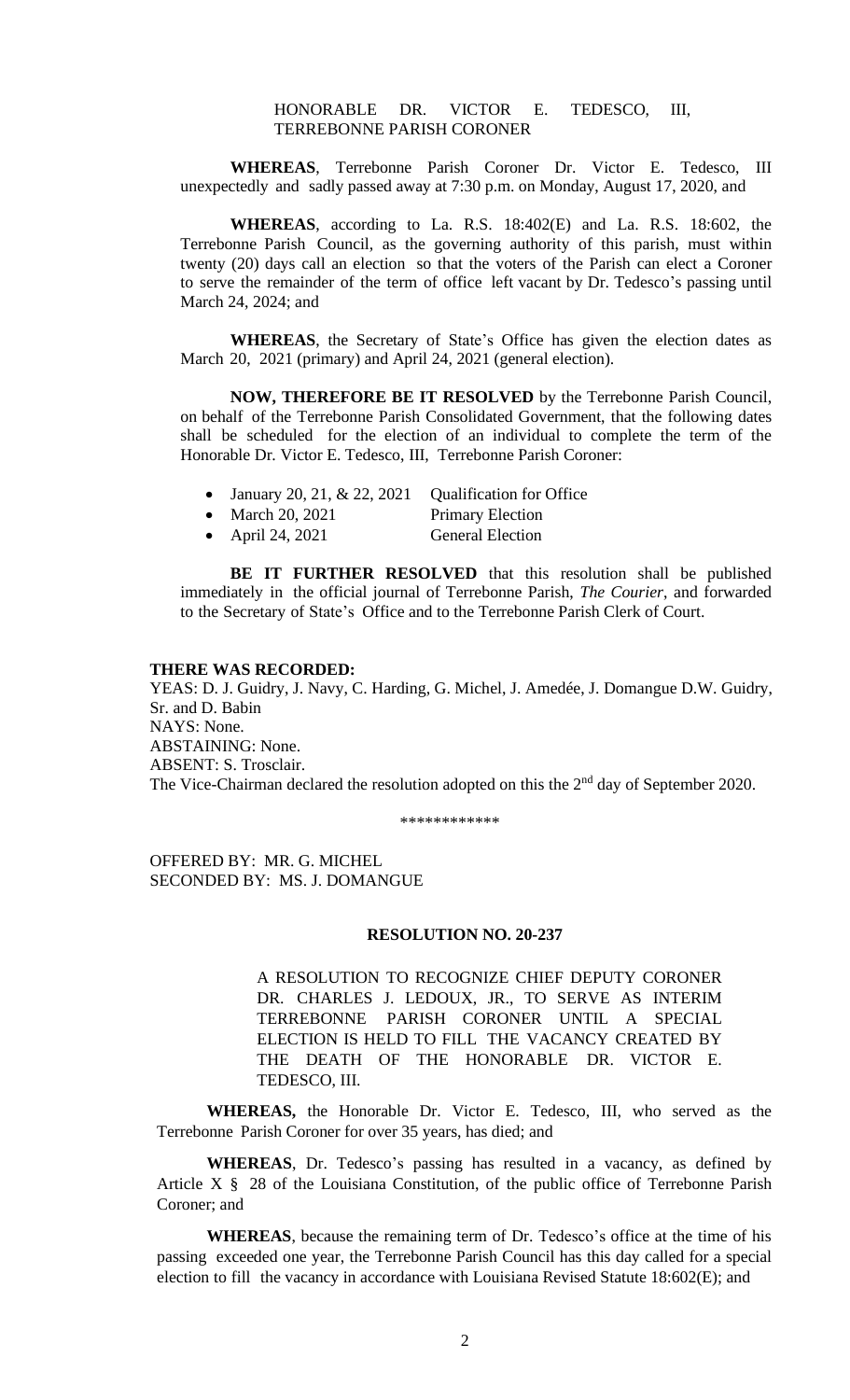**WHEREAS,** Article V, § 30 of the Louisiana Constitution requires that a vacancy in the Coroner's office be filled by the Chief Deputy Coroner until the next election as provided by law; and

**WHEREAS,** Dr. Charles Ledoux Jr. is currently the Chief Deputy Coroner of Terrebonne Parish, per the attached letter; and

**WHEREAS**, the Terrebonne Parish Council wishes to recognize, in accordance with Louisiana Constitution Article V, § 30, that Terrebonne Parish Chief Deputy Coroner, Dr. Charles

J. Ledoux, Jr. is, by operation of law, Interim Coroner filling the vacant office until such time that the next Coroner is elected, sworn in, and posts bond pursuant to state law; and

**NOW THEREFORE BE IT RESOLVED** that Terrebonne Parish Council, on behalf of the Terrebonne Parish Consolidated Government, acknowledges that Chief Deputy Coroner Dr. Charles J. Ledoux, Jr., has, by operation of law, filled the vacancy of Terrebonne Parish Coroner in accordance with Louisiana Constitution Article V, § 30, to serve as such until the commencement of the term of the next elected Coroner in compliance with Revised Statute 13:5701.

# **THERE WAS RECORDED:**

YEAS: D. J. Guidry, J. Navy, C. Harding, G. Michel, J. Amedée, J. Domangue D.W. Guidry, Sr. and D. Babin NAYS: None. ABSTAINING: None. ABSENT: S. Trosclair. The Vice-Chairman declared the resolution adopted on this the  $2<sup>nd</sup>$  day of September 2020.

\*\*\*\*\*\*\*\*\*\*\*\*

Council Clerk Suzette Thomas informed the Council that Senator [Brett Allain](https://terrebonneparish.novusagenda.com/AgendaWeb/CoverSheet.aspx?ItemID=26554&MeetingID=2044) was [unable to attend the meeting this evening and that the](https://terrebonneparish.novusagenda.com/AgendaWeb/CoverSheet.aspx?ItemID=26554&MeetingID=2044) legislative update regarding [capital outlay projects](https://terrebonneparish.novusagenda.com/AgendaWeb/CoverSheet.aspx?ItemID=26554&MeetingID=2044) will be placed on the Wednesday, September 9, 2020 Regular Session Agenda.

Parish Manager Mike Toups presented a presentation regarding ongoing construction of the 1-1A pump station project located on Hwy 311, noting that the project will be powered by two 40" pumps and two 300 HP diesels which will pump one hundred and six thousand gallons per minute. He added that a 25-kilowatt emergency generator will also be installed to power the electrical system and controls and stated that the pump station is scheduled to be completed by mid-October, weather permitting.

Councilman D. W. Guidry, Sr. added that this pump station will help alleviate drainage concerns in the Schriever and Little Bayou Black area.

Mr. Toups proceeded to give an update on drainage pump station projects across Terrebonne Parish, including the installation of fences and gates at the Cavaness Dr. at St. Louis Canal Rd.; Westview Dr. at St. Louis Canal Rd. pump stations; and noted that the sump fabrication to the 30" Diesel/Electric over Hydraulic Pump on the Westside Blvd. at St. Louis Canal Rd. pump station has been completed. He continued that an automated screw gate actuator has been installed to the D-13 Industrial Blvd. and is manually operable. The D-35 Gibson Recreation pump is down for gear drive service. A portable pump automated with floats is on site until new gear box can be delivered and installed.

Mr. Lawrence DeHart of 254 Magnolia St. stated that he was present to address any questions concerning the Food Bank agenda item that was discussed at the previous committee meeting. He was unaware that the item was not on the Council agenda as well.

Mr. G. Michel moved, seconded by Mr. C. Harding, "THAT, the Council deviate from the regular order of business to discuss committee reports and subsequent agenda items."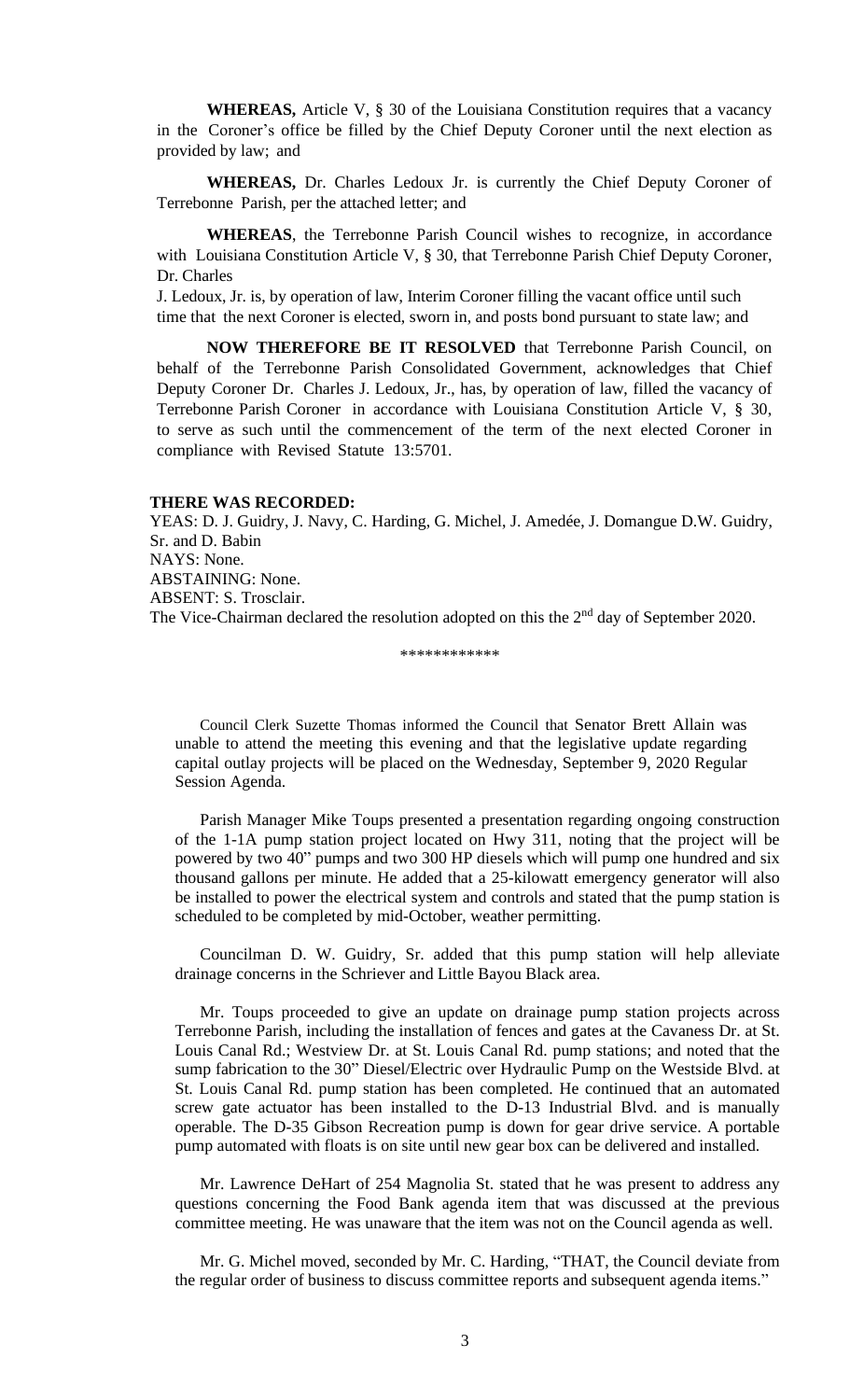The Vice-Chairman called for a vote on the motion offered by Mr. G. Michel. THERE WAS RECORDED: YEAS: D. J. Guidry, J. Navy, C. Harding, G. Michel, J. Amedée, J. Domangue, D. W. Guidry, Sr., and D. Babin. NAYS: None. ABSENT: S. Trosclair The Vice-Chairman declared the motion adopted.

The Vice-Chairman called for a report on the Public Services Committee meeting held on 09/01/2020, whereupon the Committee Chairman, noting that ratification of minutes calls four public hearings on September 23, 2020 at 6:30 p.m., rendered the following:

# **PUBLIC SERVICES COMMITTEE**

#### **SEPTEMBER 1, 2020**

The Chairman, Carl Harding, called the Public Services Committee meeting to order at 5:30 p.m. at the Houma-Terrebonne Civic Center with an Invocation offered by Committee Member D. Babin and the Pledge of Allegiance led by Committee Member D. J. Guidry. Upon roll call, Committee Members recorded as present were: D. J. Guidry, S. Trosclair, J. Navy, C. Harding, J. Amedée, J. Domangue, D. W. Guidry, Sr., and D. Babin. Committee Member G. Michel was recorded as entering the proceedings at 5:39 p.m. A quorum was declared present.

OFFERED BY: MR. D. J. GUIDRY SECONDED BY: MR. D. BABIN

#### **RESOLUTION NO. 20-238**

A resolution authorizing the execution of Change Order No. 1 to the agreement for Contractor Services with Norris & Boudreaux Contractors, LLC for the Cast Iron Gas Line Improvements, St Louis & McKinley Area, Phase 20, Project No. 18-GAS-45.

 **WHEREAS,** by contract dated October 10, 2019, Terrebonne Parish Consolidated Government did award a contract to Norris & Boudreaux Contractors, LLC, for the Cast Iron Gas Line Improvements, St. Louis & McKinley Area, Phase 20, Project No. 18-GAS-45, Terrebonne Parish, Louisiana, as will be seen by reference to said contract which is recorded under Entry No. 1590915 of the records of Terrebonne Parish, Louisiana, and

 **WHEREAS,** a Change Order No. 1 has been recommended for an increase in the amount of One Hundred Twenty-Seven Thousand Seven Hundred Seventy-Five Dollars and 50 Cents (\$127,775.50), to include increasing the footage of one (1) inch gas service pipe, and

 **NOW THEREFORE BE IT RESOLVED,** by the Terrebonne Parish Council (Public Services Committee), on behalf of the Terrebonne Parish Consolidated Government, that Change Order No. 1 to the contract for Construction with Norris & Boudreaux Contractors, LLC for the Cast Iron Gas Line Improvements, St. Louis & McKinley Area, Phase 20, Project No. 18-GAS-45, be, and is hereby, approved.

 **BE IT FURTHER RESOLVED,** that the Parish President, and all appropriate parties be, and they are hereby, authorized to execute Change Order No. 1, for an increase in the footage of one (1) inch gas service pipe, increasing the amount by One Hundred Twenty-Seven Thousand Seven Hundred Seventy-Five Dollars and 50 Cents (\$127,775.50).

### **THERE WAS RECORDED:**

YEAS: D. J. Guidry, S. Trosclair, J. Navy, C. Harding, J. Amedée, J. Domangue D.W. Guidry, Sr. and D. Babin NAYS: None. ABSTAINING: None.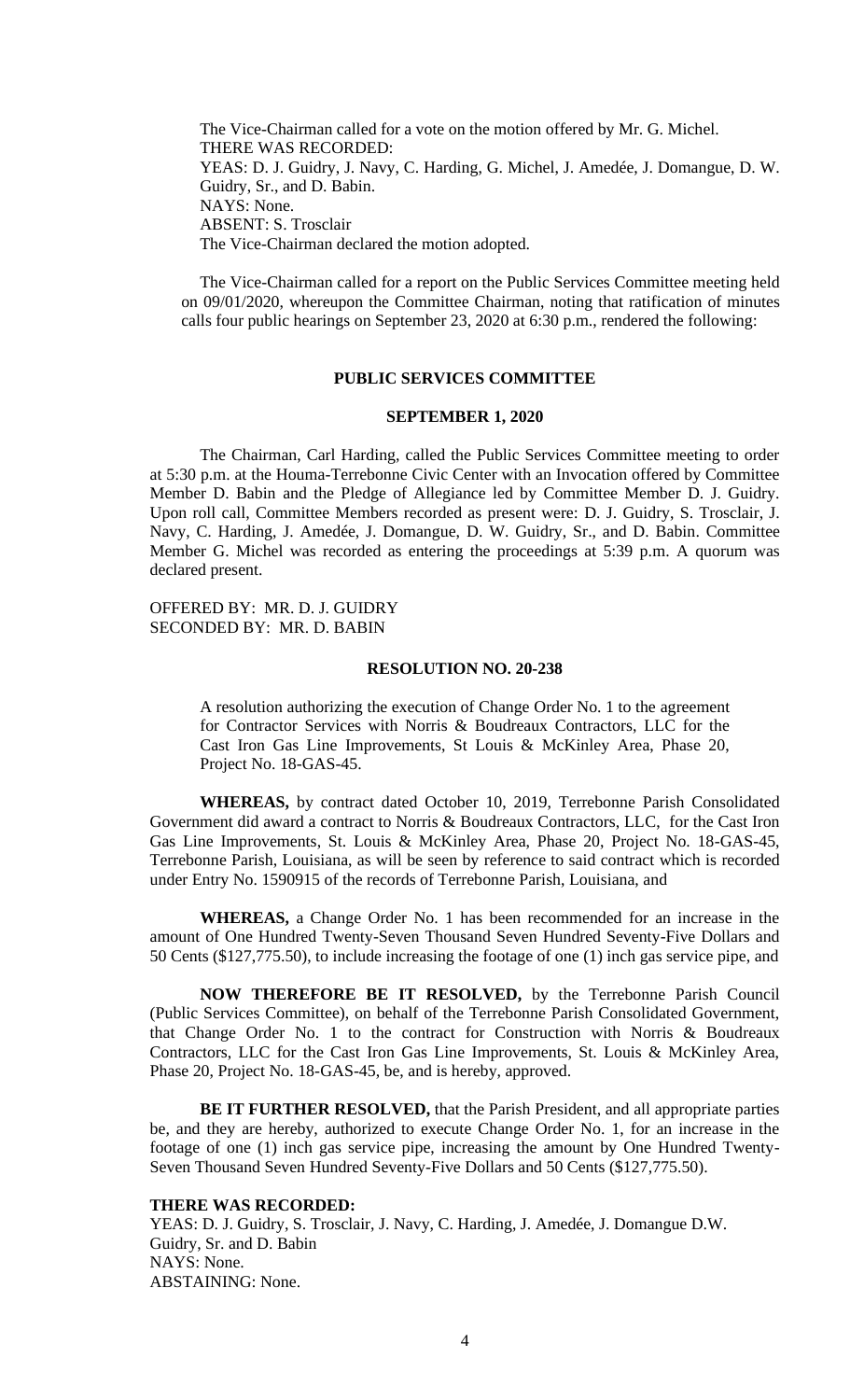ABSENT: G. Michel. The Chairman declared the resolution adopted on this the  $1<sup>st</sup>$  day of September 2020.

\*\*\*\*\*\*\*\*\*\*\*\*

OFFERED BY: MR. D. BABIN SECONDED BY: MR. J. AMEDĖE

### **RESOLUTION NO. 20-239**

A resolution authorizing the execution of Change Order No. 1 to the agreement for Professional Engineering Services with Providence Engineering and Design, LLC for the Circuit Breaker Changeout, Project No. 19-ELT-05.

 **WHEREAS,** by contract dated September 3, 2019, Terrebonne Parish Consolidated Government did award a contract to Providence Engineering and Design, LLC for Circuit Breaker Changeout, Project No. 19-ELT-05, Terrebonne Parish, Louisiana, as will be seen by reference to said contract which is recorded under Entry No. 1588588 of the records of Terrebonne Parish, Louisiana, and

 **WHEREAS,** a Change Order No. 1 has been recommended for an increase in the amount of Twenty-Four Thousand, Four Hundred Dollars and 00 Cents (\$24,400.00), to include increasing the upset limits for Basic Design Services, Measure Existing Conditions, and Project Representation, and

 **NOW THEREFORE BE IT RESOLVED,** by the Terrebonne Parish Council (Public Services Committee), on behalf of the Terrebonne Parish Consolidated Government, that Change Order No. 1 to the contract for Professional Engineering Services with Providence Engineering and Design, LLC for the Circuit Breaker Changeout, Project No. 19- ELT-05, be, and is hereby, approved.

 **BE IT FURTHER RESOLVED,** that the Parish President, and all appropriate parties be, and they are hereby, authorized to execute Change Order No. 1, for an increase in the upset limits for Basic Design Services, Measure Existing Conditions, and Project Representation, increasing the amount by Twenty-Four Thousand, Four Hundred Dollars and 00 Cents (\$24,400.00).

#### **THERE WAS RECORDED:**

YEAS: D. J. Guidry, S. Trosclair, J. Navy, C. Harding, J. Amedée, J. Domangue D.W. Guidry, Sr. and D. Babin NAYS: None. ABSTAINING: None. ABSENT: G. Michel. The Chairman declared the resolution adopted on this the 1<sup>st</sup> day of September 2020.

\*\*\*\*\*\*\*\*\*\*\*\*

OFFERED BY: MR. D. BABIN SECONDED BY: MR. J. AMEDĖE

# **RESOLUTION NO. 20-240**

A resolution providing approval of Amendment No. 2 to the Engineering Agreement for Parish Project No. **18-DRA-44**, **Elliot Jones Pump Station Project**, Terrebonne Parish, Louisiana.

**WHEREAS**, the Terrebonne Parish Consolidated Government did enter into an original engineering agreement with GIS Engineering, L.L.C. dated August 6, 2018, recordation number 1564176, for the Elliot Jones Pump Station Project identified as Parish Project 18-DRA-44, and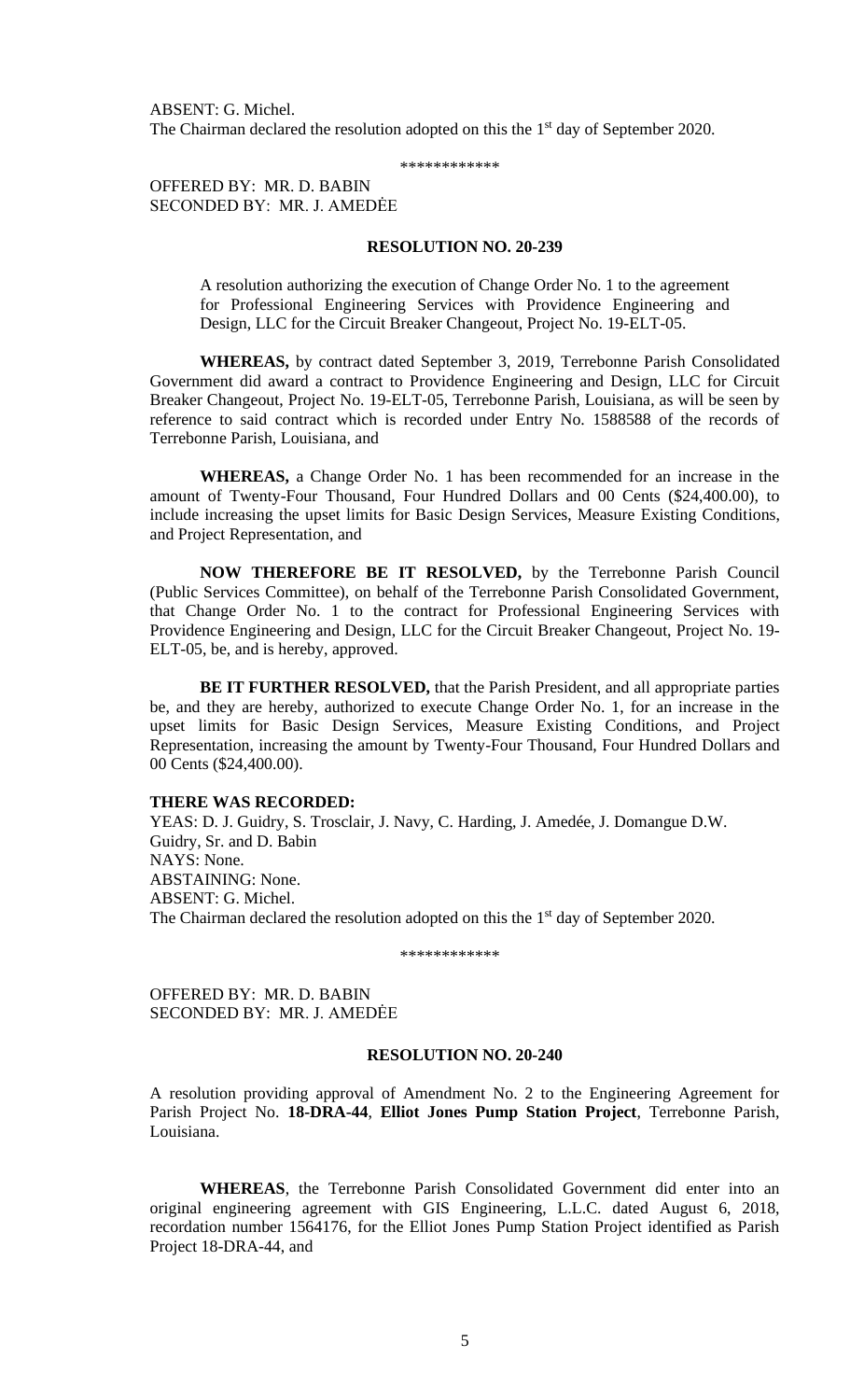**WHEREAS**, the Terrebonne Parish Consolidated Government is desirous of completing the design for the Elliot Jones Pump Station Project, and

**WHEREAS**, the Terrebonne Parish Consolidated Government has budgeted additional funding to continue the project through construction, and

**WHEREAS**, GIS Engineering, LLC. has submitted a proposal to continue with the oversight of construction for this project, and

**WHEREAS**, the limitation of cost for Basic and Additional Services needs to be increased for these design efforts, and

**WHEREAS**, this above work will increase the basic services section of the contract by \$30,500.00 and the additional services section by \$429,867.39 contingent upon a budget amendment, and

**NOW THEREFORE**, be it understood and agreed by the parties hereto to amend the engineering agreement as follows:

**NOW, THEREFORE BE IT RESOLVED** that the Terrebonne Parish Council (Public Services Committee), on behalf of the Terrebonne Parish Consolidated Government, does hereby approve this Amendment No. 2 to the Engineering Agreement for an increase of \$30,500.00 in Basic Services and \$429,867.39 in additional services, and authorizes Parish President Gordon E. Dove to execute this Amendment No. 2 to the Engineering Agreement for the Elliot Jones Pump Station Project contingent upon a budget amendment; Parish Project No. 18-DRA-44, with GIS Engineering, LLC, and

**BE IT FURTHER RESOLVED** that a certified copy of the resolution be forwarded to the Engineer, GIS Engineering, LLC.

#### **THERE WAS RECORDED:**

YEAS: D. J. Guidry, S. Trosclair, J. Navy, C. Harding, J. Amedée, J. Domangue D.W. Guidry, Sr. and D. Babin NAYS: None. ABSTAINING: None. ABSENT: G. Michel. The Chairman declared the resolution adopted on this the 1<sup>st</sup> day of September 2020.

\*\*\*\*\*\*\*\*\*\*\*\*

OFFERED BY: MR. D. J. GUIDRY SECONDED BY: MR. D. W. GUIDRY, SR.

#### **RESOLUTION NO. 20-241**

A resolution authorizing professional engineering, environmental and inspection services on an as need basis for the American Legion Post 31 Building Phase 2- Abatement and Remediation, Project No. 19-BLDG-30, and

**WHEREAS**, GIS Engineering, LLC will provide professional engineering, environmental and inspection services on an as need basis for the American Legion Post 31 Building Phase 2- Abatement and Remediation, Project No. 19-BLDG-30, and

**WHEREAS**, GIS Engineering, LLC has offered to provide these professional services on a Time and Materials basis, for an amount not to exceed Thirty-Seven Thousand Dollars (\$37,000.00) unless specifically amended by TPCG in writing, and

**NOW THEREFORE BE IT RESOLVED**, by the Terrebonne Parish Council (Public Services Committee), on behalf of Terrebonne Parish Consolidated Government, that the professional engineering, environmental and inspection services from GIS Engineering, LLC be, and is hereby approved, and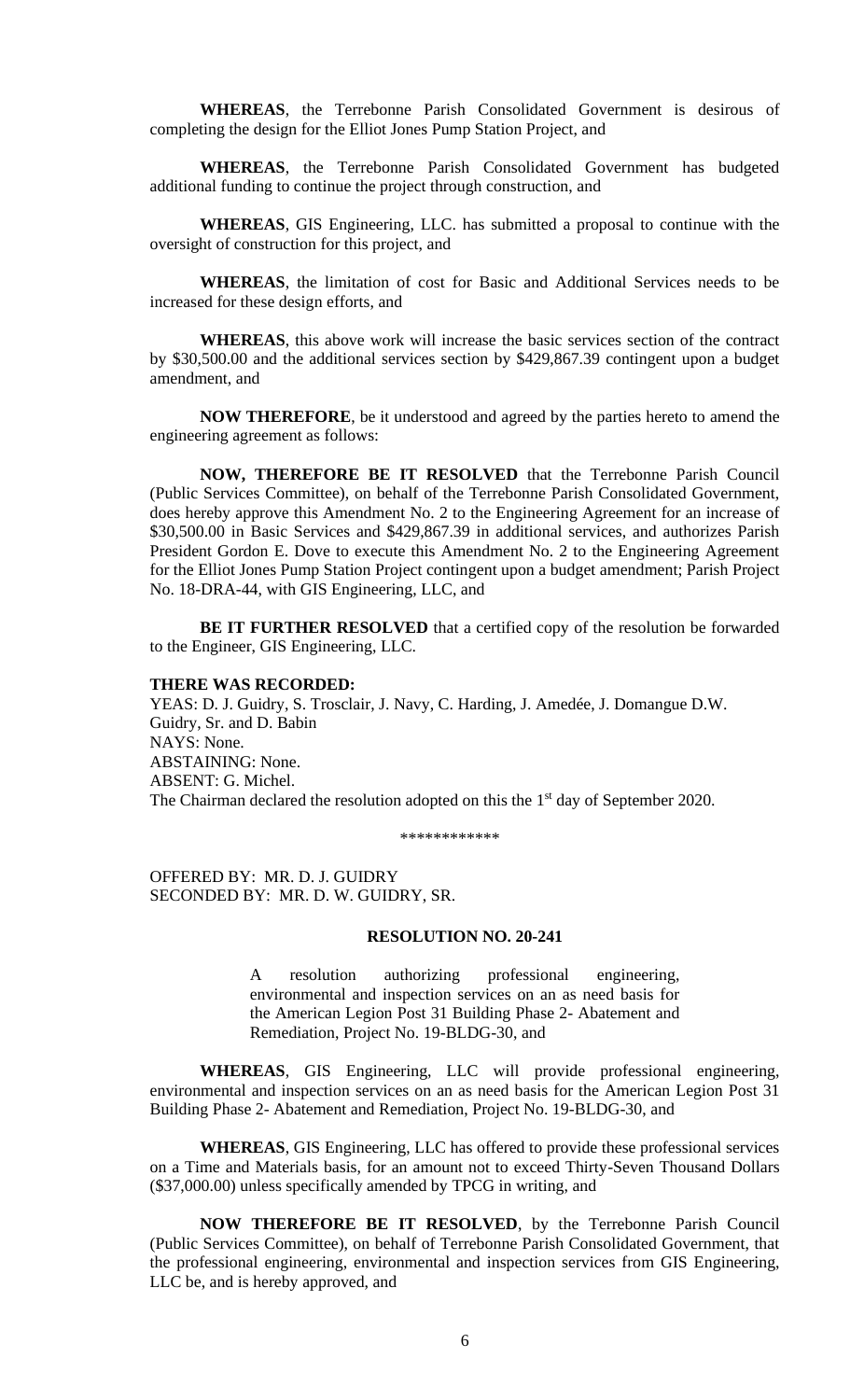**BE IT FURTHER RESOLVED**, that the Parish President and all other appropriate parties be, and they are hereby authorized to execute any and all contract documents associated therewith.

# **THERE WAS RECORDED:**

YEAS: D. J. Guidry, S. Trosclair, J. Navy, C. Harding, J. Amedée, J. Domangue D.W. Guidry, Sr. and D. Babin NAYS: None. ABSTAINING: None. ABSENT: G. Michel. The Chairman declared the resolution adopted on this the  $1<sup>st</sup>$  day of September 2020.

\*\*\*\*\*\*\*\*\*\*\*\*

OFFERED BY: MR. D. W. GUIDRY, SR. SECONDED BY: MS. J. DOMANGUE

# **RESOLUTION NO. 20-242**

A resolution ratifying the appointment of the firm of Milford & Associates, Inc. to provide professional services for the Pavement Markings Project; and authorizing execution of an agreement for these services.

**WHEREAS**, the Terrebonne Parish Consolidated Government is desirous of appointing a firm to provide professional services for the project entitled Pavement Markings Project, and

**WHEREAS**, pavement markings throughout the parish periodically need replacing, and

**WHEREAS**, Terrebonne Parish Consolidated Government is desirous of evaluating and replacing the pavement markings, and

**WHEREAS**, the firm of Milford & Associates, Inc. has been selected by Terrebonne Parish President Gordon E. Dove to provide the professional services relative to said project, and

**NOW, THEREFORE BE IT RESOLVED** that the Terrebonne Parish Council does hereby ratify the appointment of the firm of Milford & Associates, Inc. by Terrebonne Parish President Gordon E. Dove for professional services for the Pavement Markings Project, and

**BE IT FURTHER RESOLVED** that the Terrebonne Parish Council (Public Services Committee), on behalf of the Terrebonne Parish Consolidated Government, does hereby authorize the execution of an agreement with the firm of Milford & Associates, Inc. by Terrebonne Parish President Gordon E. Dove.

### **THERE WAS RECORDED:**

YEAS: D. J. Guidry, S. Trosclair, J. Navy, C. Harding, J. Amedée, J. Domangue D.W. Guidry, Sr. and D. Babin NAYS: None. ABSTAINING: None. ABSENT: G. Michel. The Chairman declared the resolution adopted on this the  $1<sup>st</sup>$  day of September 2020.

\*\*\*\*\*\*\*\*\*\*\*\*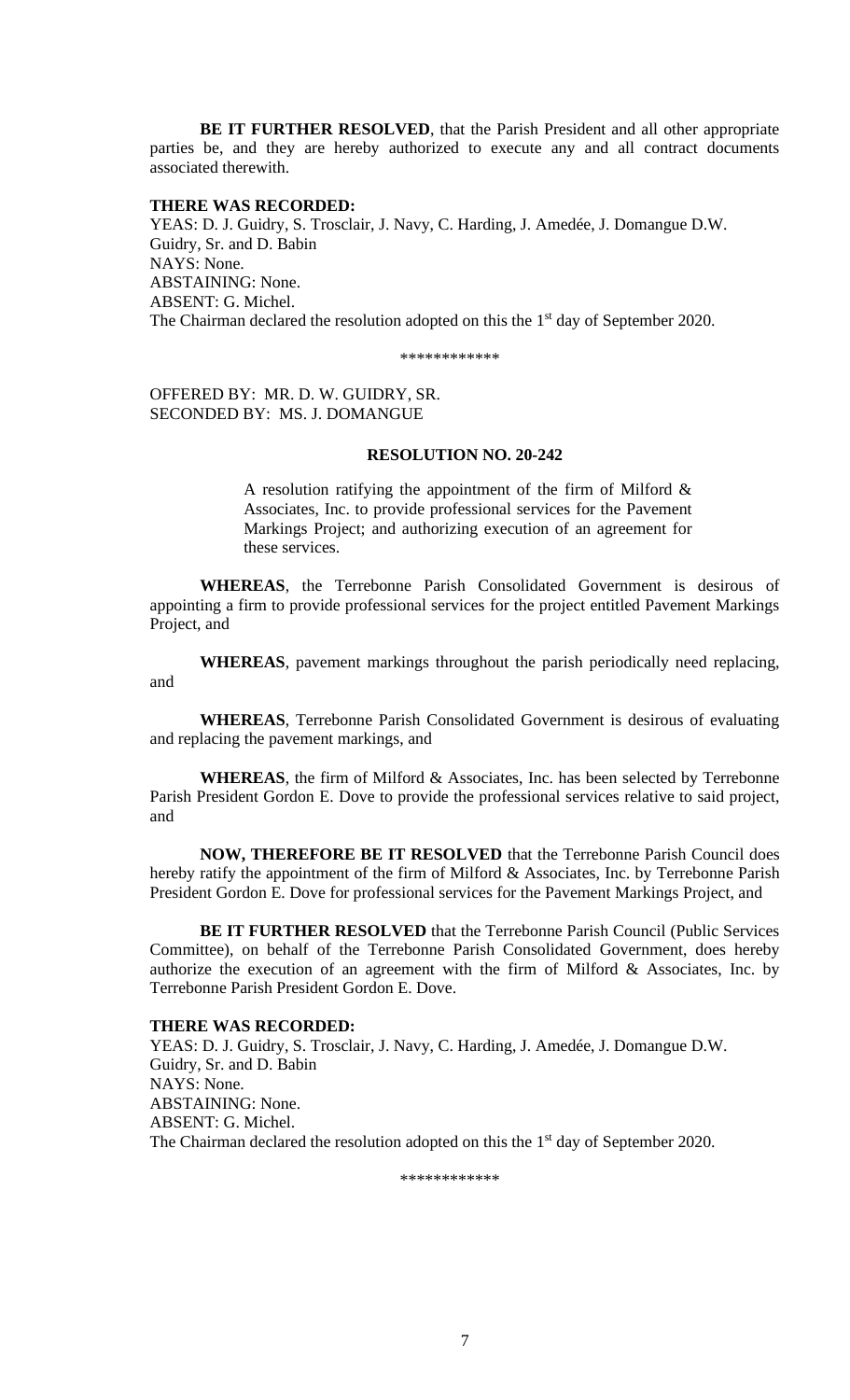# **RESOLUTION NO. 20-243**

A resolution authorizing the execution of Change Order No. 4 for the Construction Agreement for Parish Project No. 16-LOCK-61, Petit Caillou Lock Structure Project, Terrebonne Parish, Louisiana.

**WHEREAS**, the Terrebonne Parish Consolidated Government awarded the construction of Parish Project No. 16-LOCK-61, Petit Caillou Lock Structure Project to Sealevel Construction, Inc., Terrebonne Parish, Louisiana, and

**WHEREAS**, the Contractor has completed this project entitled Petit Caillou Lock Structure Project, and

**WHEREAS**, it is necessary to balance the estimated contract quantities with installed quantities, and

**WHEREAS**, this change order will decrease the overall contract price by One-Hundred Fifty Thousand, Two Hundred Eighteen Dollars and Ten Cents (\$150,218.10), and

**WHEREAS**, Change Order No. 4 had been recommended by the Engineer, GIS Engineering, LLC, for this project.

**NOW, THEREFORE BE IT RESOLVED** that the Terrebonne Parish Council (Public Services Committee) on behalf of the Terrebonne Parish Consolidated Government, does hereby approve and authorize the execution by Terrebonne Parish President Gordon E. Dove of Change Order No. 4 to the construction agreement with Sealevel Construction, Inc. for Parish Project No. 16-LOCK-61, Petit Caillou Lock Structure Project, Terrebonne Parish, Louisiana, for an decrease to the contract amount in the amount of One-Hundred Fifty Thousand, Two Hundred Eighteen Dollars and Ten Cents (\$150,218.10), and

**BE IT FURTHER RESOLVED** that a certified copy of the resolution be forwarded to Engineer, GIS Engineering, LLC.

#### **THERE WAS RECORDED:**

YEAS: D. J. Guidry, S. Trosclair, J. Navy, C. Harding, J. Amedée, J. Domangue D.W. Guidry, Sr. and D. Babin NAYS: None. ABSTAINING: None. ABSENT: G. Michel. The Chairman declared the resolution adopted on this the 1<sup>st</sup> day of September 2020.

\*\*\*\*\*\*\*\*\*\*\*\*

OFFERED BY: MR. D. J. GUIDRY SECONDED BY: MR. S. TROSCLAIR

# **RESOLUTION NO. 20-244**

A resolution authorizing the execution of Change Order No. 2 for the Construction Agreement for Parish Project No. 16-DRA-25, Petit Caillou Drainage Project, Terrebonne Parish, Louisiana.

**WHEREAS**, the Terrebonne Parish Consolidated Government awarded the construction of Parish Project No. 16-DRA-25, Petit Caillou Drainage Project to Sealevel Construction, Inc., Terrebonne Parish, Louisiana, and

**WHEREAS**, the Parish is desirous of including automatic trash rakes, a diesel fuel tank, reducing the size of the equipment platform to accommodate the 1,500kW owner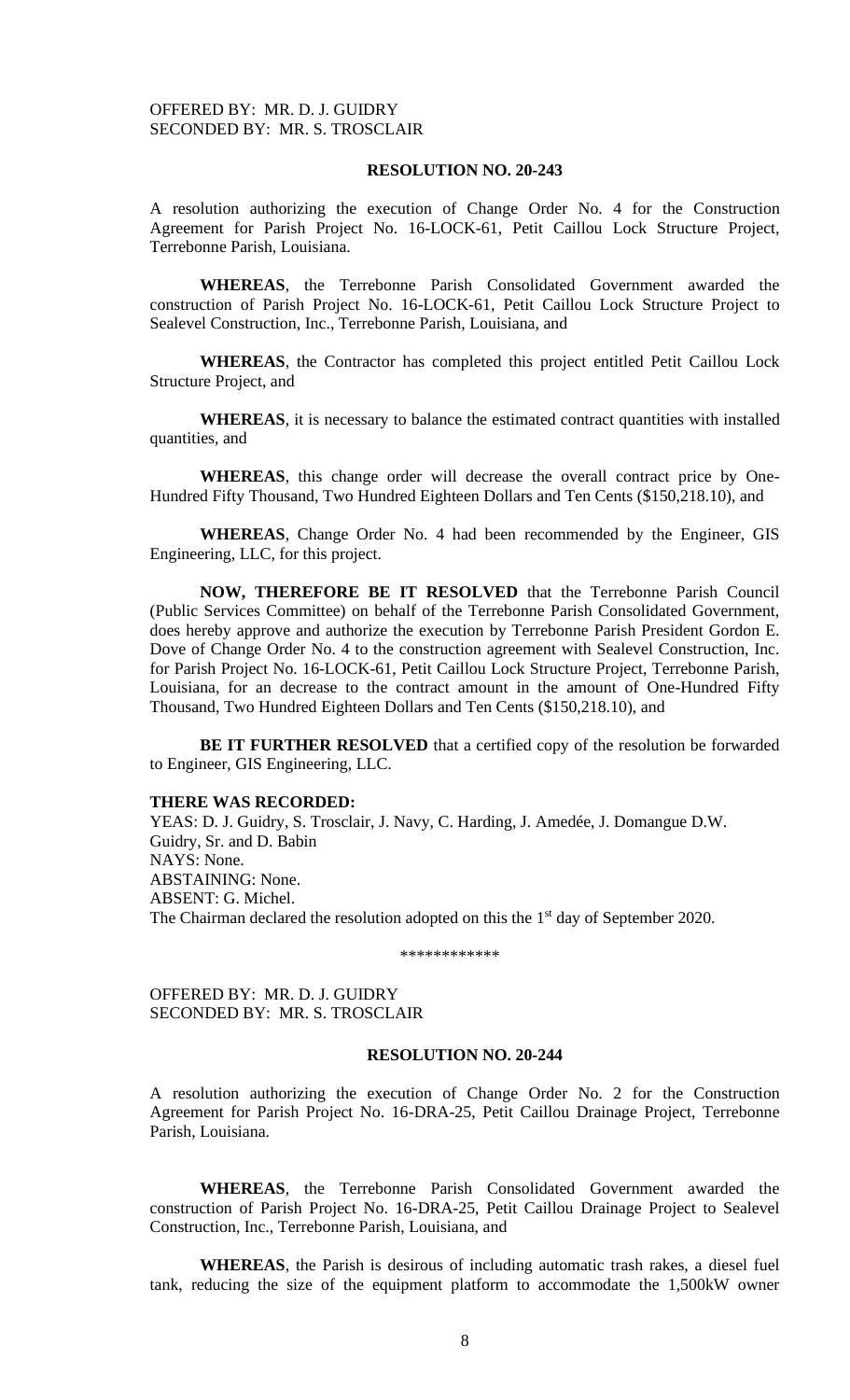provided generator, along with the removal and addition of several electrical components for Petit Caillou Drainage Project, and

**WHEREAS**, this change order will increase the overall contract price by Five Hundred Twenty-Four Thousand, Two-Hundred Sixty-Nine Dollars and Zero Cents (\$524,269.00), and

**WHEREAS**, Change Order No. 2 had been recommended by the Engineer, GIS Engineering, LLC, for this project.

**NOW, THEREFORE BE IT RESOLVED** that the Terrebonne Parish Council (Public Services Committee), on behalf of the Terrebonne Parish Consolidated Government, does hereby approve and authorize the execution by Terrebonne Parish President Gordon E. Dove of Change Order No. 2 to the construction agreement with Sealevel Construction, Inc. for Parish Project No. 16-DRA-25, Petit Caillou Drainage Project, Terrebonne Parish, Louisiana, for an increase to the contract amount in the amount of Five Hundred Twenty-Four Thousand, Two-Hundred Sixty-Nine Dollars and Zero Cents (\$524,269.00) to the contract, and

**BE IT FURTHER RESOLVED** that a certified copy of the resolution be forwarded to Engineer, GIS Engineering, LLC.

### **THERE WAS RECORDED:**

YEAS: D. J. Guidry, S. Trosclair, J. Navy, C. Harding, J. Amedée, J. Domangue D.W. Guidry, Sr. and D. Babin NAYS: None. ABSTAINING: None. ABSENT: G. Michel. The Chairman declared the resolution adopted on this the 1<sup>st</sup> day of September 2020.

\*\*\*\*\*\*\*\*\*\*\*\*

OFFERED BY: MR. S. TROSCLAIR SECONDED BY: MR. D. W. GUIDRY, SR.

## **RESOLUTION NO. 20-245**

Resolution authorizing the filing of an application with the Louisiana Department of Transportation and Development for a grant under any of the following FTA programs managed through Louisiana Department of Transportation and Development.

- 49 CFR 5311, Formula Grant for Rural Areas
- 49 CFR 5339, Grants for Bus and Bus Facility Program

**WHEREAS,** the Secretary of Transportation and Development is authorized to make grants for mass transportation projects;

**WHEREAS,** the contract for financial assistance will impose certain obligations upon the applicant, including the provisions by it of the local share of project costs;

**WHEREAS,** it is required by the Louisiana Department of Transportation and Development in accord with the provisions of Title VI of the Civil Rights Act of 1964, that in connection with the filing of an application for assistance that it will comply with Title VI of the Civil Rights Act of 1964 and the U.S. Department of Transportation requirements thereunder; and

**WHEREAS**, it is the goal of the Applicant that minority business enterprise be utilized to the fullest extent possible in connection with this project, and that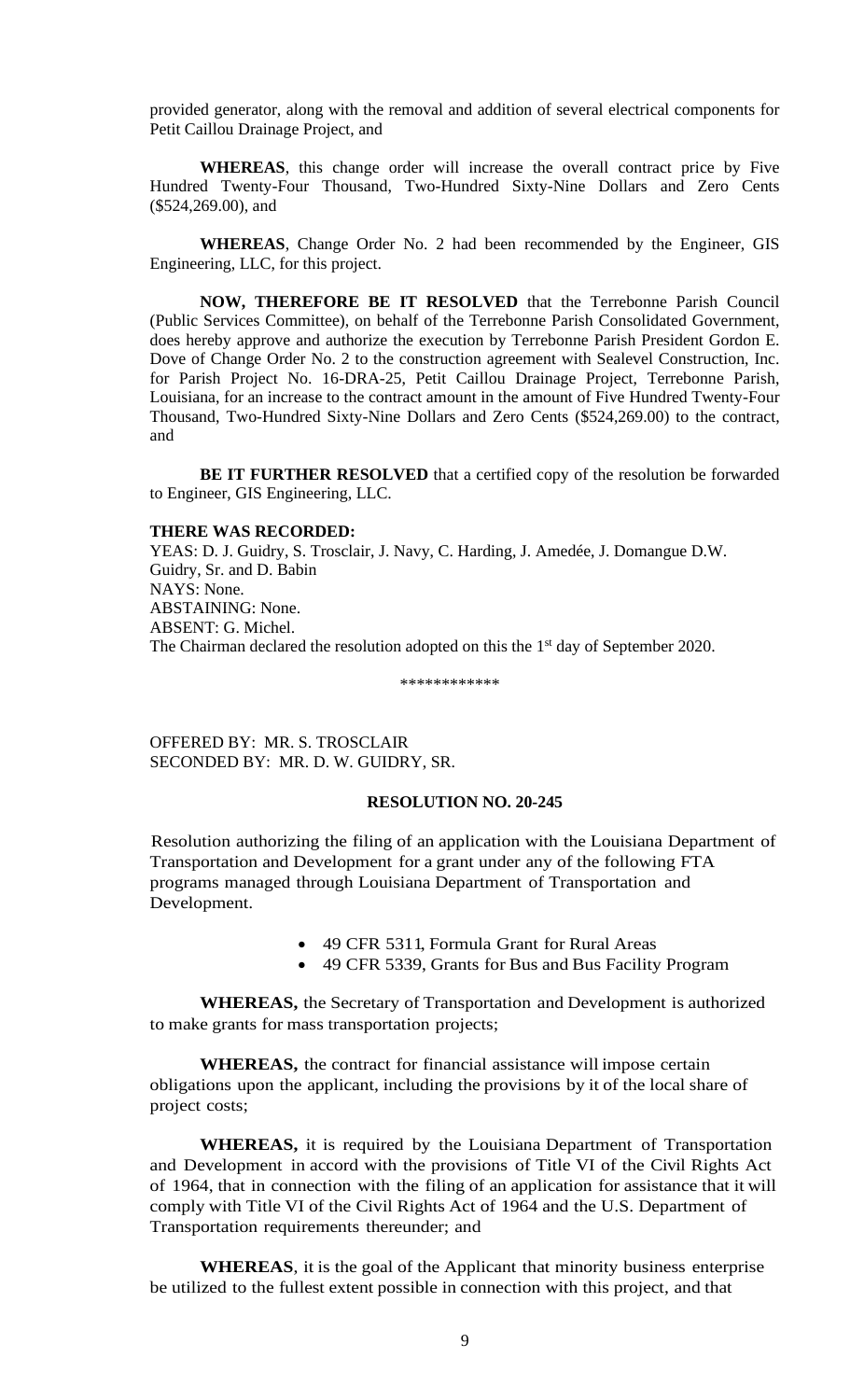definitive procedures shall be established and administered to ensure that minority businesses shall have the maximum feasible opportunity to compete for contracts when procuring construction contracts, supplies, equipment, or consultant and other services:

**NOW, THEREFORE, BE IT RESOLVED** by Terrebonne Parish Council (Public Services Committee):

**1**.That the Terrebonne Parish Consolidated Government is authorized to execute and file an application on behalf of Terrebonne Council on Aging, Inc. with the Louisiana Department of Transportation and Development, to aid in the financing of operating and/or capital assistance projects pursuant to FTA transit programs.

**2**.That the Terrebonne Council on Aging, Inc. is authorized to execute and file with such applications an assurance or any other document required by the Louisiana Department of Transportation and Development effectuating the purposes of Title VI of the Civil Rights Act of 1964, as amended.

**3**.That the Terrebonne Council on Aging, Inc. is authorized to furnish such additional information as the Louisiana Department of Transportation and Development may require in connection with the application or the project.

**4**.That the Terrebonne Council on Aging, Inc. is authorized to set a nd execute affirmative minority business policies in connection with the project's procurement needs.

**5.**That the Terrebonne Parish President is authorized to execute grant contract agreements on behalf of Terrebonne Parish Consolidated Government with the Louisiana Department of Transportation and Development for aid in the financing of the operating or capital assistance projects.

**6**.This resolution is applicable for a period of one year unless revoked by the governing body and copy of such revocation shall be furnished to the DOTD.

# **THERE WAS RECORDED:**

YEAS: D. J. Guidry, S. Trosclair, J. Navy, C. Harding, J. Amedée, J. Domangue D.W. Guidry, Sr. and D. Babin NAYS: None. ABSTAINING: None. ABSENT: G. Michel. The Chairman declared the resolution adopted on this the 1<sup>st</sup> day of September 2020.

```
************
```
It was at this time Mr. G. Michel was recorded as entering the proceedings.

Upon Committee Member J. Domangue's request, the Chairman recognized Mr. Christopher Pulaski, Planning and Zoning Director, who gave an overview of the spped hump application process noting Council approval would be required for the deployment of speed humps in Terrebonne Parish. He estimated that the installations of speed humps could begin by January 1, 2021 then stated that areas such as school zones and parks would be prioritized when determining speed hump locations. **(\*RESOLUTION ADOPTED AFTER DISCUSSION)**

OFFERED BY: MR. D. W. GUIDRY, SR. SECONDED BY: MR. D. J. GUIDRY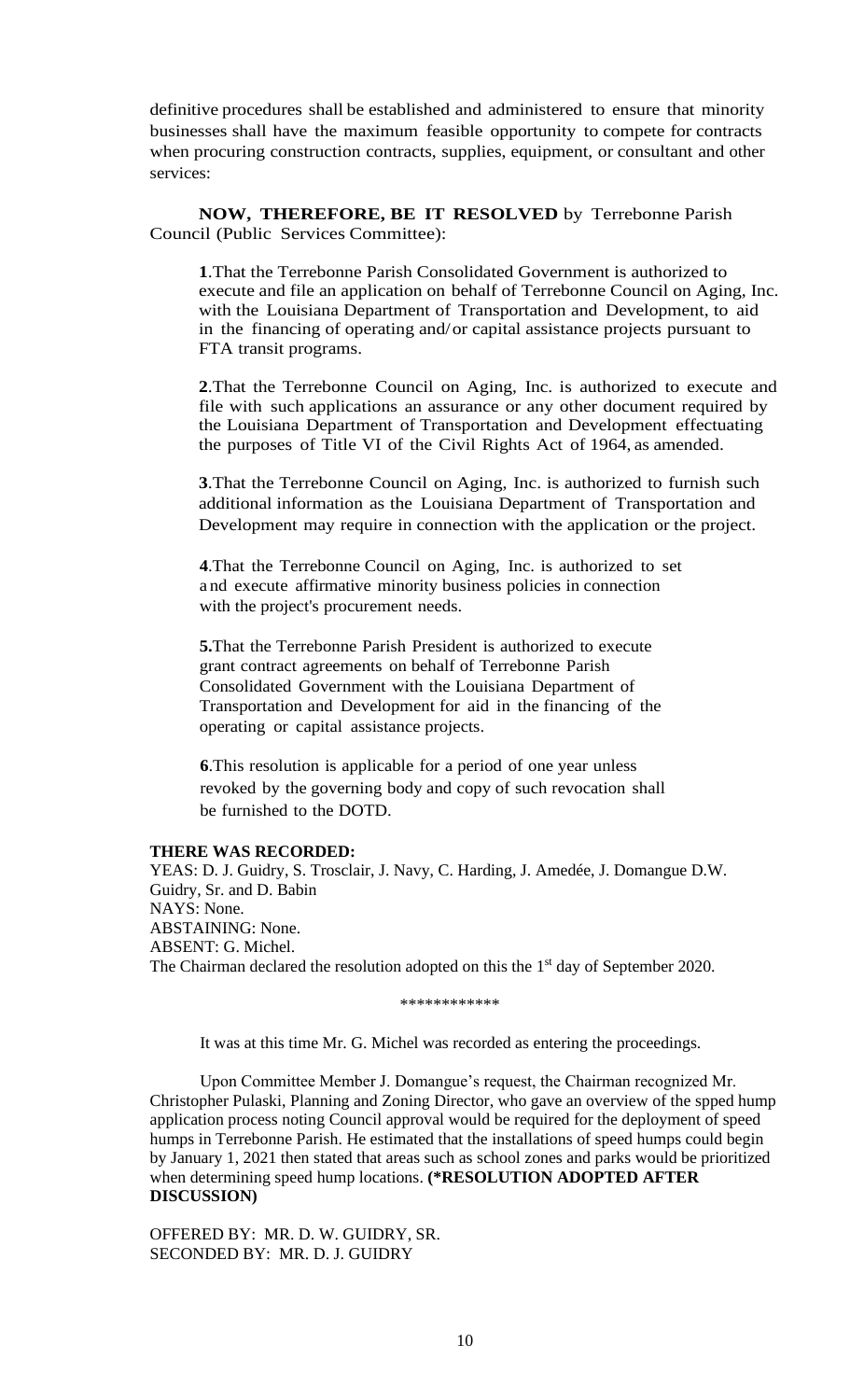### **RESOLUTION NO. 20-246**

A RESOLUTION GIVING NOTICE OF INTENT TO ADOPT AN ORDINANCE TO AMEND CERTAIN PORTIONS OF CHAPTER 18, ARTICLE I, OF THE TERREBONNE PARISH CODE OF ORDINANCES AS PER THE ATTACHED EXHIBIT A AND CALL FOR A PUBLIC HEARING SO AS TO ADDRESS COMMENTS, QUESTIONS, AND CONCERNS REGARDING THE DEPLOYMENT OF SPEED HUMPS IN TERREBONNE PARISH

**WHEREAS,** the Terrebonne Parish Consolidated Government desires to enact ordinances to governing the development, implementation and enforcement of regulations and permitting requirements for the placement or removal of speed humps within the Parish of Terrebonne.; and

**WHEREAS,** speed humps are a known traffic calming device that can help reduce speeds and improve safety when effectively utilized, and

**WHEREAS,** Parish Council members have requested that Staff research and develop a set of ordinances, regulations, policies and procedures governing the implementation of speed humps on Parish roads, and

**WHEREAS,** pursuant to these requests, Parish Administration and Staff have prepared the proposed revisions identified in Exhibit A attached hereto; and

**NOW, THEREFORE, BE IT RESOLVED** by the Terrebonne Parish Council (Public Services Committee), on behalf of the Terrebonne Parish Consolidated Government, that notice of intent is given for adopting an ordinance to amend certain portions of Chapter 18, Article I, of the Terrebonne Parish Code of Ordinances as per the attached Exhibit A; and

**BE IT FURTHER RESOLVED** that a public hearing on said matter be called for Wednesday, September 23, 2020 at 6:30p.m.

### **THERE WAS RECORDED:**

YEAS: D. J. Guidry, S. Trosclair, J. Navy, C. Harding, J. Amedée, J. Domangue D.W. Guidry, Sr. and D. Babin NAYS: None. ABSTAINING: None. ABSENT: G. Michel. The Chairman declared the resolution adopted on this the 1<sup>st</sup> day of September 2020.

\*\*\*\*\*\*\*\*\*\*\*\*

Mr. D. Babin moved, seconded by Mr. D. J. Guidry, "THAT the Public Services Committee introduce an ordinance to amend the Parish Code, Chapter 22, Article IX. Boats and Waterways, Division I. Generally, Section 22-227 to establish a 'No Wake Zone' on Bayou Dularge from 600' south of the last camp on Bayou Dularge Road Extending North to St. Eloi Bridge, to authorize the installation of said signs, and call a public hearing on said matter September 23, 2020 at 6:30 p.m."

The Chairman called for the vote on the motion offered by Mr. D. Babin. THERE WAS RECORDED: YEAS: D. J. Guidry, S. Trosclair, J. Navy, C. Harding, G. Michel, J. Amedée, J. Domangue, D. W. Guidry, Sr., and D. Babin. NAYS: None. ABSENT: None. The Chairman declared the motion adopted.

Mr. S. Trosclair moved, seconded by Mr. D. W. Guidry, Sr., "THAT the Public Services Committee introduce an ordinance to enact Section 2-82 of the Terrebonne Parish Code to establish a new Parish Department of Solid, Hazardous, and Recycling Waste for the purposes of Restructuring the Solid Waste Division; to amend Sections 2-76, 11-21, and 11- 34 of the Terrebonne Parish Code of Ordinances to provide for the creation and restructure of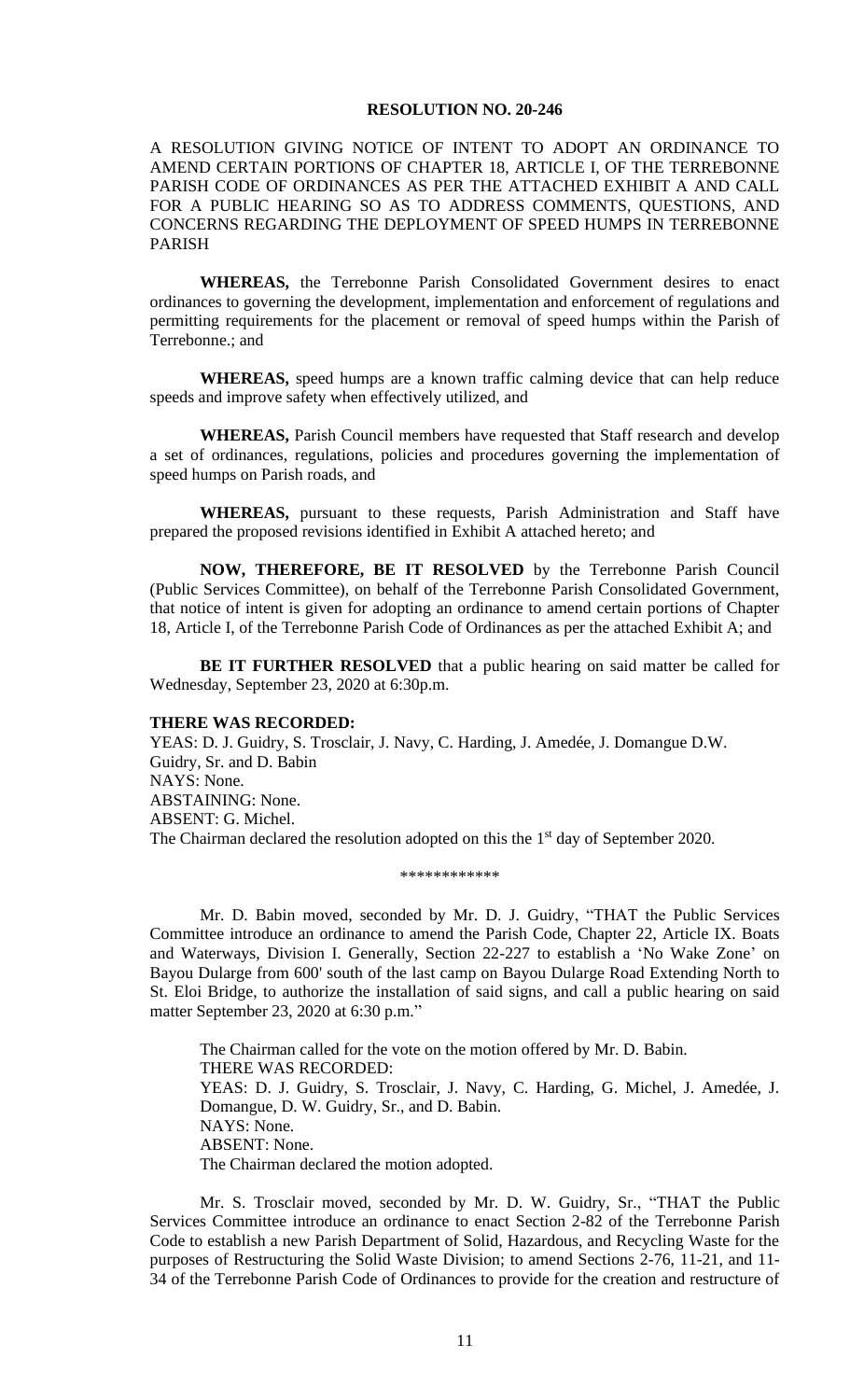the same, to provide for related matters, and call a public hearing on said matter on Wednesday, September 23, 2020 at 6:30 p.m." **(\*MOTION ADOPTED AFTER DISCUSSION)**

Several Council Members commended Mr. Clay Naquin, Solid Waste Administrator, for the quality of work and operation of the Solid Waste Division and potential expansion of the department. They then voiced their appreciation for all individuals who assisted in cleanup efforts leading up to and immediately following the recent storm events.

**\***The Chairman called for the vote on the motion offered by Mr. S. Trosclair. THERE WAS RECORDED: YEAS: D. J. Guidry, S. Trosclair, J. Navy, C. Harding, G. Michel, J. Amedée, J. Domangue, D. W. Guidry, Sr., and D. Babin. NAYS: None. ABSENT: None. The Chairman declared the motion adopted.

It was at this time the Chairman ceded the Chair to the Vice-Chairman.

The Vice-Chairman recognized Committee Chairman C. Harding who assured the public that many projects were being pursued in Council District 2 then shared his appreciation for Mr. David Rome and the Public Works Department in their efforts toward completing those projects.

It was at this time the Chairman resumed the Chair.

Committee Member J. Navy shared some of his concerns regarding reocurring vehicular accidents at the westbound exit of the Intracoastal Waterway Tunnel then suggested protective barriers or other measures be placed in the parish rights-of-way near the Tunnel exit to assist in preventing future accidents.

Upon Committee Member J. Navy's inquiry, Mr. Pulaski confirmed that the tunnel and its associated highway fall under the Louisiana Department of Transportation and Development's control then suggested that the issue be presented to the Technical Advisory Committee of the Houma-Thibodaux Metropolitan Planning Organization at their upcoming meeting for review.

Discussion ensued relative to the schedule and procedures followed by the MPO for addressing issues and potential methods for expediting DOTD responses with the assistance of state representation.

Mr. D. W. Guidry, Sr. moved, seconded by Ms. J. Domangue, "THAT the Public Services Committee introduce an ordinance to abolish Article IV. Recreation Advisory Board from Chapter 21 of the Terrebonne Parish Code and revoke Ordinance Nos. 4836 and a portion of Ordinance No. 4563 Section entitled 'Recreation and Parks', including subsections 1 through 5, only as it pertains to the Terrebonne Parish Code Chapter 21, Article IV, and call a public hearing on said matter on Wednesday, September 23, 2020 at 6:30 p.m." **(\*MOTION ADOPTED AFTER DISCUSSION)**

The Chairman recognized Parish Attorney Julius Hebert who clarified that the proposed ordinance pertained only Recreation Advisory Board as outlined in the Parish Code and would not affect the Parish President's Parishwide Recreation Advisory Board.

\*The Chairman called for the vote on the aforementioned motion offered by Mr. D. W. Guidry, Sr. THERE WAS RECORDED: YEAS: D. J. Guidry, S. Trosclair, J. Navy, C. Harding, G. Michel, J. Amedée, J. Domangue, D. W. Guidry, Sr., and D. Babin. NAYS: None. ABSENT: None. The Chairman declared the motion adopted.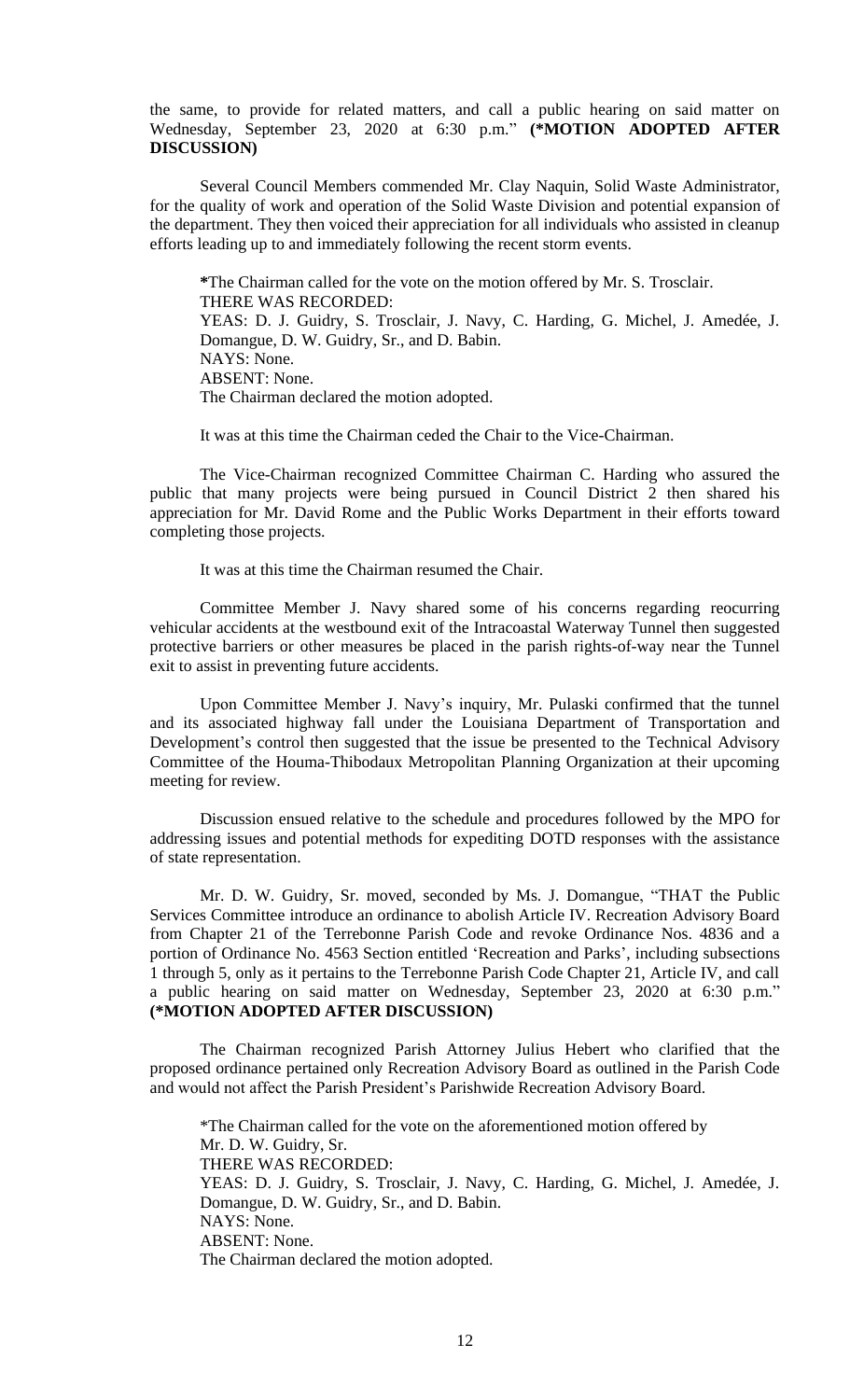Committee Member J. Domangue encouraged the public to consider applying for positions on the aforementioned board then announced that appointments to the board would begin being considered at an upcoming Regular Council Session. **(\*RESOLUTION ADOPTED AFTER DISCUSSION)**

OFFERED BY: MS. J. DOMANGUE SECONDED BY: MR. D. W. GUIDRY, SR.

# **RESOLUTION NO. 20-247**

**WHEREAS,** the Terrebonne Parish Home Rule Charter Section 7-07, by resolution, allows the Council of the Terrebonne Parish Consolidated Government (TPCG) to appoint Advisory Boards, and

**WHEREAS**, TPCG desires that an evaluation and analysis of Recreation and its use of Recreational Districts should be done for purposes of proving to the Public and Taxpayers whether its current system is in need of changes; and

**WHEREAS,** the TPCG, its legislative branch known as the Council, wishes to establish the Terrebonne Parish Consolidated Government - Recreation Modernization Advisory Board to assist in making this recreation evaluation, and

**WHEREAS**, the Recreation Modernization Advisory Board shall develop, if needed, a written strategic action plan that evaluates the need to modernize recreation in Terrebonne Parish, focusing on a myriad of factors in light of and considering the current use of eleven

(11) recreation districts, and TPCG Operated Recreation programs; and

**WHEREAS,** the function of the Advisory Board, pursuant to the listed objectives below, will be to conduct a feasibility evaluation, by studying, listening, debating, and evaluating objectively, to determine, considering the listed and any other factors, with the assistance of Professional, Governmental, Civic, and Public input, a modernized strategic recreation advisory plan, to TPCG, its Parish President and Parish Council; and

**WHEREAS,** the Terrebonne Parish Council shall introduce and adopt an ordinance to dissolve the Recreation Advisory Board as designated in Article IV. Recreation Advisory Board. Section 21-66 to 21-70 and rescind Ordinance No. 4836 and any other contrary ordinances as determined by TPCG legal.

**NOW, THEREFORE BE IT RESOLVED** by the Terrebonne Parish Council, on behalf of the Terrebonne Parish Consolidated Government, declares that:

**I.** The Terrebonne Parish Recreation Modernization Advisory Board (Advisory Board) be and is hereby created and that the Advisory Board shall be composed of the following:

- **A.** The Advisory Board be composed of a MAXIMUM of eighteen (18) Voting members two of whom must be a minority.
- **B.** To avoid potential conflicts-of-interest, no member (or member's immediate family members) of the Task Force shall simultaneously be an employee of or serve on any recreation district board nor should a member (or member's immediate family members) have any business interest in any recreation district contract.
- **C.** The Advisory Board members shall be a qualified voter residing within Terrebonne Parish.
- **D.** Members shall meet twice monthly until such time as the final Advisory Board written recommendations are completed.
- **E.** The Advisory Board may appear before the Council to discuss any issues prior to rendering its written report.
- **F.** All Voting Advisory Board members shall be nominated, appointed, and confirmed by the Terrebonne Parish Council as listed below:
- **1.** One resident who resides within the boundaries of Recreation District No. 1.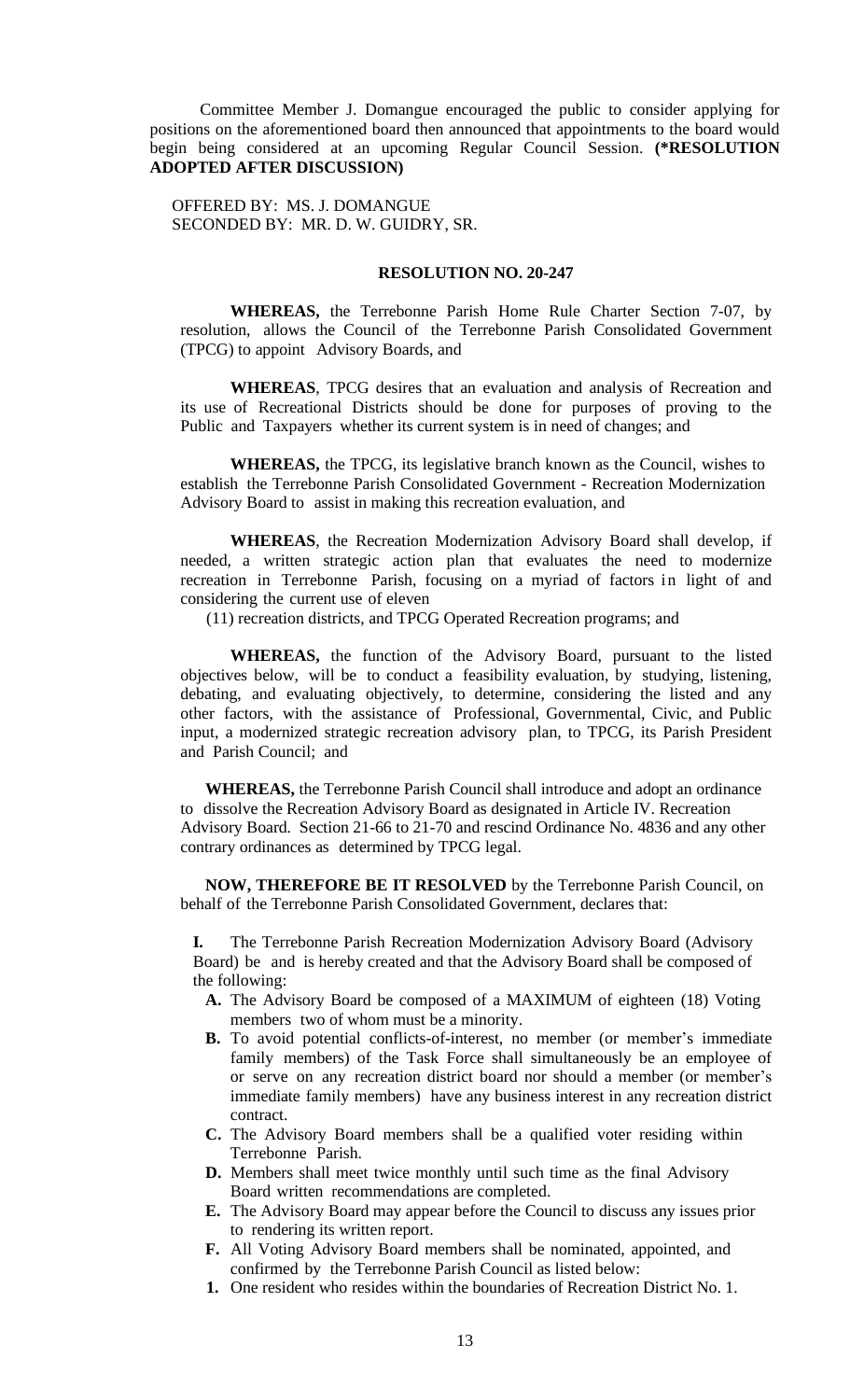- **2.** One resident who resides within the boundaries of Recreation District No. 2,3
- **3.** One resident who resides within the boundaries of Recreation District No. 3A
- **4.** One resident who resides within the boundaries of Recreation District No. 4
- **5.** One resident who resides within the boundaries of Recreation District No. 5
- **6.** One resident who resides within the boundaries of Recreation District No. 6
- **7.** One resident who resides within the boundaries of Recreation District No. 7
- **8.** One resident who resides within the boundaries of Recreation District No. 8
- **9.** One resident who resides within the boundaries of Recreation District No. 9
- **10.** One resident who resides within the boundaries of Recreation District No. 10 **11.** One resident who resides within the boundaries of Recreation District No. 11

**12.**Four At-Large Voting members residing in Terrebonne Parish who are members of the business community who are either a proprietor, partner, or

officer of a business in Terrebonne Parish. **G.** The Advisory Board can have Non-voting Ad Hoc members who may include a

member of Terrebonne Parish's Legislative Delegation and at least one representative from any other community stakeholder. These members shall not be part of the eighteen voting members. The non-voting members shall reside in Terrebonne Parish and can be become non- voting members by appointment of the Chair and confirmation by a quorum of the voting advisory board.

**(II)** The objectives of the Recreation Modernization Advisory Board shall include but is not limited to analyzing, evaluating and considering modernization of recreation facilities, operations, programs, use of recreation districts and their needs, and developing a strategic recreation plan of action based on an analysis of at least five proposed alternatives that will best serve the interests of Recreation for the Public and Taxpayers:

# (**III**)

**A.** (**1**) Alter existing boundaries of one or more existing recreation districts to mirror significant population and demographic shifts in the parish since consolidation occurred in 1981, and/or,

**(2)** Merge one or more recreation districts to allow for greater financial solvency, and/or,

**(3)** Completely consolidate all recreation districts into one Parish-wide district, either immediately or resulting from a series of incremental steps for that goal;

**(4)** Any other recommendations to improve recreation, recreation districts, district operations, voter input, and other matters the Advisory Board deems important; and

**(5)** Voter presentation to determine future Recreation operations by utilizing recreation districts.

**B.** In analyzing, debating and determining these objectives, the Advisory Board shall focus on these and any other relevant factors, in light of and considering the current use of eleven (11) recreation districts, number of facilities in each district, Parish operated and paid for Recreation programs, Bayou Country Sports Complex, district board's size and number of boards, adult and youth program existence, infrastructure at each district, facilities offered at each district, maintenance at each district, buildings and property ownership at each district, district census, district demography, district geography, district and TPCG finances including income revenues and debt, district costs, district taxation, differences in taxation, and tax methods, Parish taxation, Tourism commission taxes and functions, district functions, district services, duplication of services, district operations, district and parish employees, district and parish consultants, opportunities, district management, district accountability, parish and district cultural diversity, transportation, legal and financial ramifications of district attempted changes, district maintenance and equipment, rural and urban community financial impacts from district changes such as economics and property valuations, outside Parish/City recreation programs and set up, Voter wants, needs, and participation; life expectancy and costs to maintain buildings and facilities, security, and employment and number of employees in each district, full time staffs in light of part time staffs, and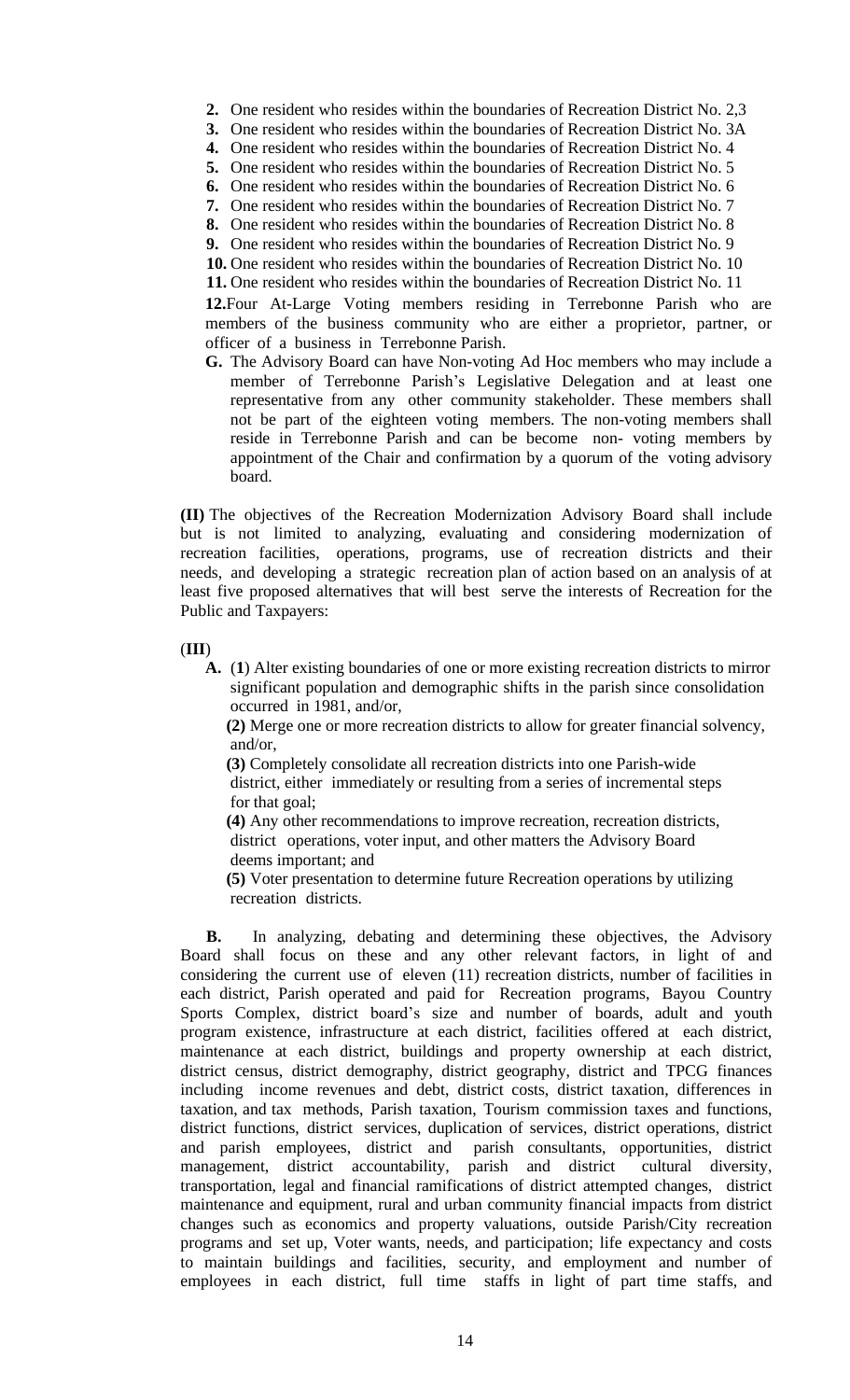### outsourcing;

**C.** At its Public meetings, the Advisory Board shall allow and consider Professional, Governmental, Civic, and General Public input.

**D.**The Advisory Board, upon conclusion of its analysis, study, and evaluation, if it determines changes are needed, shall draft a written advisory recommended plan of action that it believes will Modernize Recreation in Terrebonne Parish, with substantiating reasons why changes are needed, and the recommended changes it believes are needed, to best serve the interests of the Public and Taxpayers, and present the written plan of action, for consideration, to the TPCG Parish President and Council.

**(III)** Upon appointment of the Advisory Board members, the Terrebonne Parish Council shall select and designate two voting members of the Advisory Board as Chair and Vice Chair, whose roles shall be to preside over the Advisory Board meetings, develop meeting agendas, appoint non-voting ad hoc members with confirmation by the advisory board, and create and appoint members to committees. The Chair will decide the number of members for each committee. Any voting member can request the Chair to place an item on the Agenda. In the event requested by any member, the Chair may remove an agenda item in the Chair's sole discretion. Agenda items shall be debated by the Advisory Board pursuant to law and Roberts Rules of Order. In the event of a vacancy for any reason by the Chair, Vice Chair, or any board member, the TPCG Council shall select and designate replacement Advisory board members, and a Chair /Vice Chair.

**(IV)** The Advisory Board shall attempt to meet twice monthly until final written recommendation is delivered to TPCG. If possible, voting members shall attend all Advisory Board meetings, and at least one, the Chair or Vice Chair, should be present at all meetings. The Chairs shall decide, regarding remote attendance, to accommodate challenges that may arise from the COVID-19 pandemic in accordance with the Louisiana Open Meetings laws. The meetings shall be Open to The Public, unless an executive session is necessary, orderly, and open to the Public for input, orally and/or in writing. In the event the Chair or Vice Chair cannot attend the meeting, the Chair, in writing shall designate a temporary Chair and this shall be recorded in the board minutes. The advisory board shall elect a secretary for the board who is a voting member to perform the duties of the secretary.

**(V)** TPCG shall provide a venue adequate to comply with COVID-19 social distancing and size guidelines to hold Advisory Board meetings.

**(VI)** The Advisory Board shall have all rights under the Louisiana Open Meeting laws and comply with the open meetings laws, public records laws, and ethics laws. Unless provided herein to the contrary or as required by the Open Meetings Laws, this board shall utilize Robert's Rules of Order- $11<sup>th</sup>$  edition revised to conduct its meetings. If requested by the Advisory Council or its Chair, TPCG may appoint and designate TPCG employees to assist the Chair and Secretary in its agenda preparation, conducting its meetings, Public Records Requests, and records keeping duties. All records shall be kept pursuant to the Public Records laws. The secretary shall keep in safe keeping all public records, and remit and deposit all Public Records, at the termination of this committee, to the TPCG Custodian of Records. If the secretary is absent from a meeting, the Chair of the meeting shall designate a voting member to serve as temporary secretary and parliamentarian.

**(VII)** The Advisory Board shall formally dissolve after the conclusion of the October 2021 election on October 31, 2021; or earlier if deemed appropriate by the TPCG Council.

**(VIII)** After passage and signing of this resolution, the TPCG Council will announce, publish, and open written nominations to fill the appointments for the Advisory Board for two weeks, and then appoint said members at the September 9, 2020 Regular Council meeting. All nominees shall comply with the TPCG Council's policies and procedures for consideration as a nominee and board appointee.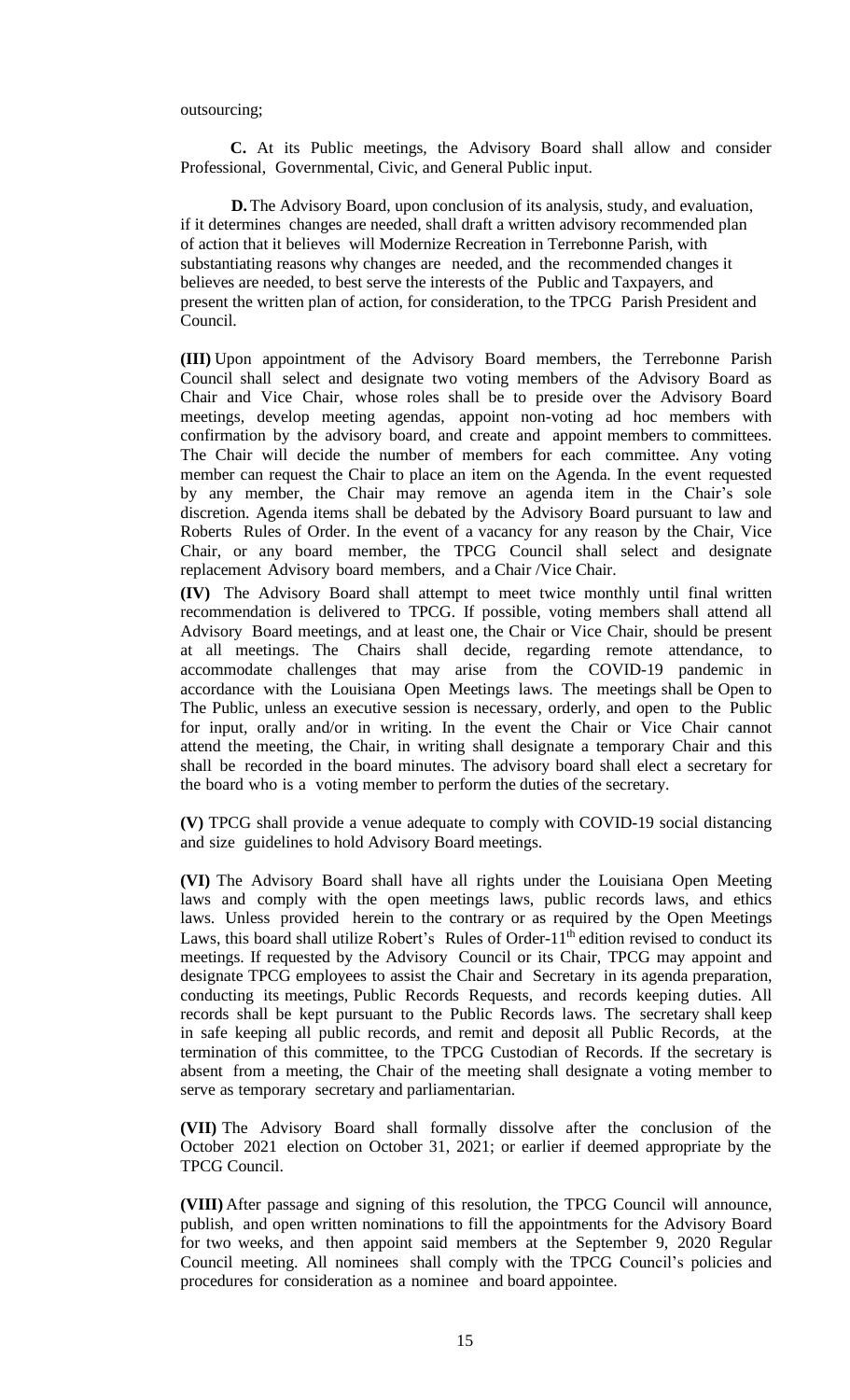**(IX)** All board members must be voters in and residents of Terrebonne Parish.

**(X)** The Advisory Board may request from the Terrebonne Parish Council Chair to use Terrebonne Parish Council staff, and from TPCG 's Parish President to use his Executive departments including but not limited to Legal, Finance, Planning, Recreation, for assistance, information, and/or advice.

**(XI)** A Quorum, to conduct an official meeting of the advisory board, shall consist of a majority of the voting Appointed Board members, who are present at the meeting. All decisions shall be passed by a majority vote of the quorum present. The Chair is authorized to appoint voting sub board committees that shall report to the advisory board. The committees must follow the Open Meetings laws and operate accordingly. If a committee is appointed, a majority of the committee shall be needed for a quorum and a majority vote of the committee members present shall be needed to vote on and pass decisions. Unless the law requires to the contrary, all meetings, quorums and voting issues shall be resolved in accordance with Robert's Rules of Order. The secretary shall be the Parliamentarian for the board and shall consult TPCG legal department as needed on Parliamentary issues. The secretary shall keep written record

of attendance, minutes of board action, and votes. All sub-committees shall have a secretary appointed by the Chair.

**(XII)** This Advisory Board is advisory in nature only; its actions and decisions are non-Binding on TPCG-its Legislative or Executive Branch. TPCG Council reserves all rights to oversee, make changes, terminate this advisory board, remove of advisory board member with or without cause, or take any other actions it deems necessary in the best interest of the advisory board, or TPCG.

**(XIII)** This advisory board shall provide its advisory recommendations in a written report to TPCG Parish President and Council Chair as soon as practicable but no later than the  $8<sup>th</sup>$  day of February 2021. The TPCG Council will take up the recommendations from the Advisory Board, for discussion and debate, when and as it deems appropriate.

**(XIV)** This advisory board and its members are granted the all legal immunities allowed under law. This Board is strictly Voluntary and shall not be paid for its services. Any assistance services provided by TPCG to the Advisory Board shall be paid by TPCG.

# **THERE WAS RECORDED:**

YEAS: D. J. Guidry, S. Trosclair, J. Navy, C. Harding, J. Amedée, J. Domangue D.W. Guidry, Sr. and D. Babin NAYS: G. Michel. ABSTAINING: None. ABSENT: None. The Chairman declared the resolution adopted on this the 1<sup>st</sup> day of September 2020.

\* \* \* \* \* \* \* \* \*

Mr. D. Babin moved, seconded by Mr. G. Michel, "THAT, there being no further business to come before the Public Services Committee, the meeting be adjourned."

The Chairman called for the vote on the motion offered by Mr. D. Babin. THERE WAS RECORDED:

YEAS: D. J. Guidry, S. Trosclair, J. Navy, C. Harding, G. Michel, J. Amedée, J. Domangue, D. W. Guidry, Sr., and D. Babin.

NAYS: None.

ABSENT: None.

The Chairman declared the motion adopted and the meeting was adjourned at 6:04 p.m.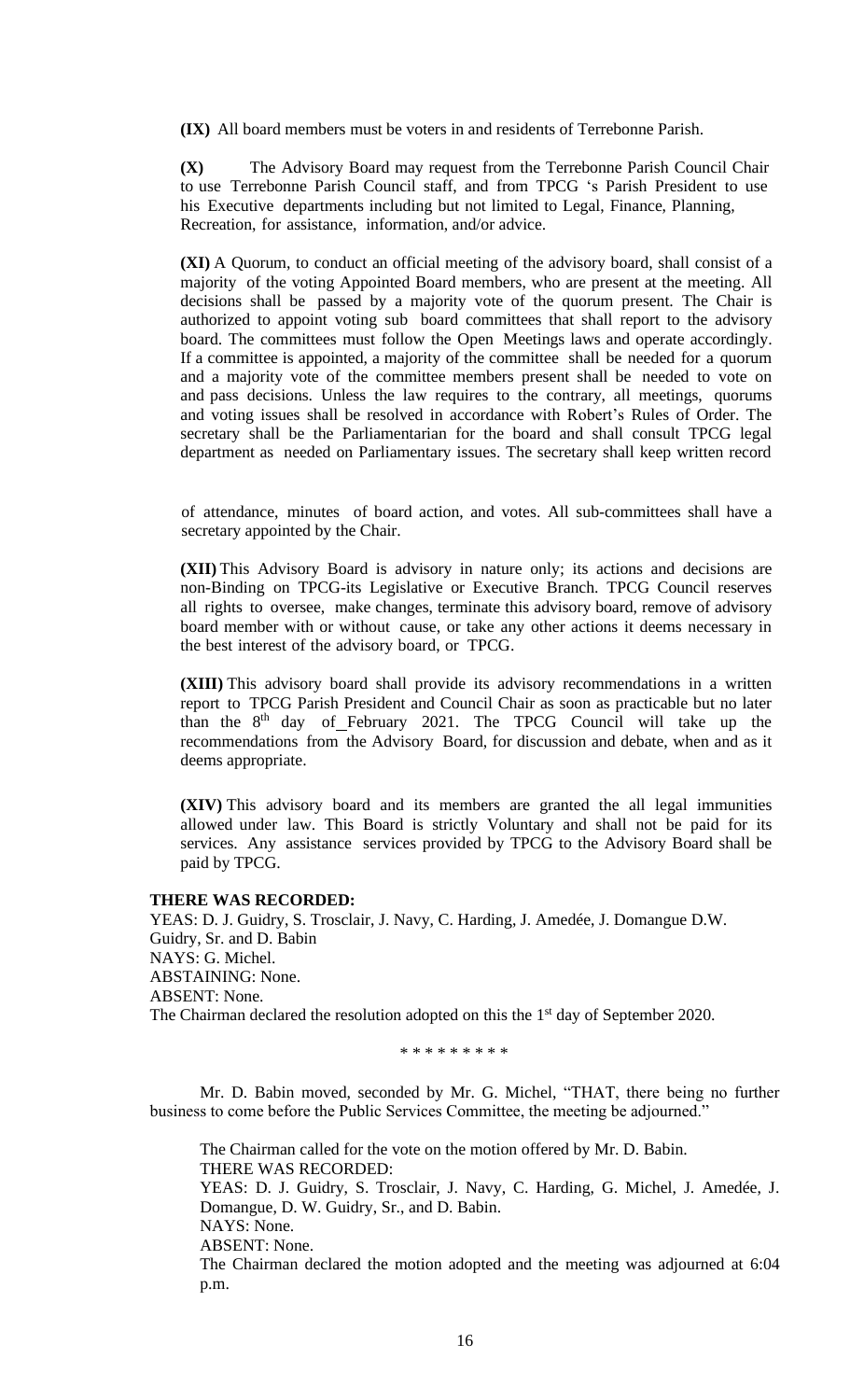Carl Harding, Chairman

Keith Hampton, Minute Clerk

Mr. C. Harding moved, seconded by Mr. D. J. Guidry, "THAT, the Council accept and ratify the minutes of the Public Services Committee meeting held on 09/01/2020."

The Vice-Chairman called for a vote on the motion offered by Mr. C. Harding. THERE WAS RECORDED: YEAS: D. J. Guidry, J. Navy, C. Harding, G. Michel, J. Amedée, J. Domangue, D. W. Guidry, Sr., and D. Babin. NAYS: None. ABSENT: S. Trosclair The Vice-Chairman declared the motion adopted.

The Vice-Chairman called for a report on the Community Development and Planning Committee meeting held on 09/01/2020, whereupon the Committee Chairwoman, noting that ratification of minutes calls two public hearings on September 23, 2020 at 6:30 p.m., rendered the following:

# **COMMUNITY DEVELOPMENT AND PLANNING COMMITTEE**

### **SEPTEMBER 1, 2020**

The Chairwoman, Jessica Domangue, called the Community Development & Planning Committee meeting to order at 6:08 p. m. at the Houma-Terrebonne Civic Center with an Invocation offered by Committee Member J. Amedée and the Pledge of Allegiance led by Committee Member S. Trosclair. Upon roll call, Committee Members recorded as present were: D. J. Guidry, S. Trosclair, J. Navy, C. Harding, G. Michel, J. Amedée, J. Domangue, D. W. Guidry, Sr., and D. Babin. A quorum was declared present.

OFFERED BY: MR. C. HARDING SECONDED BY: MR. D. W. GUIDRY, SR.

### **RESOLUTION NO. 20-248**

 A resolution authorizing the Parish President to sign and submit the 2020 Community Development Block Grant and Home Investment Partnerships Program grant agreements to the United States Department of Housing & Urban Development

**WHEREAS**, Terrebonne Parish Consolidated Government's 2020 Annual Action Plan has been approved by the United States Department of Housing & Urban Development; and

**WHEREAS,** Terrebonne Parish Consolidated Government has been awarded \$959,835.00 in Community Development Block Grant Program funds and \$318,328.00 in Home Investment Partnerships Program funds to carry out programs and services in accordance with the 2020 to 2025 Consolidated Plan and the 2020 Annual Action Plan.

**NOW, THEREFORE BE IT RESOLVED** that the Terrebonne Parish Council, on behalf of the Terrebonne Parish Consolidated Government, does hereby authorize Parish President Gordon Dove to sign and submit the grant agreements and any other documents or amendments necessary between Terrebonne Parish Consolidated Government and the United States Department of Housing & Urban Development.

**NOW, THEREFORE BE IT FURTHER RESOLVED** that the Terrebonne Parish Council (Community Development and Planning), on behalf of the Terrebonne Parish Consolidated Government, does hereby authorize and empower the Housing and Human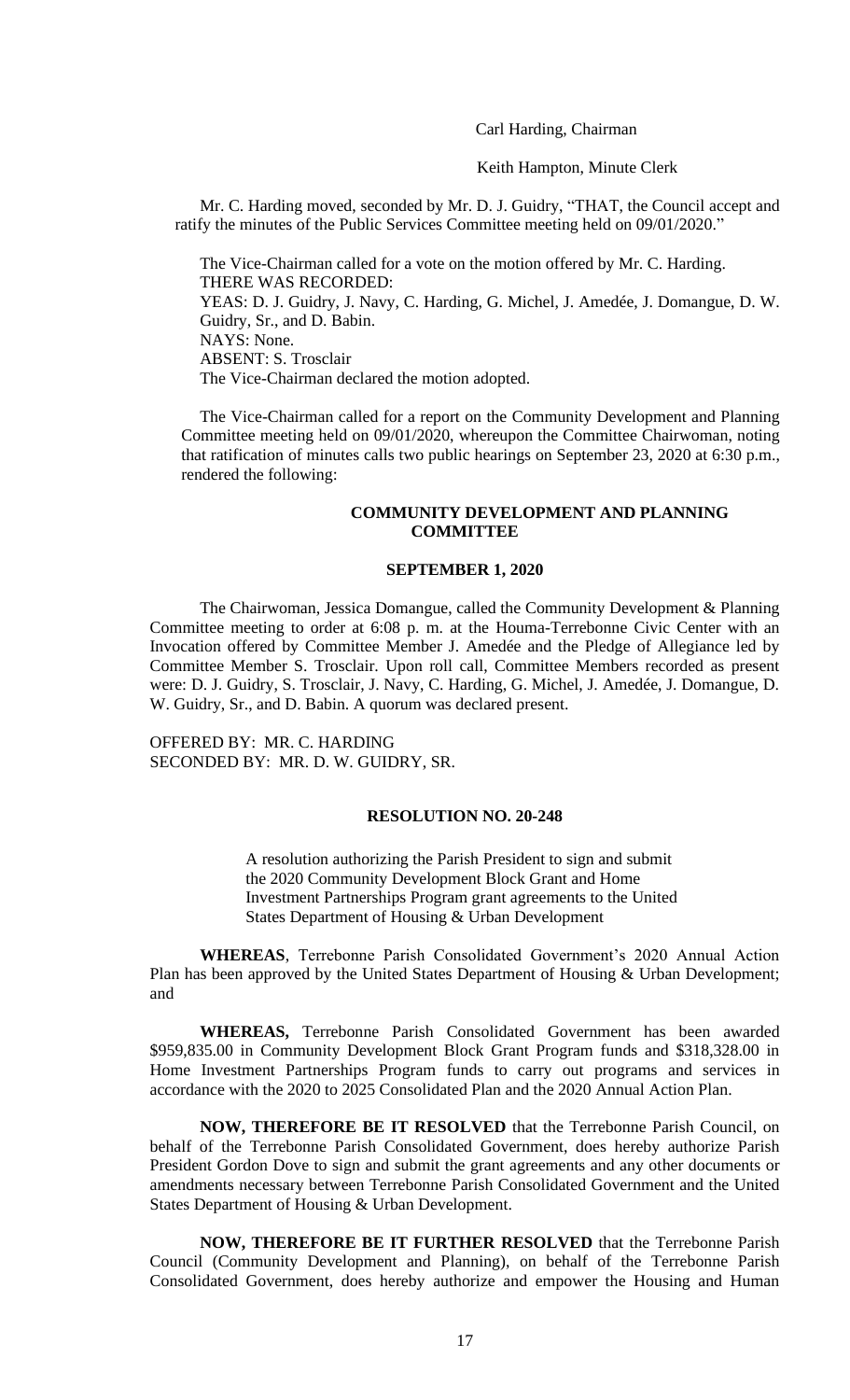Services Director to carry out the programs and services outlined in the Plan, in accordance with established policies and procedures.

#### **THERE WAS RECORDED:**

YEAS: D. J. Guidry, S. Trosclair, J. Navy, C. Harding, G. Michel, J. Amedée, J. Domangue D.W. Guidry, Sr. and D. Babin NAYS: None. ABSTAINING: None. ABSENT: None. The Chairman declared the resolution adopted on this the 1<sup>st</sup> day of September 2020.

\*\*\*\*\*\*\*\*\*\*\*\*

OFFERED BY: MR. G. MICHEL SECONDED BY: MR. D. W. GUIDRY, SR.

### **RESOLUTION NO. 20-249**

A RESOLUTION GIVING NOTICE OF INTENT TO ADOPT AN ORDINANCE TO AMEND CHAPTER 2, ARTICLE XVII, SECTION 2-533. - CREATION AND ESTABLISHMENT OF PARISH TREE BOARD TO DECREASE THE NUMBER OF TREE BOARD MEMBERS FROM NINE (9) TO SEVEN (7) AS PER THE ATTACHED "EXHIBIT A" SO AS TO ADDRESS DIFFICULTIES REACHING A MEETING QUORUM

**WHEREAS,** on January 12, 2005, the Parish Council voted to adopt Ordinance No. 6949 to establish a Tree Board to protect and promote trees on public property and parks in Terrebonne Parish, and

**WHEREAS,** the Tree Board also conducts events and programs like the Tree Giveaway and the TreeMendous Tree Award to promote public education and awareness about the benefit of trees, and

**WHEREAS**, on January 10, 2007 the Parish Council voted to adopt Ordinance No. 7251 which increased the number of Board members from five (5) to seven (7) and on January 26, 2011 the Parish Council voted to adopt Ordinance No. 7945 which increased the number of Board members from seven (7) to nine (9); and

**WHEREAS,** in recent years, the Board has had difficulty conducting business due to lack of a quorum, and with several current members either have or are expected to be resigning the Tree Board submitted a letter to Council Chairman Steve Trosclair requesting that the Council consider reducing the number of Board members from nine (9) to seven (7); and

**NOW, THEREFORE, BE IT RESOLVED** by the Terrebonne Parish Council (Community Development and Planning Committee), on behalf of the Terrebonne Parish Consolidated Government, that notice of intent is given for adopting an ordinance to amend certain portions of Chapter 2, Article XVII, Section 2-533, of the Terrebonne Parish Code of Ordinances as per the attached Exhibit A; and

**BE IT FURTHER RESOLVED** that a public hearing on said matter be called for Wednesday, September 23, 2020 at 6:30p.m.

#### **THERE WAS RECORDED:**

YEAS: D. J. Guidry, S. Trosclair, J. Navy, C. Harding, G. Michel, J. Amedée, J. Domangue D.W. Guidry, Sr. and D. Babin NAYS: None. ABSTAINING: None. ABSENT: None. The Chairman declared the resolution adopted on this the  $1<sup>st</sup>$  day of September 2020.

\*\*\*\*\*\*\*\*\*\*\*\*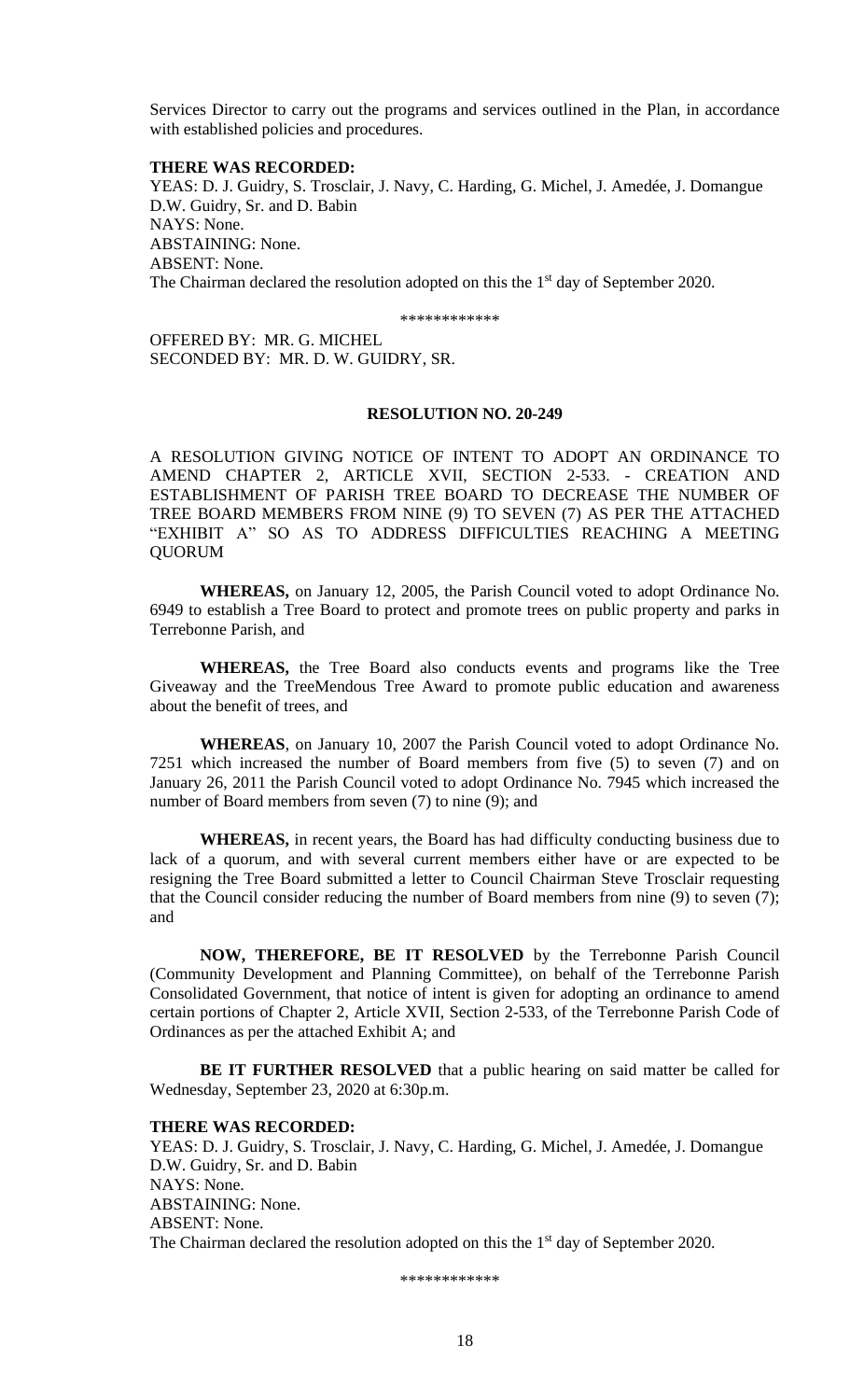# OFFERED BY: MR. D. J. GUIDRY SECONDED BY: MR. C. HARDING

# **RESOLUTION NO. 20-250**

A resolution authorizing the Parish President to file an application with the Department of Transportation, United States of America, bearing the Federal Award Identification Number 6043-2020-1 to include funding for Terrebonne Parish Consolidated Government's Fiscal Year 2020, 2021, 2022, 2023 and 2024 under the Urban Mass Transportation Act of 1964, and Coronavirus Aid, Relief, and Economic Security (CARES) Act as amended.

**WHEREAS,** general transportation of persons in and around Terrebonne Parish is both necessary and convenient to the public health, welfare and safety, and

**WHEREAS,** privately-owned public transportation facilities that are or may be in operation in and around Terrebonne Parish are inadequate, and it is impossible for existing operators of privately owned transportation facilities to render necessary service with adequate resulting return on investment of capital, and

**WHEREAS,** the Secretary of Transportation is authorized to make grants for a mass transportation program, and

**WHEREAS,** the contract for financial assistance may impose certain obligations upon Terrebonne Parish Consolidated Government, including the provision by it of the local share of the project costs, and

**WHEREAS,** it is required by the U.S. Department of Transportation in accordance with the provisions of Title VI of the Civil Rights Act of 1964, that in connection with the filing of an application for assistance under the Urban Mass Transportation Act of 1964, as amended, that Terrebonne Parish Consolidated Government give an assurance that it will comply with Title VI of the Civil Rights Act of 1964 and the U.S. Department of Transportation requirements thereunder, and

**WHEREAS**, it is the goal of the Terrebonne Parish Consolidated Government that minority business enterprises be utilized to the fullest extent possible in connection with this project, and that definite procedures shall be established and administered to ensure that minority business enterprises shall have the maximum feasible opportunity to compete for contracts when procuring supplies, equipment contracts, or consultant and other services.

**NOW THEREFORE BE IT RESOLVED**, by the Terrebonne Parish Council (Community Development and Planning Committee) on behalf of the Terrebonne Parish Consolidated Government, that:

- 1. The Parish President is authorized to submit and execute a grant amendment on behalf of the Terrebonne Parish Consolidated Government with the U.S. Department of Transportation, to aid in the financing of planning, capital, and/or operating assistance projects pursuant to Section 5307 and 5309 of the Urban Mass Transportation Act of 1964, as amended.
- 2. The Parish President is authorized to execute and file with such application an assurance or any other document required by the U.S. Department of Transportation effectuating the purpose of Title VI of the Civil Rights Act of 1964.
- 3. The Department of Public Works is authorized to furnish such additional information as the U.S. Department of Transportation may require in connection with the application for this project.
- 4. The Parish President is authorized to set forth and execute affirmative minority business policies in connection with the program of project and budgets procurement needs.
- 5. The Parish President is authorized to execute grant agreements on behalf of the Terrebonne Parish Consolidated Government with the U.S. Department of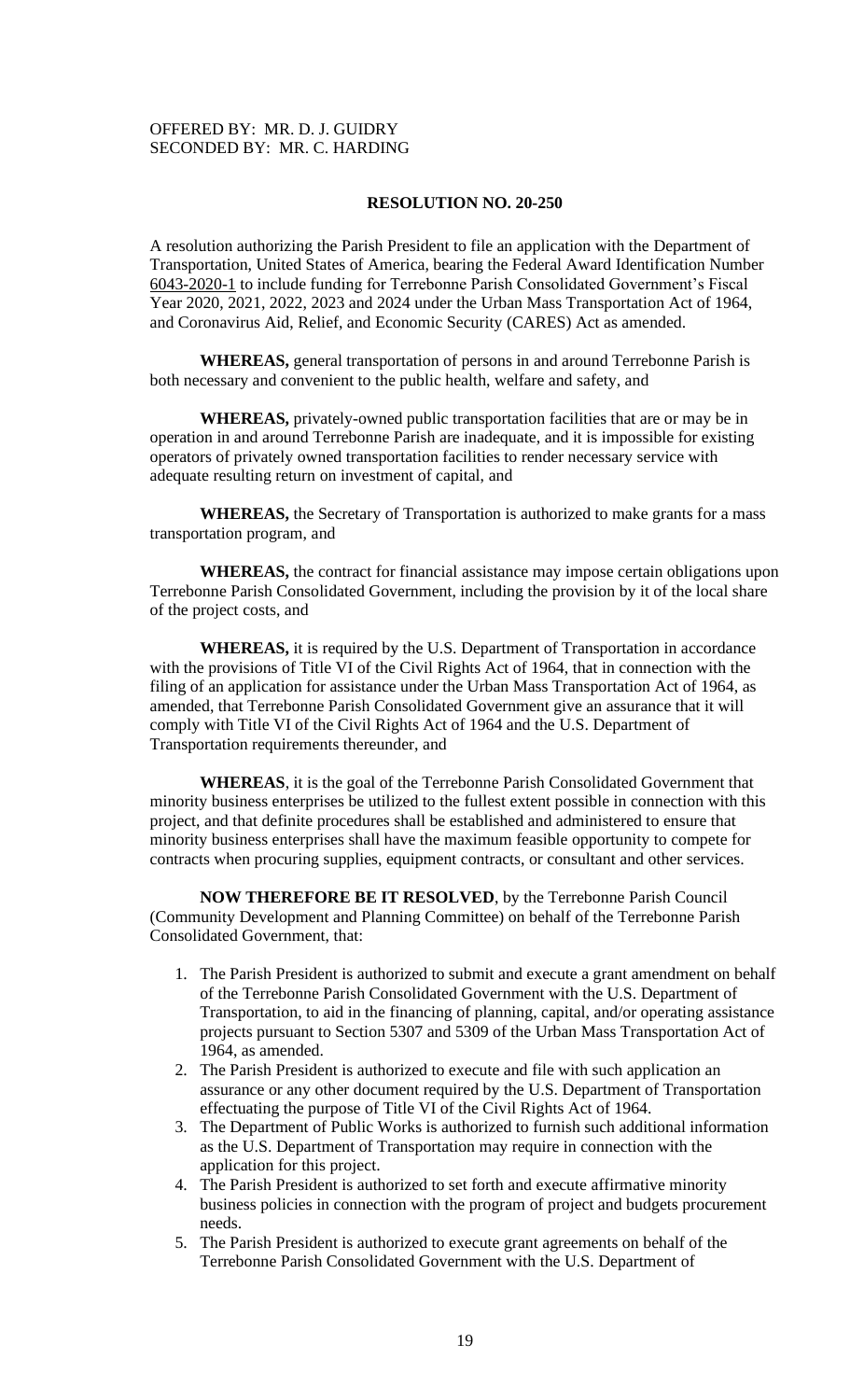Transportation for aid in financing of the planning, capital, and/or operating assistance program of projects and budgets.

**BE IT FURTHER RESOLVED,** that all resolutions in conflict herewith are hereby repealed.

### **THERE WAS RECORDED:**

YEAS: D. J. Guidry, S. Trosclair, J. Navy, C. Harding, G. Michel, J. Amedée, J. Domangue D.W. Guidry, Sr. and D. Babin NAYS: None. ABSTAINING: None. ABSENT: None. The Chairman declared the resolution adopted on this the 1<sup>st</sup> day of September 2020.

\*\*\*\*\*\*\*\*\*\*\*\*

Mr. D. Babin moved, seconded by Mr. D. W. Guidry, Sr., "THAT the Community Development and Planning Committee introduce an ordinance to amend the GAP Financing Loan Agreement between Terrebonne Parish Consolidated Government and Bayou Cane Apartments, LP and call a public hearing on said matter on Wednesday, September 23, 2020 at 6:30 p.m." **(\*MOTION ADOPTED AFTER DISCUSSION)**

Upon Committee Member G. Michel's inquiry, Mr. Darrel Waire, Housing and Human Services Director, clarified that funding which would have been paid to the Parish by the housing program's participants could be used to cover rental payments and other costs for residents who experienced hardships due to the COVID-19 pandemic. He then confirmed that a verification process is in place for determining residents who qualify for the assistance.

**\***The Chairwoman called for the vote on the motion offered by Mr. D. Babin. THERE WAS RECORDED: YEAS: D. J. Guidry, S. Trosclair, J. Navy, C. Harding, G. Michel, J. Amedée, J. Domangue, D. W. Guidry, Sr., and D. Babin. NAYS: None. ABSENT: None. The Chairwoman declared the motion adopted.

Upon questioning by Committee Member G. Michel, Mr. Lawrence Dehart, Terrebonne Churches United Food Bank President, explained that the Parish does not provide annual funding to the Food Bank then explained the services provided by the Food Bank.

Mr. Waire clarified that the reimbursement would be a one-time funding allocation made available through CARES Act funding in response to the COVID-19 pandemic.

Several Committee Members commended Mr. Dehart and the Food Bank for their ongoing efforts to provide food and other services to the homeless, the elderly, and those in need in Terrebonne Parish. **(\*RESOLUTION ADOPTED AFTER DISCUSSION)**

OFFERED BY: MR. D. BABIN SECONDED BY: MR. D. W. GUIDRY, SR.

# **RESOLUTION NO. 20-251**

A Resolution authorizing the Parish President, Gordon E. Dove, to enter into an agreement with Terrebonne Churches United Food Bank in the amount of \$154,000.00 for the reimbursement of additional food and labor costs as result of a greater demand for food due to impacts of COVID-19.

**WHEREAS,** the Terrebonne Churches United Food Bank is experiencing and unprecedented demand for food since the COVID-19 Pandemic began; and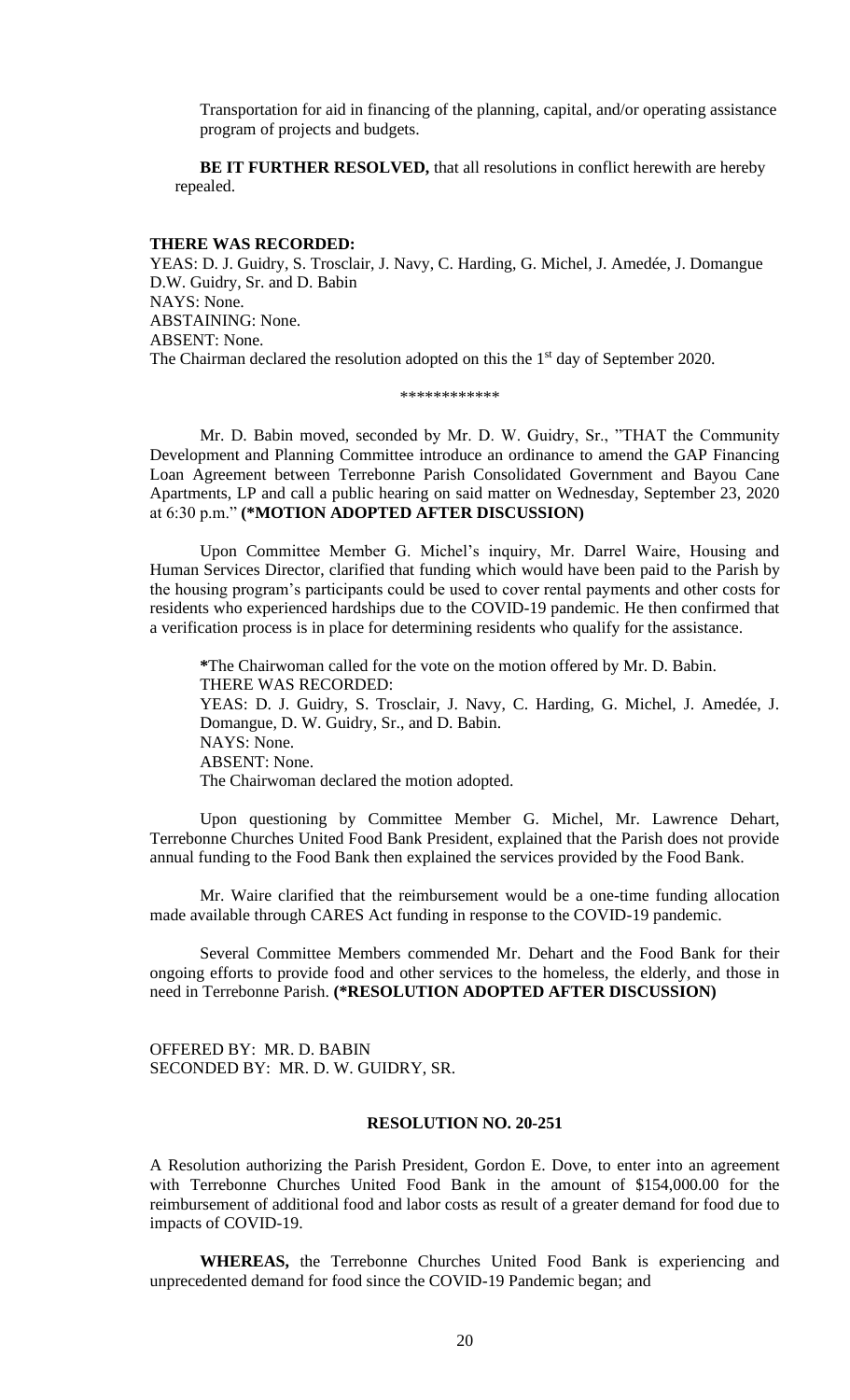**WHEREAS**, Terrebonne Parish Consolidated Government has been awarded Community Development Block Grant COVID-19 funding authorized by the Coronavirus Aid, Relief, and Economic Security Act (CARES Act), Public Law 116-136, through the United States Department of Housing and Urban Development; and

**WHEREAS**, the Community Development Block Grant COVID-19 Program authorizes grant funds to be utilized to prevent, prepare for and respond to the impacts of the COVID-19 Pandemic.

**NOW, THEREFORE BE IT RESOLVED** that the Terrebonne Parish Council (Community Development and Planning Committee), on behalf of Terrebonne Parish Consolidated Government, authorizes the Parish President, Gordon E. Dove, to enter into an agreement with the Terrebonne Churches United Food Bank in the amount of \$154,000.00.

**BE IT FURTHER RESOLVED** that the Terrebonne Parish Council (Community Development and Planning), on behalf of the Terrebonne Parish Consolidated Government does hereby authorize the Parish President, Gordon E. Dove to execute an amendment in the event additional Community Development Block Grant COVID-19 funds are made available by the United States Department of Housing and Urban Development.

### **THERE WAS RECORDED:**

YEAS: D. J. Guidry, S. Trosclair, J. Navy, C. Harding, G. Michel, J. Amedée, J. Domangue D.W. Guidry, Sr. and D. Babin NAYS: None. ABSTAINING: None. ABSENT: None. The Chairman declared the resolution adopted on this the  $1<sup>st</sup>$  day of September 2020.

#### \*\*\*\*\*\*\*\*\*\*\*\*

Mr. S. Trosclair moved, seconded by Mr. D. W. Guidry, Sr. "THAT, there being no further business to come before the Community Development and Planning Committee, the meeting be adjourned."

The Chairwoman called for the vote on the motion offered by Mr. S. Trosclair. THERE WAS RECORDED:

YEAS: D. J. Guidry, S. Trosclair, J. Navy, C. Harding, G. Michel, J. Amedée, J. Domangue, D. W. Guidry, Sr., and D. Babin.

NAYS: None.

ABSENT: None.

The Chairwoman declared the motion adopted and the meeting was adjourned at 6:20 p.m.

Jessica Domangue, Chairwoman

Keith Hampton, Minute Clerk

Ms. J. Domangue moved, seconded by Mr. G. Michel., "THAT, the Council accept and ratify the minutes of the Community Development and Planning Committee meeting held on 09/01/2020."

The Vice-Chairman called for a vote on the motion offered by Ms. J. Domangue. THERE WAS RECORDED: YEAS: D. J. Guidry, J. Navy, C. Harding, G. Michel, J. Amedée, J. Domangue, D. W. Guidry, Sr., and D. Babin. NAYS: None. ABSENT: S. Trosclair The Vice-Chairman declared the motion adopted.

The Vice-Chairman called for a report on the Budget & Finance Committee meeting held on 09/01/2020, whereupon the Committee Chairman, noting that ratification of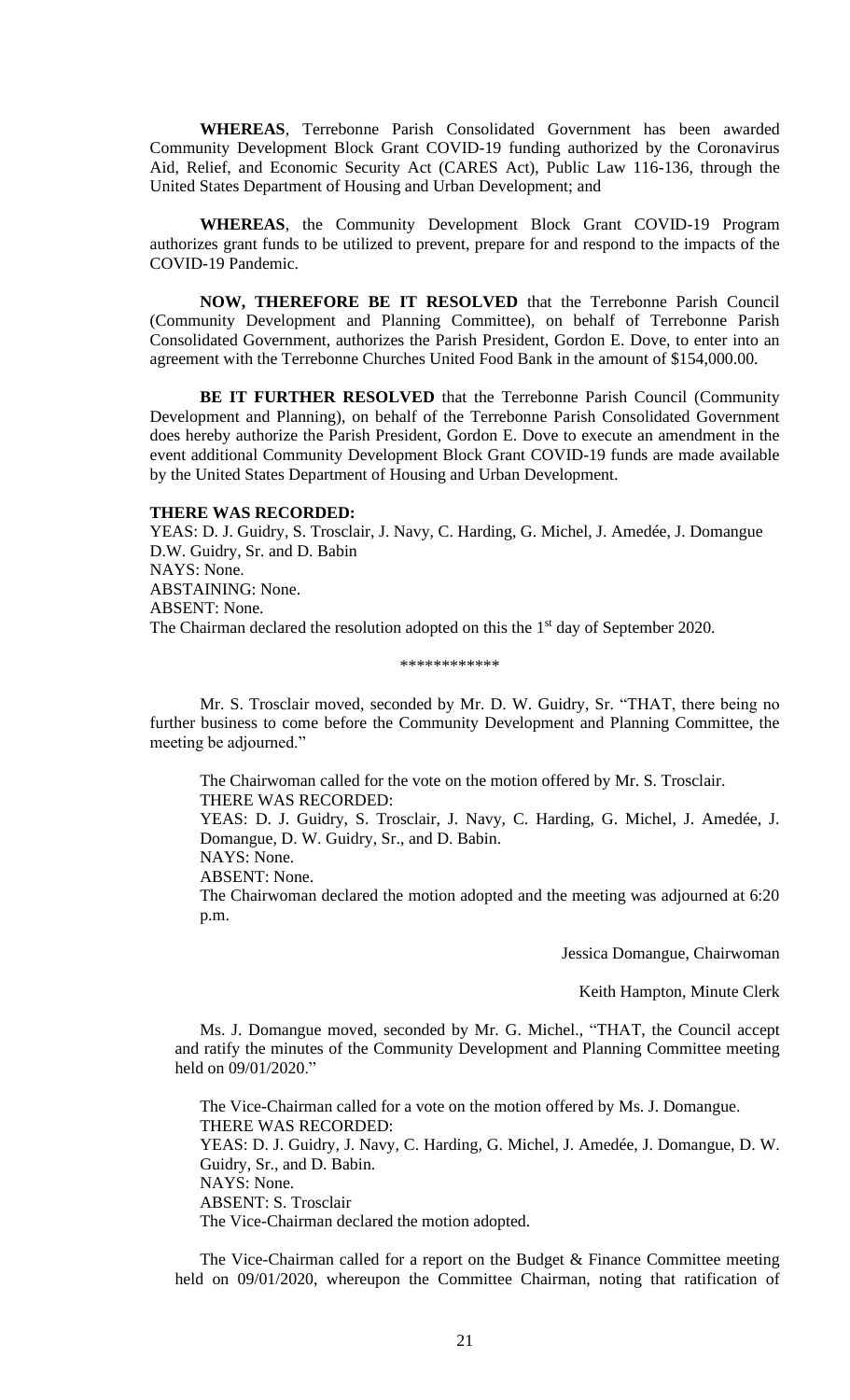minutes calls four public hearings on September 23, 2020 at 6:30 p.m., rendered the following:

# **BUDGET & FINANCE COMMITTEE**

### **SEPTEMBER 1, 2020**

The Chairman, John Navy, called the Budget & Finance Committee meeting to order at 6:21 p. m. at the Houma-Terrebonne Civic Center by leading a moment of silence for those recently impacted by Hurricane Laura and the Pledge of Allegiance was led by Committee Member S. Trosclair. Upon roll call, Committee Members recorded as present were: D. J. Guidry, S. Trosclair, J. Navy, C. Harding, G. Michel, J. Amedée, J. Domangue, D. W. Guidry, Sr., and D. Babin. A quorum was declared present.

OFFERED BY: MR. J. AMEDĖE SECONDED BY: MR. S. TROSCLAIR

### **RESOLUTION NO. 20-252**

**WHEREAS,** prices were obtained through the Louisiana State Commodity Catalog by the Terrebonne Parish Consolidated Government (TPCG) for the purpose of purchasing one (1) Ford Expedition for the Houma Police Department (HPD) under Louisiana State Contract #44000018788, and

**WHEREAS,** after careful review by Chief of Police, Dana Coleman and Bobbie O'Bryan, Administrative Services Captain it has been determined that the price of Forty-Three Thousand, Four Hundred Seventy Dollars and Thirty-Nine Cents (\$43,470.39) should be accepted from Terrebonne Motor Co. as per the attached Louisiana State Contract #44000018788 and pursuant to LARS 39:1710, and

**WHEREAS,** Parish Administration recommends acceptance of the purchase of one (1) Ford Expedition for HPD at the aforementioned price from Terrebonne Motor Co. as per the attached documents, and

**NOW, THEREFORE BE IT RESOLVED** by the Terrebonne Parish Council (Budget and Finance Committee), on behalf of the Terrebonne Parish Consolidated Government, that the recommendation of the Parish Administration be approved for the purchase of the Ford Expedition per the attached documents.

### **THERE WAS RECORDED:**

YEAS: D. J. Guidry, S. Trosclair, J. Navy, C. Harding, G. Michel, J. Amedée, J. Domangue D.W. Guidry, Sr. and D. Babin NAYS: None. ABSTAINING: None. ABSENT: None. The Chairman declared the resolution adopted on this the  $1<sup>st</sup>$  day of September 2020.

\*\*\*\*\*\*\*\*\*\*\*\*\*\*\*\*\*

OFFERED BY: MR. J. AMEDĖE SECONDED BY: MR. S. TROSCLAIR

# **RESOLUTION NO. 20-253**

**WHEREAS,** on July 23, 2020 bids were received electronically via Central Auction House by the Terrebonne Parish Consolidated Government (TPCG) for Bid 20-WHSE-29 Purchase of New/Unused Creosote Poles for warehouse inventory, and

**WHEREAS,** after careful review by the Angela Guidry, Purchasing Manager, and Gregory Lewis, Electric Distribution Superintendent, it has been determined that the lowest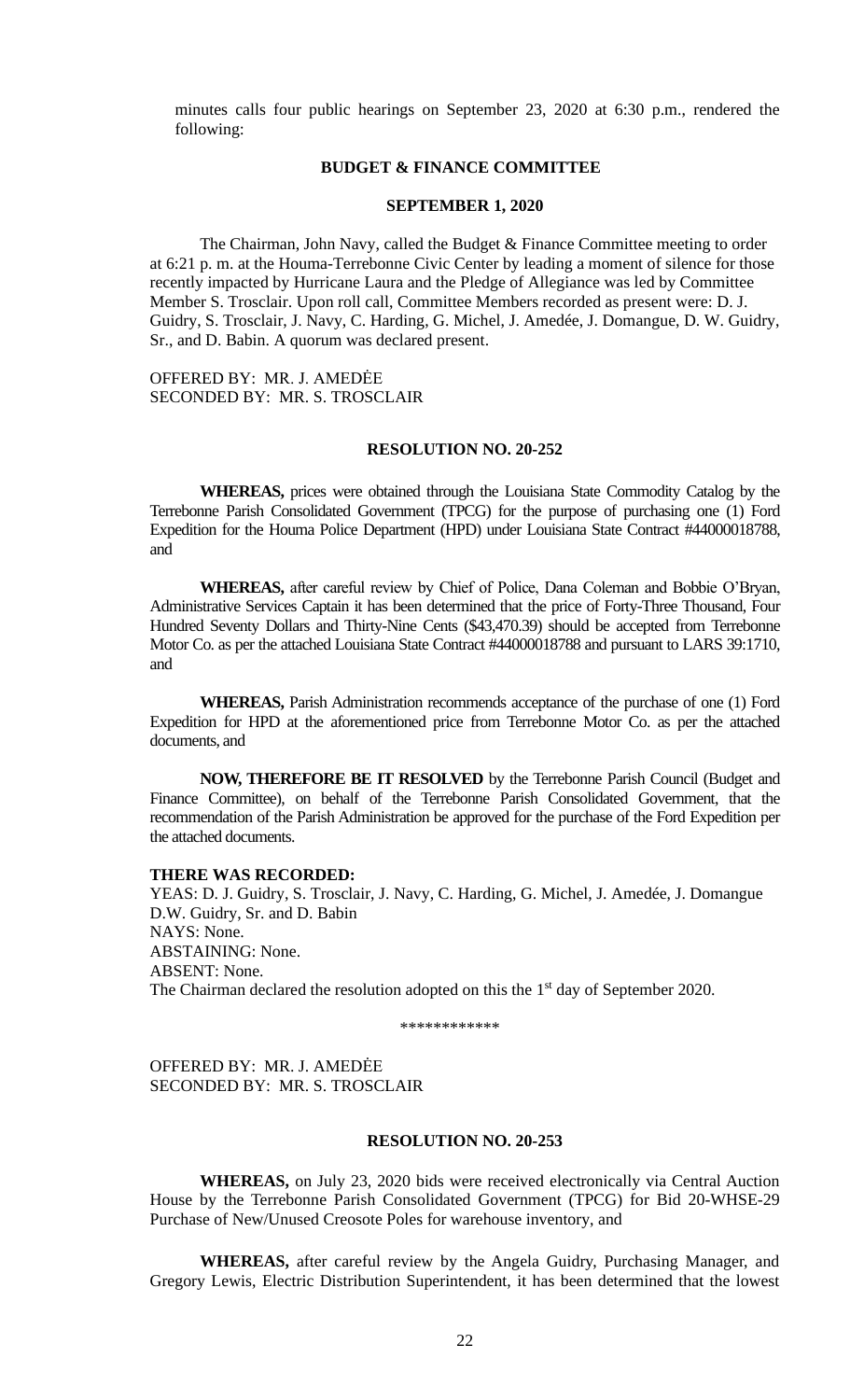qualified bid is that of Gresco Utility Supply in the amount of Fifty-Two Thousand, Five Hundred Seven Dollars and Twenty-Five Cents (\$52,507.25), and

**WHEREAS,** should the awarded vendor be unable to supply the Purchasing/Warehouse Division with the required creosote poles the division shall be authorized to award the item(s) to the next lowest qualified bidder, and

**WHEREAS,** Parish Administration concurs with the recommendation to award Bid 20-WHSE-29 Purchase of New/Unused Creosote Poles to Gresco Utility Supply at the aforementioned pricing per attached documents, and

**NOW, THEREFORE BE IT RESOLVED** by the Terrebonne Parish Council (Budget and Finance Committee), on behalf of the Terrebonne Parish Consolidated Government, that the recommendation of Parish Administration be approved for the purchase of creosote poles for warehouse inventory as per the attached documents

#### **THERE WAS RECORDED:**

YEAS: D. J. Guidry, S. Trosclair, J. Navy, C. Harding, G. Michel, J. Amedée, J. Domangue D.W. Guidry, Sr. and D. Babin NAYS: None. ABSTAINING: None. ABSENT: None. The Chairman declared the resolution adopted on this the  $1<sup>st</sup>$  day of September 2020.

\*\*\*\*\*\*\*\*\*\*\*\*

OFFERED BY: MR. J. AMEDĖE SECONDED BY: MR. S. TROSCLAIR

# **RESOLUTION NO. 20-254**

United States President Donald J. Trump, on March 13, 2020 declared that the COVID-19 outbreak in the United States constituted a national emergency, beginning March 1, 2020, and

Louisiana Governor John Bel Edwards, on March 11, 2020 declared a statewide public emergency in the State of Louisiana after determining that a public health emergency has occurred, or the threat thereof is imminent, and

Terrebonne Parish President Gordon E. Dove, on March 12, 2020, declared a parish wide public emergency in the Parish of Terrebonne as a result of the imminent threat to life and health posed to the citizens of Terrebonne Parish by COVID-19, and

**WHEREAS,** the Terrebonne Parish Consolidated Government has an obligation to respond to these public emergencies related to public health, and

**WHEREAS,** the Terrebonne Parish Consolidated Purchasing and Warehouse Division/Finance Department entered into agreements with various vendors to procure materials and/or supplies, and

**WHEREAS,** the Terrebonne Parish Consolidated Government Warehouse Division entered into agreements and/or procured supplies from Accipio Inc. Technologies, and

**NOW, THEREFORE BE IT RESOLVED** that the Terrebonne Parish Council (Budget and Finance Committee), on behalf of the Terrebonne Parish Consolidated Government, does hereby approve and ratify the action taken during the Declaration of Emergency by the Purchasing and Warehouse Division for the purchases per the attached.

# **THERE WAS RECORDED:**

YEAS: D. J. Guidry, S. Trosclair, J. Navy, C. Harding, G. Michel, J. Amedée, J. Domangue D.W. Guidry, Sr. and D. Babin NAYS: None.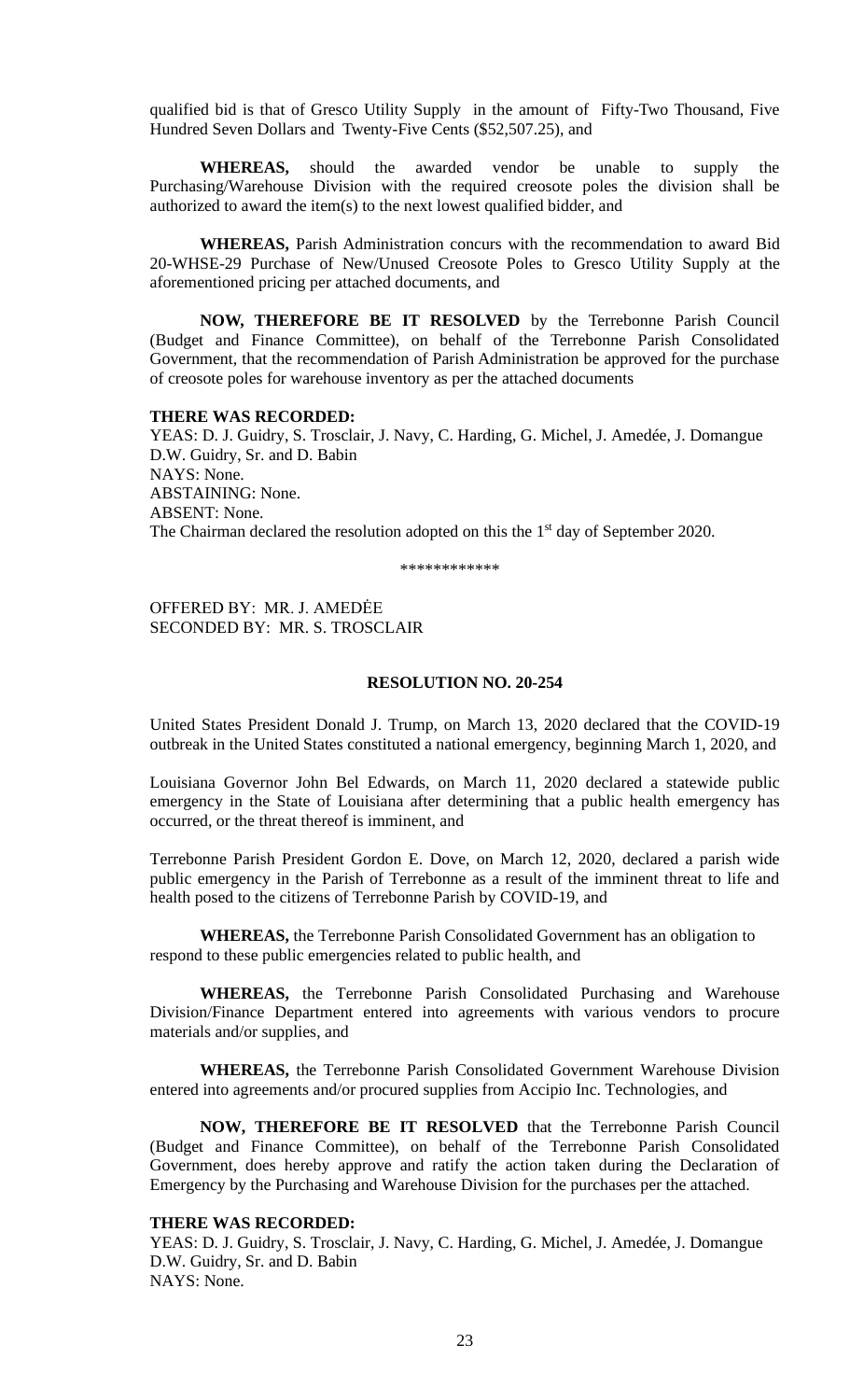ABSTAINING: None. ABSENT: None. The Chairman declared the resolution adopted on this the 1<sup>st</sup> day of September 2020.

\*\*\*\*\*\*\*\*\*\*\*\*

OFFERED BY: MR. J. AMEDĖE SECONDED BY: MR. C. HARDING

# **RESOLUTION NO. 20-255**

United States President Donald J. Trump, on March 13, 2020 declared that the COVID-19 outbreak in the United States constituted a national emergency, beginning March 1, 2020, and

Louisiana Governor John Bel Edwards, on March 11, 2020 declared a statewide public emergency in the State of Louisiana after determining that a public health emergency has occurred, or the threat thereof is imminent, and

Terrebonne Parish President Gordon E. Dove, on March 12, 2020, declared a parish wide public emergency in the Parish of Terrebonne as a result of the imminent threat to life and health posed to the citizens of Terrebonne Parish by COVID-19, and

**WHEREAS**, the Terrebonne Parish Consolidated Government has an obligation to respond to these public emergencies related to public health, and

**WHEREAS,** the Terrebonne Parish Consolidated Purchasing and Warehouse Division /Finance Department entered into agreements with various vendors to procure materials and/or supplies, and

**WHEREAS,** the Terrebonne Parish Consolidated Government Warehouse Division entered into agreements and/or procured supplies from Economical Janitorial & Paper Supplies, LLC, and

**NOW, THEREFORE BE IT RESOLVED** that the Terrebonne Parish Council (Budget and Finance Committee), on behalf of the Terrebonne Parish Consolidated Government, does hereby approve and ratify the action taken during the Declaration of Emergency by the Purchasing and Warehouse Division for the purchases per the attached.

#### **THERE WAS RECORDED:**

YEAS: D. J. Guidry, S. Trosclair, J. Navy, C. Harding, G. Michel, J. Amedée, J. Domangue D.W. Guidry, Sr. and D. Babin NAYS: None. ABSTAINING: None. ABSENT: None. The Chairman declared the resolution adopted on this the 1<sup>st</sup> day of September 2020.

\*\*\*\*\*\*\*\*\*\*\*\*

OFFERED BY: MR. D. J. GUIDRY SECONDED BY: MR. J. AMEDĖE

### **RESOLUTION NO. 20-256**

United States President Donald J. Trump, on March 13, 2020 declared that the COVID-19 outbreak in the United States constituted a national emergency, beginning March 1, 2020, and

Louisiana Governor John Bel Edwards, on March 11, 2020 declared a statewide public emergency in the State of Louisiana after determining that a public health emergency has occurred, or the threat thereof is imminent, and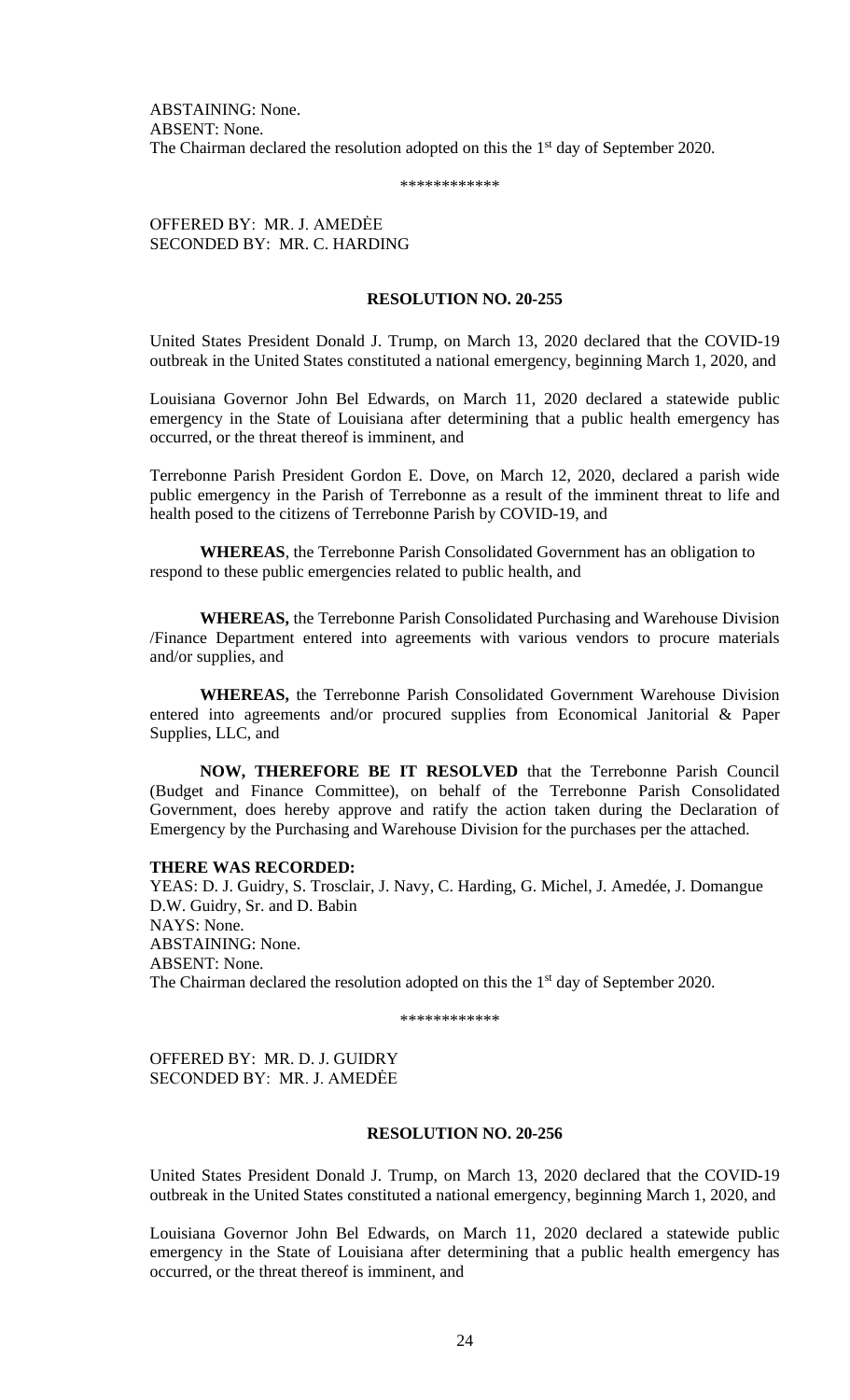Terrebonne Parish President Gordon E. Dove, on March 12, 2020, declared a parish wide public emergency in the Parish of Terrebonne as a result of the imminent threat to life and health posed to the citizens of Terrebonne Parish by COVID-19, and

**WHEREAS,** the Terrebonne Parish Consolidated Government has an obligation to respond to these public emergencies related to public health, and

**WHEREAS**, the Terrebonne Parish Consolidated Purchasing and Warehouse Division/Finance Department entered into agreements with various vendors to procure materials and/or supplies, and

**WHEREAS,** the Terrebonne Parish Consolidated Government Warehouse Division entered into agreements and/or procured supplies from Fanguy Brothers Wholesale, Inc., and

**NOW, THEREFORE BE IT RESOLVED** that the Terrebonne Parish Council (Budget and Finance Committee), on behalf of the Terrebonne Parish Consolidated Government, does hereby approve and ratify the action taken during the Declaration of Emergency by the Purchasing and Warehouse Division for the purchases per the attached.

# **THERE WAS RECORDED:**

YEAS: D. J. Guidry, S. Trosclair, J. Navy, C. Harding, G. Michel, J. Amedée, J. Domangue D.W. Guidry, Sr. and D. Babin NAYS: None. ABSTAINING: None. ABSENT: None. The Chairman declared the resolution adopted on this the  $1<sup>st</sup>$  day of September 2020.

\*\*\*\*\*\*\*\*\*\*\*\*

OFFERED BY: MR. D. BABIN SECONDED BY: MR. S. TROSCLAIR

# **RESOLUTION NO. 20-257**

United States President Donald J. Trump, on March 13, 2020 declared that the COVID-19 outbreak in the United States constituted a national emergency, beginning March 1, 2020, and

Louisiana Governor John Bel Edwards, on March 11, 2020 declared a statewide public emergency in the State of Louisiana after determining that a public health emergency has occurred, or the threat thereof is imminent, and

Terrebonne Parish President Gordon E. Dove, on March 12, 2020, declared a parish wide public emergency in the Parish of Terrebonne as a result of the imminent threat to life and health posed to the citizens of Terrebonne Parish by COVID-19, and

**WHEREAS**, the Terrebonne Parish Consolidated Government has an obligation to respond to these public emergencies related to public health, and

**WHEREAS,** the Terrebonne Parish Consolidated Purchasing and Warehouse Division/Finance Department entered into agreements with various vendors to procure materials and/or supplies, and

**WHEREAS,** the Terrebonne Parish Consolidated Government Warehouse Division entered into agreements and/or procured supplies from Fruit Of The Loom, and

**NOW, THEREFORE BE IT RESOLVED** that the Terrebonne Parish Council (Budget and Finance Committee), on behalf of the Terrebonne Parish Consolidated Government, does hereby approve and ratify the action taken during the Declaration of Emergency by the Purchasing and Warehouse Division for the purchases per the attached.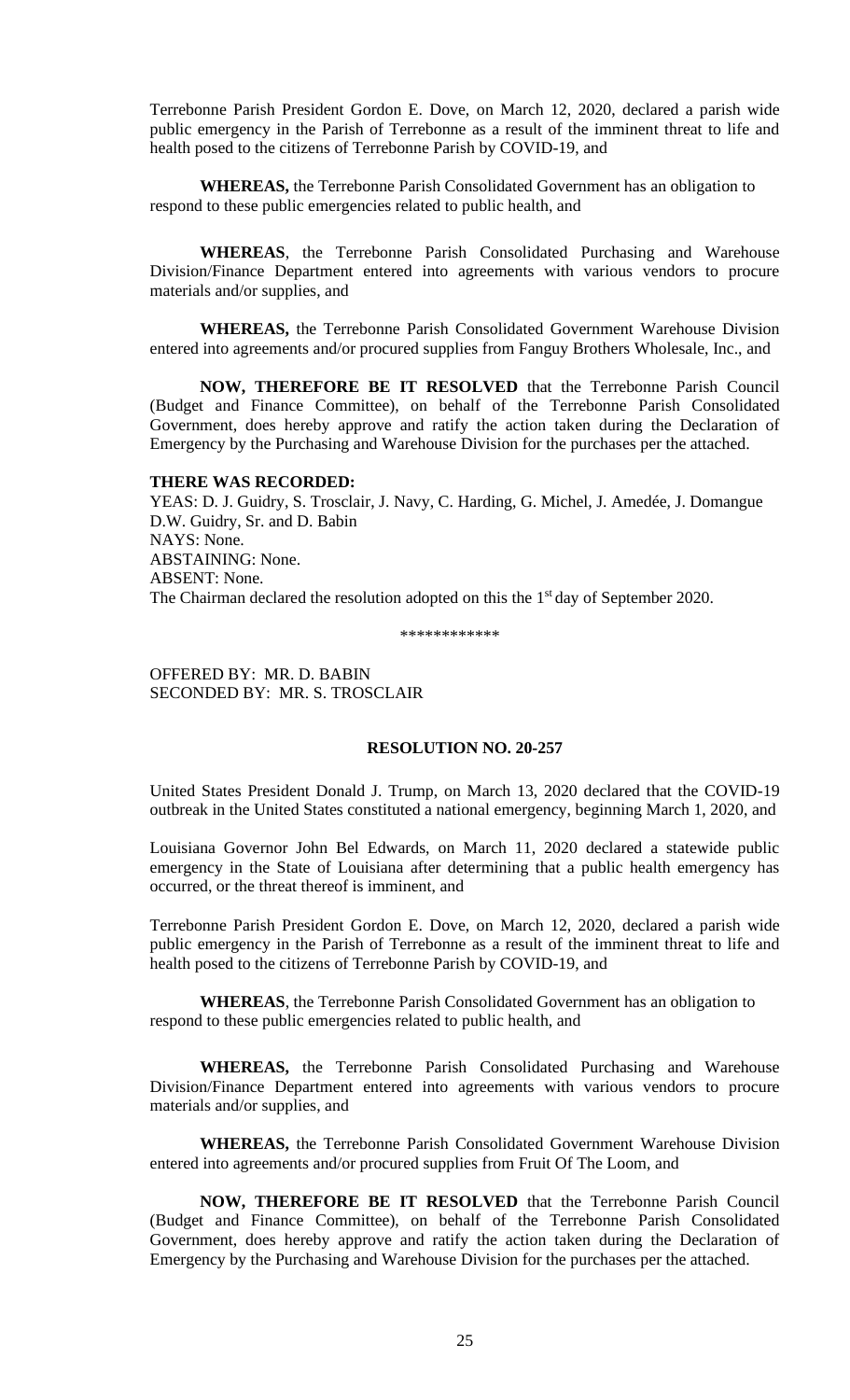### **THERE WAS RECORDED:**

YEAS: D. J. Guidry, S. Trosclair, J. Navy, C. Harding, G. Michel, J. Amedée, J. Domangue D.W. Guidry, Sr. and D. Babin NAYS: None. ABSTAINING: None. ABSENT: None. The Chairman declared the resolution adopted on this the  $1<sup>st</sup>$  day of September 2020.

\*\*\*\*\*\*\*\*\*\*\*\*

OFFERED BY: MR. D. BABIN SECONDED BY: MR. J. AMEDĖE

# **RESOLUTION NO. 20-258**

United States President Donald J. Trump, on March 13, 2020 declared that the COVID-19 outbreak in the United States constituted a national emergency, beginning March 1, 2020, and

Louisiana Governor John Bel Edwards, on March 11, 2020 declared a statewide public emergency in the State of Louisiana after determining that a public health emergency has occurred, or the threat thereof is imminent, and

Terrebonne Parish President Gordon E. Dove, on March 12, 2020, declared a parish wide public emergency in the Parish of Terrebonne as a result of the imminent threat to life and health posed to the citizens of Terrebonne Parish by COVID-19, and

**WHEREAS,** the Terrebonne Parish Consolidated Government has an obligation to respond to these public emergencies related to public health, and

**WHEREAS,** the Terrebonne Parish Consolidated Purchasing and Warehouse Division/Finance Department entered into agreements with various vendors to procure materials and/or supplies, and

**WHEREAS,** the Terrebonne Parish Consolidated Government Warehouse Division entered into agreements and/or procured supplies from Grainger, and

**NOW, THEREFORE BE IT RESOLVED** that the Terrebonne Parish Council (Budget and Finance Committee), on behalf of the Terrebonne Parish Consolidated Government, does hereby approve and ratify the action taken during the Declaration of Emergency by the Purchasing and Warehouse Division for the purchases per the attached.

# **THERE WAS RECORDED:**

YEAS: D. J. Guidry, S. Trosclair, J. Navy, C. Harding, G. Michel, J. Amedée, J. Domangue D.W. Guidry, Sr. and D. Babin NAYS: None. ABSTAINING: None. ABSENT: None. The Chairman declared the resolution adopted on this the  $1<sup>st</sup>$  day of September 2020.

\*\*\*\*\*\*\*\*\*\*\*\*

OFFERED BY: MR. J. AMEDĖE SECONDED BY: MR. S. TROSCLAIR

#### **RESOLUTION NO. 20-259**

United States President Donald J. Trump, on March 13, 2020 declared that the COVID-19 outbreak in the United States constituted a national emergency, beginning March 1, 2020, and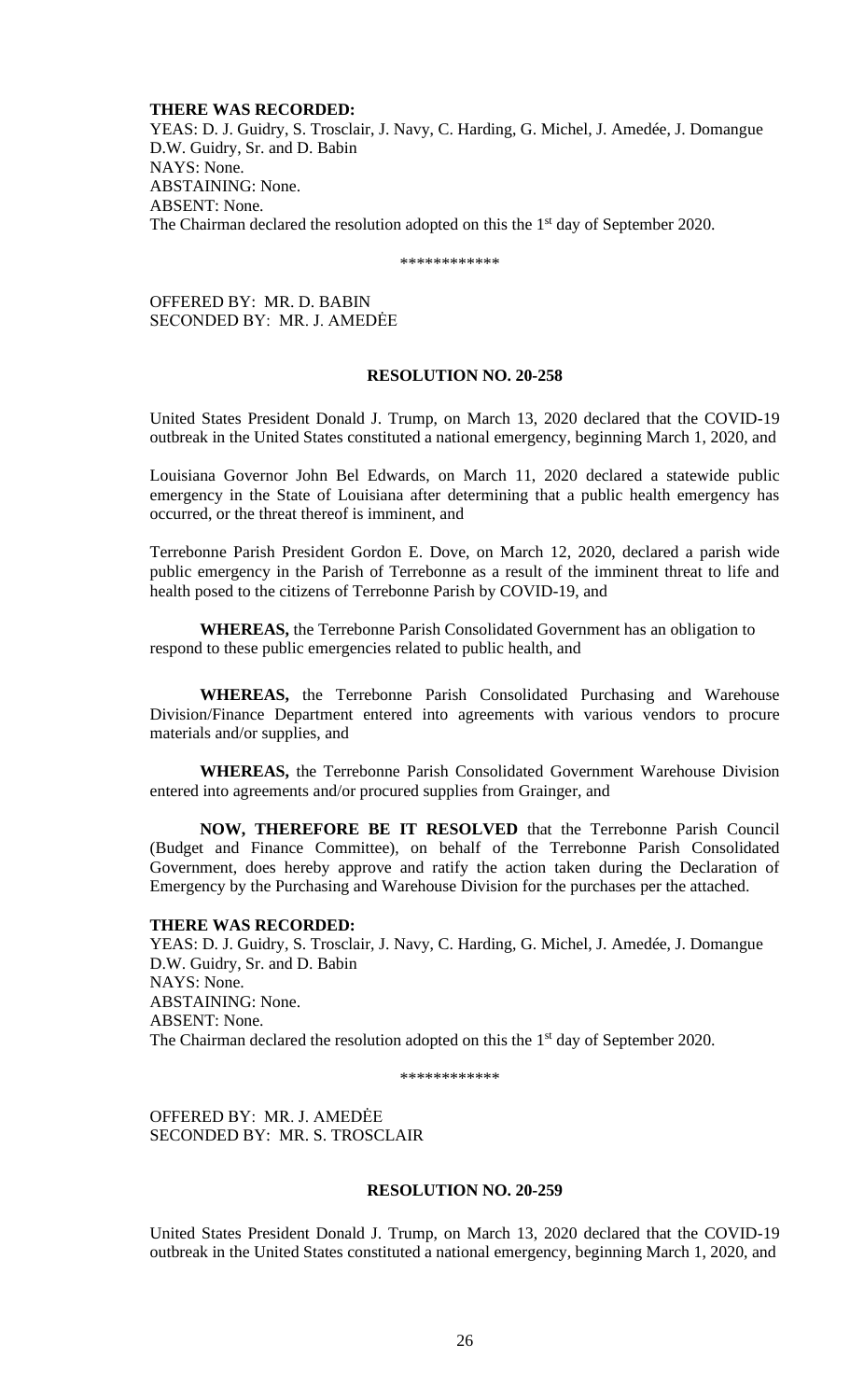Louisiana Governor John Bel Edwards, on March 11, 2020 declared a statewide public emergency in the State of Louisiana after determining that a public health emergency has occurred, or the threat thereof is imminent, and

Terrebonne Parish President Gordon E. Dove, on March 12, 2020, declared a parish wide public emergency in the Parish of Terrebonne as a result of the imminent threat to life and health posed to the citizens of Terrebonne Parish by COVID-19, and

**WHEREAS,** the Terrebonne Parish Consolidated Government has an obligation to respond to these public emergencies related to public health, and

**WHEREAS,** the Terrebonne Parish Consolidated Purchasing and Warehouse Division/Finance Department entered into agreements with various vendors to procure materials and/or supplies, and

**WHEREAS,** the Terrebonne Parish Consolidated Government Warehouse Division entered into agreements and/or procured supplies from Houma Distributors, and

**NOW, THEREFORE BE IT RESOLVED** that the Terrebonne Parish Council (Budget and Finance Committee), on behalf of the Terrebonne Parish Consolidated Government, does hereby approve and ratify the action taken during the Declaration of Emergency by the Purchasing and Warehouse Division for the purchases per the attached.

# **THERE WAS RECORDED:**

YEAS: D. J. Guidry, S. Trosclair, J. Navy, C. Harding, G. Michel, J. Amedée, J. Domangue D.W. Guidry, Sr. and D. Babin NAYS: None. ABSTAINING: None. ABSENT: None. The Chairman declared the resolution adopted on this the 1<sup>st</sup> day of September 2020.

\*\*\*\*\*\*\*\*\*\*\*\*

OFFERED BY: MR. S. TROSCLAIR SECONDED BY: MR. C. HARDING

# **RESOLUTION NO. 20-260**

**WHEREAS,** prices were obtained through the Louisiana State Commodity Catalog by the Terrebonne Parish Consolidated Government (TPCG) for the purpose of purchasing one (1) 50 and one (1) 100 KW Natural Gas Fueled Generator for Fire District No. 6 under Louisiana State Contract #4400013661, and

 **WHEREAS,** after careful review by Toby Henry, Fire District No. 6, Fire Chief it has been determined that the price of Eighteen Thousand, Four Hundred Thirty Dollars and Fifty-Five Cents (\$18,430.55) for the 50 KW generator and Twenty-Three Thousand, Six Hundred Sixty-Nine Dollars and Eighty-Seven Cents (\$23,669.87) for the 100 KW generator from Arcco Power Systems, should be accepted as per the attached Louisiana Statewide Contract #4400013661, and

**WHEREAS,** Parish Administration recommends acceptance of the purchase of the 50 KW and 100 KW Natrual Gas Fueled Generator for Fire District No. 6 Montegut and Pointe Aux Chenes stations at the aforementioned price from Arcco Power Systems, as per the attached documents, and

**NOW, THEREFORE BE IT RESOLVED** by the Terrebonne Parish Council (Budget and Finance Committee), on behalf of the Terrebonne Parish Consolidated Government, that the recommendation of the Parish Administration be approved for the purchase the generators as per the attached documents.

# **THERE WAS RECORDED:**

YEAS: D. J. Guidry, S. Trosclair, J. Navy, C. Harding, G. Michel, J. Amedée, J. Domangue D.W. Guidry, Sr. and D. Babin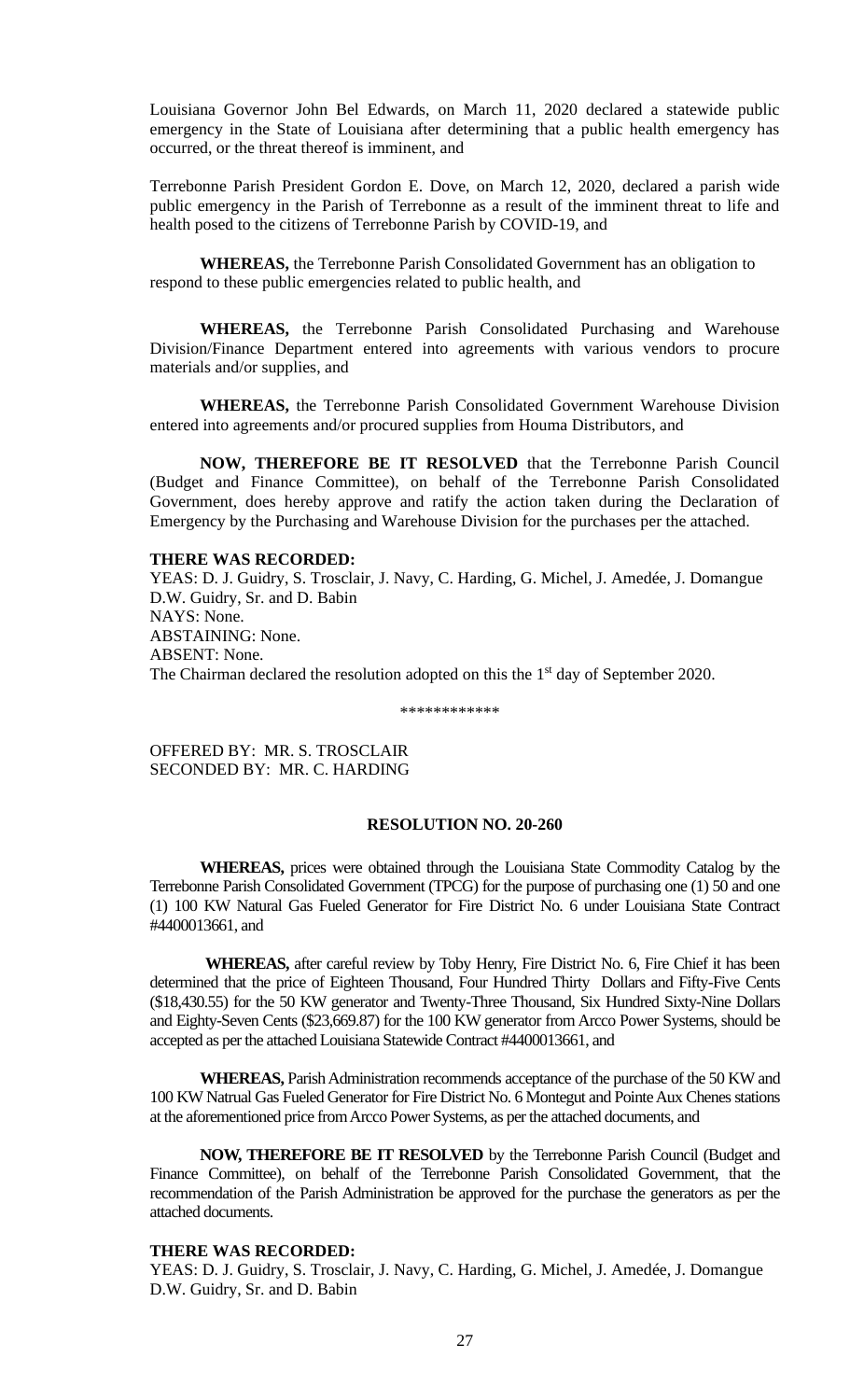NAYS: None. ABSTAINING: None. ABSENT: None. The Chairman declared the resolution adopted on this the 1<sup>st</sup> day of September 2020.

#### \*\*\*\*\*\*\*\*\*\*\*\*

Mr. S. Trosclair moved, seconded by Mr. J. Amedée, "THAT the Budget & Finance Committee introduce an ordinance to amend the 2020 Adopted Operating Budget of the Terrebonne Parish Consolidated Government for the following items and to provide for related matters:

- I. CARES Act, \$188,250
- II. Bayou Country Sports Park, \$250,000
- III. CARES Act-Emergency Food & Shelter, \$26,969
- IV. CARES Act-Housing & Urban Development, \$60,823
- V. CARES Act-Head Start, \$149,397

and call a public hearing on said matters on September 23, 2020 at 6:30 p.m."

The Chairman called for the vote on the motion offered by Mr. S. Trosclair. THERE WAS RECORDED: YEAS: D. J. Guidry, S. Trosclair, J. Navy, C. Harding, G. Michel, J. Amedée, J. Domangue, D. W. Guidry, Sr., and D. Babin. NAYS: None. ABSENT: None. The Chairman declared the motion adopted.

Mr. J. Amedée moved, seconded by Mr. C. Harding, "THAT the Budget & Finance Committee introduce an ordinance to declare a 1995 International 4700 (Unit 402) from the Terrebonne Office of Homeland Security and Emergency Preparedness having a value of \$6,000 as surplus, to authorize said item to be disposed of by any legally approved methods, and call a public hearing on said matter on Wednesday, September 23, 2020 at 6:30 p.m."

The Chairman called for the vote on the motion offered by Mr. J. Amedée. THERE WAS RECORDED: YEAS: D. J. Guidry, S. Trosclair, J. Navy, C. Harding, G. Michel, J. Amedée, J. Domangue, D. W. Guidry, Sr., and D. Babin. NAYS: None. ABSENT: None. The Chairman declared the motion adopted.

Mr. S. Trosclair moved, seconded by Mr. J. Amedée, "THAT, there being no further business to come before the Budget & Finance Committee, the meeting be adjourned."

The Chairman called for the vote on the motion offered by Mr. S. Trosclair. THERE WAS RECORDED: YEAS: D. J. Guidry, S. Trosclair, J. Navy, C. Harding, G. Michel, J. Amedée, J. Domangue, D. W. Guidry, Sr., and D. Babin. NAYS: None. ABSENT: None. The Chairman declared the motion adopted and the meeting was adjourned at 6:26 p.m.

John A. Navy, Chairman

Keith Hampton, Minute Clerk

Mr. J. Navy moved, seconded by Mr. G. Michel, "THAT, the Council accept and ratify the minutes of the Budget & Finance Committee meeting held on 09/01/2020."

The Vice-Chairman called for a vote on the motion offered by Mr. J. Navy. THERE WAS RECORDED: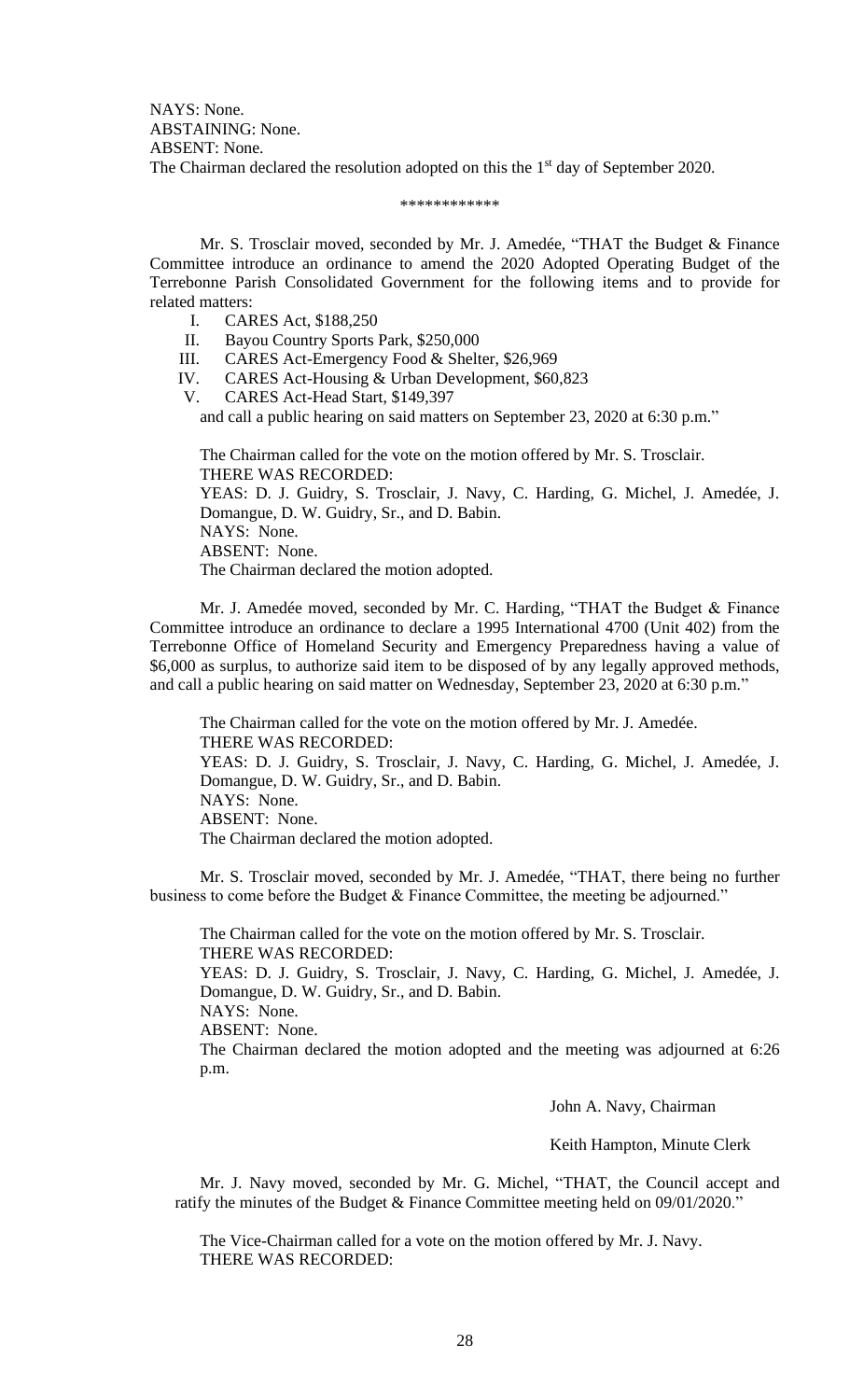YEAS: D. J. Guidry, J. Navy, C. Harding, G. Michel, J. Amedée, J. Domangue, D. W. Guidry, Sr., and D. Babin NAYS: None. ABSENT: S. Trosclair The Vice-Chairman declared the motion adopted.

Mr. G. Michel moved, seconded by Mr. D. Babin, "THAT, the Council hold over the appointment to the Recreation District No. 2,3 Board for one week."

The Vice-Chairman called for a vote on the motion offered by Mr. G. Michel. THERE WAS RECORDED: YEAS: D. J. Guidry, J. Navy, C. Harding, G. Michel, J. Amedée, J. Domangue, D. W. Guidry, Sr., and D. Babin. NAYS: None. ABSENT: S. Trosclair The Vice-Chairman declared the motion adopted.

Mr. D. Babin moved, seconded by Mr. C. Harding, "THAT, the Council open, close, and re-appoint Mr. Arthur Bishop to serve a term on the Recreation District No. 10 Board."

The Vice-Chairman called for a vote on the motion offered by Mr. D. Babin. THERE WAS RECORDED: YEAS: D. J. Guidry, J. Navy, C. Harding, G. Michel, J. Amedée, J. Domangue, D. W. Guidry, Sr., and D. Babin. NAYS: None. ABSENT: S. Trosclair The Vice-Chairman declared the motion adopted.

The Vice-Chairman announced the following vacancies, which he noted will be handled as per the usual procedure:

- Coteau Fire District: One unexpired term due to a resignation.
- Recreation District No. 10: One unexpired term due to a resignation and one expiring term.
- Recreation District No. 3A: One expired term.
- Houma Board of Adjustments: One expiring term (09/01/2020) and one unexpired term due to a resignation.
- TEDA: Three expiring terms (09/09/2020) representing one for each of the following: Council, Chamber of Commerce, and SCIA.
- Tree Board: Three vacancies; two due to resignations and one expired term.
- Veterans' Board: Three expiring terms (09/17/2020) representing one for each of the following: Marine Corps, Legislative Delegation North, and Parish President North of the Intracoastal.
- Terrebonne Parish Recreation Modernization Advisory Board: Fifteen members to be appointed.

At this time, Vice-Chairman D. W. Guidry, Sr. relinquished the chair to Budget and Finance Committee Chairman J. Navy to read agenda item 7A (Discussion and possible action concerning road striping on Industrial Boulevard).

Councilman D. W. Guidry, Sr. led the discussion regarding road striping on Industrial Blvd.

Parish Manager Mike Toups explained that the Industrial Blvd. bridge project is part of the construction of a by-pass road and a temporary by-pass bridge. Mr. Toups informed the Council that the Parish has asked the contractor to allow his sub-contractor to submit a price to temporarily stripe the road when the by-pass road and bridge is re-striped to save the Parish any additional funds. Upon completion of the initial project, the Parish will request that Permanent Thermoplastic Striping be put down along the entirety of Industrial Blvd., from Grand Caillou Rd. to South Van.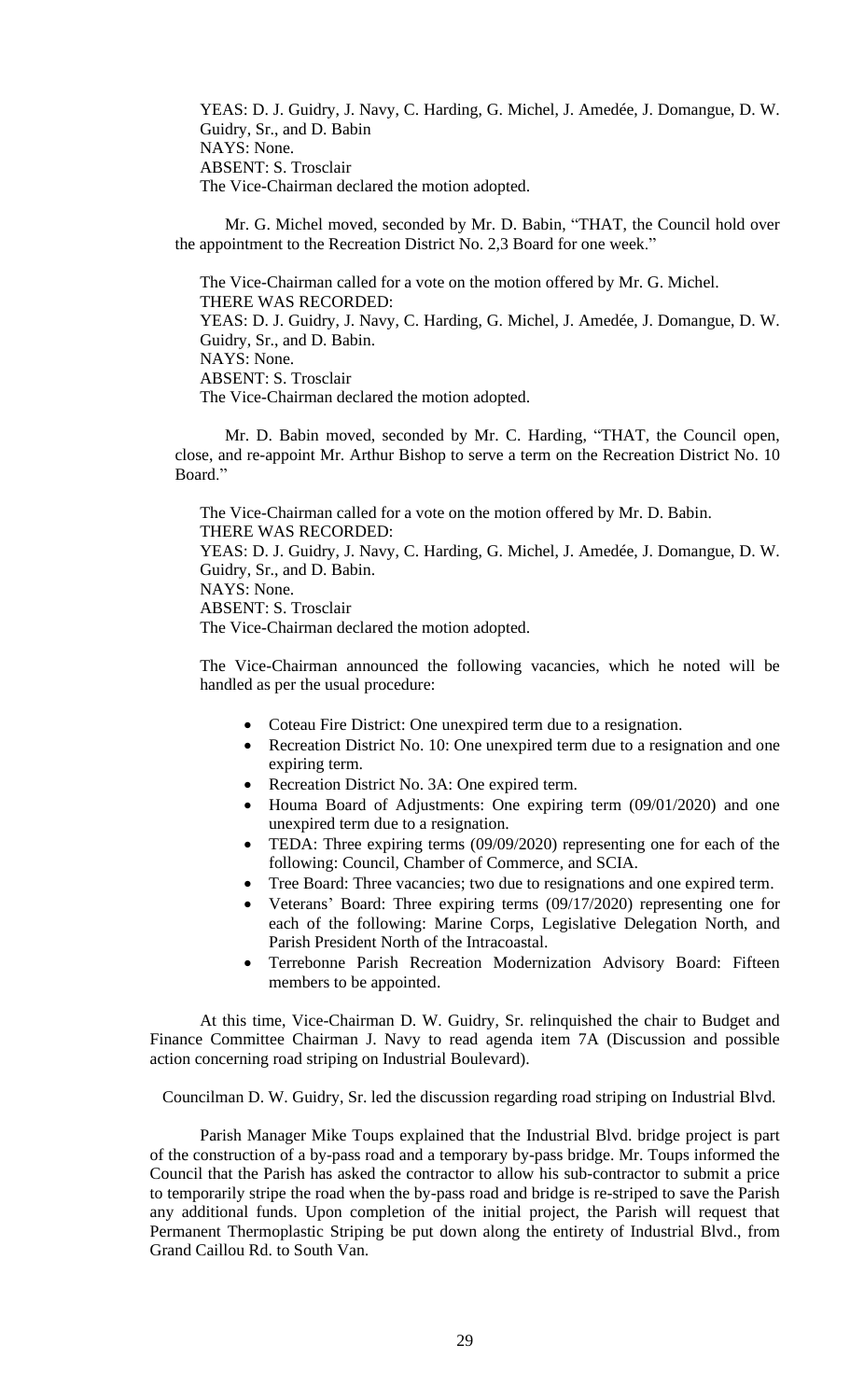Several council members voiced their concerns regarding the high costs associated with road striping and various areas throughout the Parish where road striping is an issue.

Councilman C. Harding suggested that dangerous areas should be prioritized first.

Parish Manager Mike Toups informed the Council that Milford and Associates began evaluating all roads throughout Terrebonne Parish and prioritizing road striping accordingly.

Councilman J. Navy expressed that life, welfare, and safety is more important than the cost of this project.

Mr. J. Navy moved, seconded by Mr. G. Michel, "THAT, the Council return to the regular order of business."

The Vice-Chairman called for a vote on the motion offered by Mr. J. Navy. THERE WAS RECORDED: YEAS: D. J. Guidry, J. Navy, C. Harding, G. Michel, J. Amedée, J. Domangue, D. W. Guidry, Sr., and D. Babin. NAYS: None. ABSENT: S. Trosclair The Vice-Chairman declared the motion adopted.

Ms. J. Domangue moved, seconded by Mr. G. Michel, "THAT, the Council open public hearings at this time."

The Vice-Chairman called for a vote on the motion offered by Ms. J. Domangue. THERE WAS RECORDED: YEAS: D. J. Guidry, J. Navy, C. Harding, G. Michel, J. Amedée, J. Domangue, D. W. Guidry, Sr., and D. Babin. NAYS: None. ABSENT: S. Trosclair The Vice-Chairman declared the motion adopted

The Chairman recognized the public for comments on the following:

A. Consider the introduction of an ordinance to revise certain portions of Chapter 6, Article VI of the Terrebonne Parish Code of Ordinances pertaining to small cell wireless facilities in response to discussions and concerns from Administration, Council, and the General Public ranging from public notification, aesthetics, and health concerns.

There were no comments from the public on the proposed ordinance.

Mr. G. Michel moved, seconded by Mr. J. Amedée, "THAT the Council close the aforementioned public hearing."

The Vice-Chairman called for a vote on the motion offered by Mr. G. Michel. THERE WAS RECORDED: YEAS: D. J. Guidry, J. Navy, C. Harding, G. Michel, J. Amedée, J. Domangue, D. W. Guidry, Sr., and D. Babin. NAYS: None. ABSENT: S. Trosclair The Vice-Chairman declared the motion adopted.

Mr. G. Michel moved, seconded by Mr. J. Navy, "THAT the Council hold agenda item 6:30 A (Introduction of an ordinance to revise certain portions of Chapter 6, Article VI of the Terrebonne Parish Code of Ordinances pertaining to small cell wireless facilities in response to discussions and concerns from Administration, Council, and the General Public ranging from public notification, aesthetics, and health concerns) over for one week." (\***MOTION VOTED ON AFTER DISCUSSION)**

The Vice-Chairman called for a vote on the motion offered by Mr. G. Michel.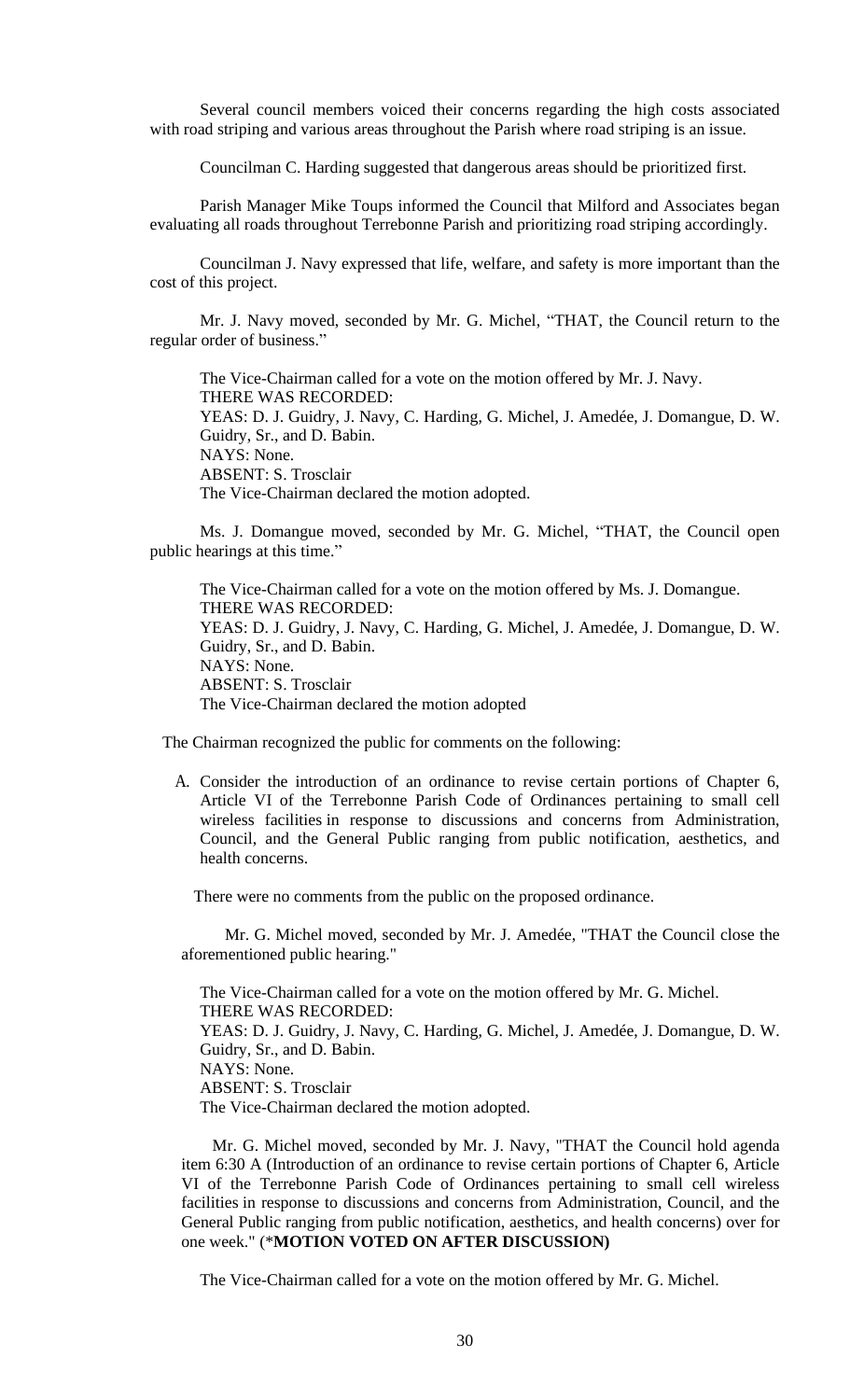THERE WAS RECORDED: YEAS: D. J. Guidry, J. Navy, C. Harding, G. Michel, J. Amedée, J. Domangue, D. W. Guidry, Sr., and D. Babin. NAYS: None. ABSENT: S. Trosclair \*The Vice-Chairman declared the motion adopted.

The Vice-Chairman recognized the public for comments on the following:

- B. Consider the introduction of an ordinance to declare as surplus three (3) tax properties adjudicated to the Terrebonne Parish Consolidated Government in which the parish has various percent interest, to acquire authorization to dispose of said properties in accordance with LA R.S. 47:2196:
	- 1. 162/164 Klondyke Rd. with 10% interest
	- 2. 2007 Mary Hughes Dr. with 25% interest
	- 3. Deadwood Rd. with 50% interest

There were no comments from the public on the proposed ordinance.

Mr. G. Michel moved, seconded by Mr. D. J. Guidry, "THAT the Council close the aforementioned public hearing."

The Vice-Chairman called for a vote on the motion offered by Mr. G. Michel. THERE WAS RECORDED: YEAS: D. J. Guidry, J. Navy, C. Harding, G. Michel, J. Amedée, J. Domangue, and D. Babin. NAYS: None. ABSENT: S. Trosclair The Vice-Chairman declared the motion adopted.

OFFERED BY: MR. D. J. GUIDRY SECONDED BY: MR. G. MICHEL

# **ORDINANCE NO: 917**2

AN ORDINANCE DECLARING THE FOLLOWING PROPERTIES ADJUDICATED TO TERREBONNE PARISH CONSOLIDATED GOVERNMENT AS SURPLUS AND NOT NEEDED FOR A PUBLIC PURPOSE; **1) 162/164 KLONDYKE RD. 2) 2007 MARY HUGHES DR. 3) DEADWOOD RD;** AND TO ADDRESS OTHER MATTERS RELATIVE THERETO.

**WHEREAS**, a percentage of immovable property was adjudicated to the Terrebonne Parish Consolidated Government on **\_JULY 7, 2017** for nonpayment of taxes; and

**WHEREAS**, LA R.S. 47:2196, *et seq.* authorizes the parish to sell adjudicated property in accordance with law; and

**WHEREAS**, the three (3) year period for redemption provided by Art. 7, §25 of the Louisiana Constitution has elapsed without redemption; and

**WHEREAS**, the Terrebonne Parish Consolidated Government now wishes to declare the property described below surplus and not needed for a public purpose and to dispose of said property in accordance with LA R.S. 47:2196, *et seq*.; and

**NOW BE IT ORDAINED** by the Terrebonne Parish Council, on behalf of the Terrebonne Parish Consolidated Government, that the following described properties adjudicated to the Terrebonne Parish Consolidated Government and depicted on the attached plats, if any, are hereby declared surplus:

**1.** LOTS 30 & 31 DIVISION OF PROPERTY OF ELIE SEAUX JR. LOCATED IN SECTION 2, T18S R18E. (162/164 KLONDYKE RD.), (PARCEL #29402), WITH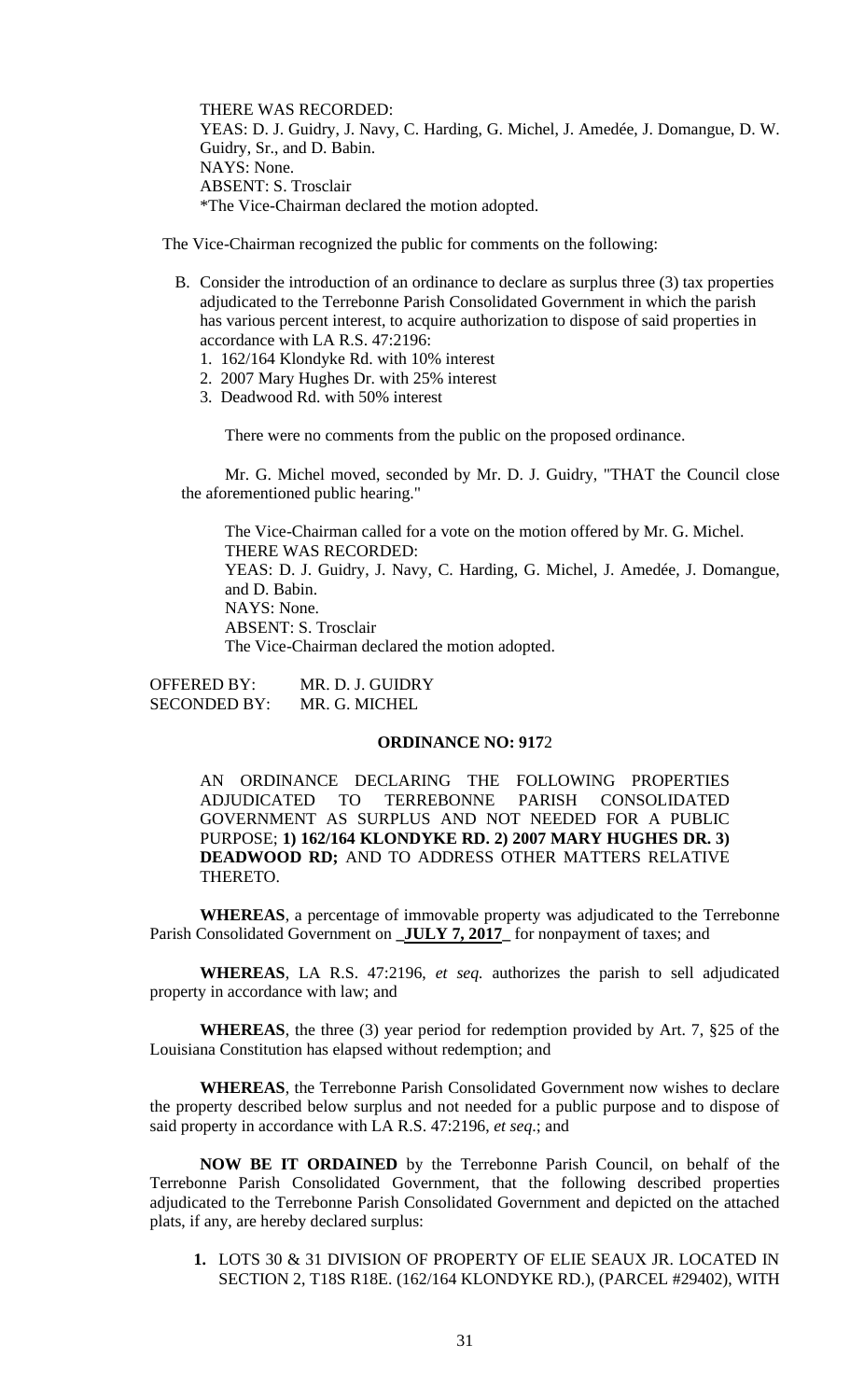OWNER OF RECORD ROY J. DUGAS (10%).

- **2.** LOT 4 BLOCK 9 ACADIALAND SUBDIVISION. (2007 MARY HUGHES DR.), (PARCEL #18430), WITH OWNER OF RECORD BERNARD F., JR. AND BARBARA BOUDREAUX (25%).
- **3.** LOT "C" & IRREGULAR S/2 OF LOT "B" CYPRESS VILLAGE, RESUBDIVISION OF LOTS 1, 2, 3 & 4, LOCATED IN SECTIONS 6 & 7, T16S - R14E. ALSO BATTURE IN FRONT. (DEADWOOD RD.) (PARCEL #37164), WITH OWNER OF RECORD JOSEPH AND LINDA CHERAMIE (50%).

**BE IT FURTHER ORDAINED**, by the Terrebonne Parish Council, on behalf of the Terrebonne Parish Consolidated Government, that Administration be hereby authorized to dispose of the property in accordance with LA R.S. 47:2196, *et seq*. and inclusive of the following terms

# **SECTION I**

Each bid shall be accompanied by a deposit in the form of a Certified Check, Cashier's Check, Money Order or Bid Bond with Power of Attorney (Letters of Credit WILL NOT be accepted) in the amount of twenty percent (20%) of the proposed price made payable to the Terrebonne Parish Consolidated Government. Bid deposits made for non-winning bids shall be returned. The bid deposit made with the winning bid shall be non-refundable, unless redemption occurs, and paid towards the purchase price. The balance of the purchase price is due at the time of closing and payable in the form of a Certified Check, Cashier's Check, or Money Order.

# **SECTION II**

Additionally, the winning bidder shall bear the cost of recording the sale document into the conveyance records of the Parish of Terrebonne pursuant to La. R.S. 47:2207.

# **SECTION III**

The winning bidder, otherwise known as the Purchaser or Acquirer, of this adjudicated property is solely responsible for compliance with La. R.S. 47:2206 regarding notification of parties who may have had an interest in the property regarding their rights of redemption and La. R.S. 47:2208 regarding recordation of those notices. Copies of the applicable law will be distributed along with bid packets for this adjudicated property. Terrebonne Parish Consolidated Government has not and will not perform these requirements; thus, it is the purchaser's or acquiring person's responsibility to do so. Terrebonne Parish Consolidated Government encourages the Purchaser or Acquiring Person to consult legal counsel regarding Louisiana law on adjudicated property.

## **SECTION IV**

By acquiring a bid packet for the bid/purchase of this adjudicated property, each bidder acknowledges that he/she/it has received all information discussed in this ordinance as well as the statutes (laws) discussed in Section II above, and that he/she/it understands these procedures must be followed in order to fully protect he/she/its rights in the adjudicated property purchased from the parish.

### **SECTION V**

If any word, clause, phrase, section or other portion of this ordinance shall be declared null, void, invalid, illegal, or unconstitutional, the remaining words, clauses, phrases, sections and other portions of this ordinance shall remain in force and effect, the provisions of this ordinance hereby being declared to be severable.

### **SECTION VI**

Any ordinance or part thereof in conflict herewith is hereby repealed.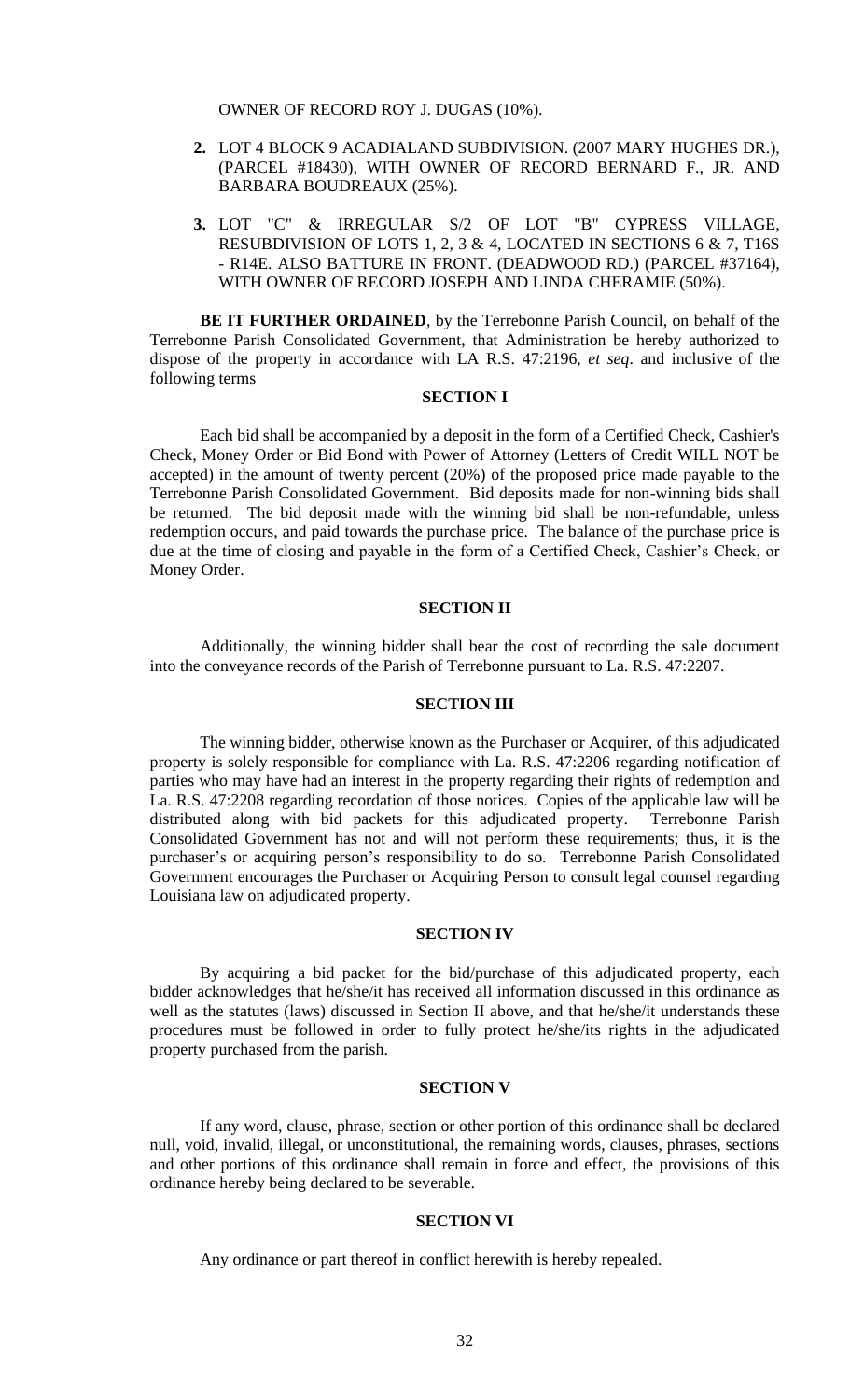# **SECTION VII**

This ordinance shall become effective upon approval by the Parish President or as otherwise provided in Section 2-13 (b) of the Home Rule Charter for a Consolidated Government for Terrebonne Parish, whichever occurs sooner.

This ordinance, having been introduced and laid on the table for two weeks, was voted upon as follows:

THERE WAS RECORDED: YEAS: D. J. Guidry, J. Navy, C. Harding, G. Michel, J. Amedée, J. Domangue, D. W. Guidry, Sr., and D. Babin. NOT VOTING: None. ABSTAINING: None. ABSENT: S. Trosclair. The Vice Chairman declared the ordinance adopted on this, the 2<sup>nd</sup> day of September 2020.

The Vice-Chairman recognized the public for comments on the following:

C. Consider the introduction of an ordinance to declare as surplus a tax property located at 100-A Beth Ann Ave. adjudicated to the Terrebonne Parish Consolidated Government, to acquire authorization to dispose of said property in accordance with LA R.S. 47:2196.

There were no comments from the public on the proposed ordinance.

Mr. D. J. Guidry moved, seconded by Mr. G. Michel, "THAT the Council close the aforementioned public hearing."

The Vice-Chairman called for a vote on the motion offered by Mr. D. J. Guidry. THERE WAS RECORDED: YEAS: D. J. Guidry, J. Navy, C. Harding, G. Michel, J. Amedée, J. Domangue, D. W. Guidry, Sr., and D. Babin. NAYS: None. ABSENT: S. Trosclair The Vice-Chairman declared the motion adopted.

OFFERED BY: MR. D.J. GUIDRY SECONDED BY: MR, G. MICHEL

# **ORDINANCE NO: 9173**

AN ORDINANCE DECLARING PROPERTY ADJUDICATED TO TERREBONNE PARISH CONSOLIDATED GOVERNMENT AS SURPLUS AND NOT NEEDED FOR A PUBLIC PURPOSE; **100-A BETH ANN AVE. (PARCEL # 58476),** AND TO ADDRESS OTHER MATTERS RELATIVE THERETO.

**WHEREAS**, **2.7778%** of immovable property owned by **DALE PETER GUIDRY ESTATE** and described below was adjudicated to the Terrebonne Parish Consolidated Government on **JUNE 25, 2015** for nonpayment of taxes; and

**WHEREAS**, **81.4814%** of immovable property owned by **SHERWIN J. GUIDRY, ETAL** and described below was adjudicated to the Terrebonne Parish Consolidated Government on **JULY 7, 2017** for nonpayment of taxes; and

**WHEREAS**, LA R.S. 47:2196, *et seq.* authorizes the parish to sell adjudicated property in accordance with law; and

**WHEREAS**, the three (3) year period for redemption provided by Art. 7, §25 of the Louisiana Constitution has elapsed without redemption; and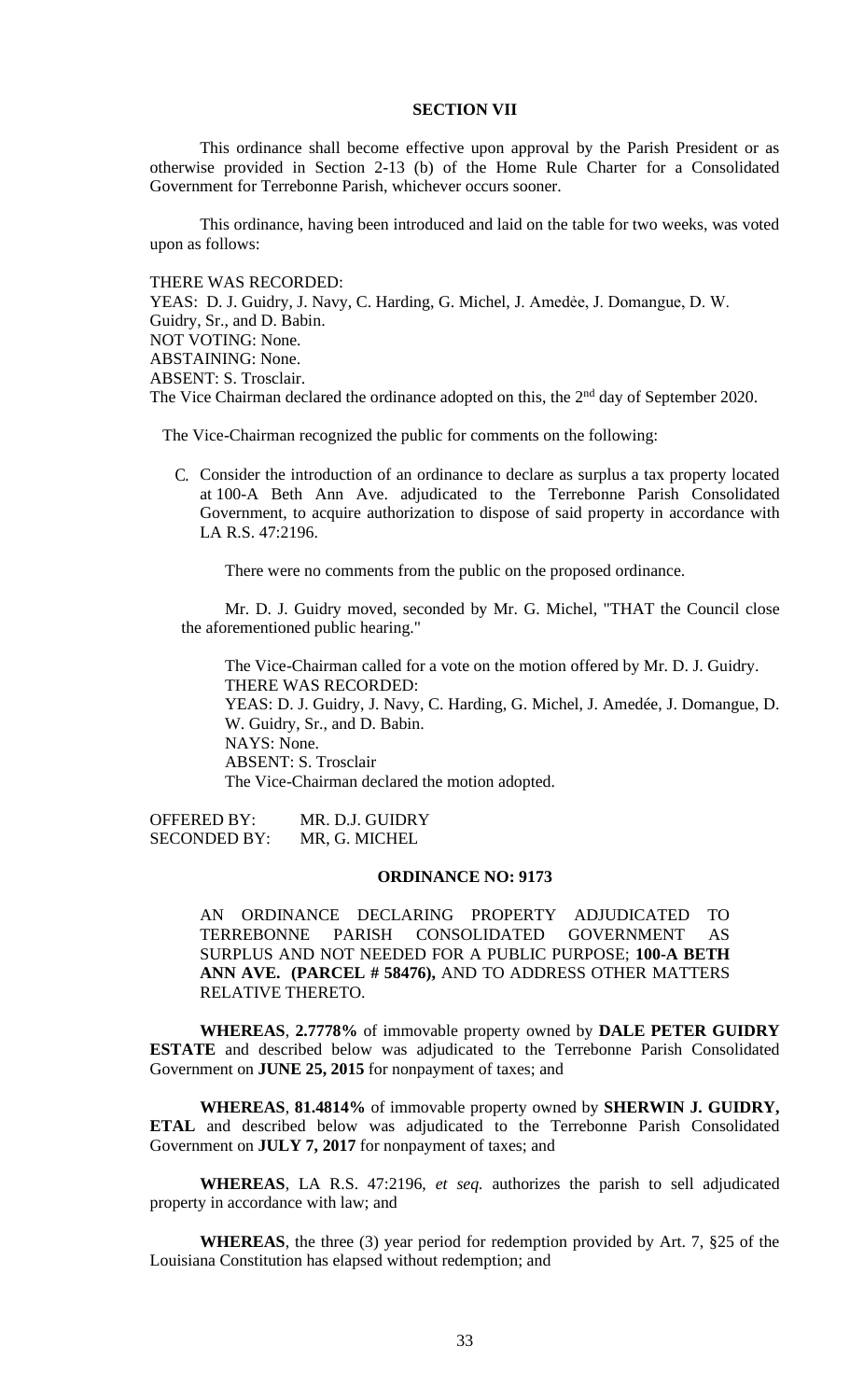**WHEREAS**, the Terrebonne Parish Consolidated Government now wishes to declare the property described below surplus and not needed for a public purpose and to dispose of said property in accordance with LA R.S. 47:2196, *et seq*.; and

**NOW BE IT ORDAINED** by the Terrebonne Parish Council, on behalf of the Terrebonne Parish Consolidated Government, that the following described property adjudicated to the Terrebonne Parish Consolidated Government, with an owner of record of **DALE PETER GUIDRY ESTATE AND SHERWIN J. GUIDRY, ETAL** and depicted on the attached plat, if any, is hereby declared surplus:

# **EASTERNMOST 1/2 OF LOT 2 BLOCK 2 GUIDRY SUBD.**

**BE IT FURTHER ORDAINED**, by the Terrebonne Parish Council, on behalf of the Terrebonne Parish Consolidated Government, that Administration be hereby authorized to dispose of the property in accordance with LA R.S. 47:2196, *et seq*. and inclusive of the following terms.

### **SECTION I**

Each bid shall be accompanied by a deposit in the form of a Certified Check, Cashier's Check, Money Order or Bid Bond with Power of Attorney (Letters of Credit WILL NOT be accepted) in the amount of twenty percent (20%) of the proposed price made payable to the Terrebonne Parish Consolidated Government. Bid deposits made for non-winning bids shall be returned. The bid deposit made with the winning bid shall be non-refundable, unless redemption occurs, and paid towards the purchase price. The balance of the purchase price is due at the time of closing and payable in the form of a Certified Check, Cashier's Check, or Money Order.

# **SECTION II**

Additionally, the winning bidder shall bear the cost of recording the sale document into the conveyance records of the Parish of Terrebonne pursuant to La. R.S. 47:2207.

### **SECTION III**

The winning bidder, otherwise known as the Purchaser or Acquirer, of this adjudicated property is solely responsible for compliance with La. R.S. 47:2206 regarding notification of parties who may have had an interest in the property regarding their rights of redemption and La. R.S. 47:2208 regarding recordation of those notices. Copies of the applicable law will be distributed along with bid packets for this adjudicated property. Terrebonne Parish Consolidated Government has not and will not perform these requirements; thus, it is the purchaser's or acquiring person's responsibility to do so. Terrebonne Parish Consolidated Government encourages the Purchaser or Acquiring Person to consult legal counsel regarding Louisiana law on adjudicated property.

#### **SECTION IV**

By acquiring a bid packet for the bid/purchase of this adjudicated property, each bidder acknowledges that he/she/it has received all information discussed in this ordinance as well as the statutes (laws) discussed in Section II above, and that he/she/it understands these procedures must be followed in order to fully protect he/she/its rights in the adjudicated property purchased from the parish.

#### **SECTION V**

If any word, clause, phrase, section or other portion of this ordinance shall be declared null, void, invalid, illegal, or unconstitutional, the remaining words, clauses, phrases, sections and other portions of this ordinance shall remain in force and effect, the provisions of this ordinance hereby being declared to be severable.

# **SECTION VI**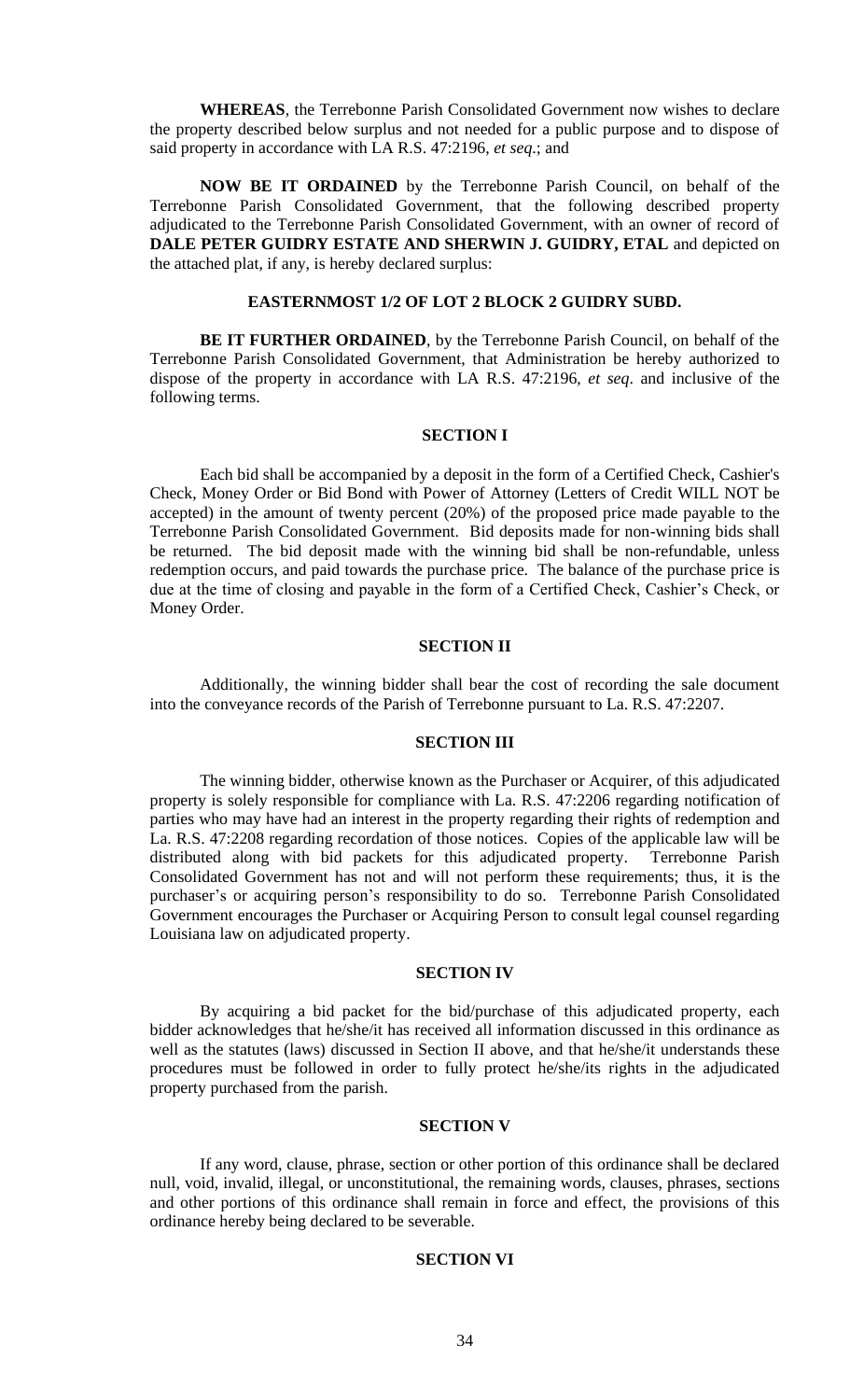Any ordinance or part thereof in conflict herewith is hereby repealed.

# **SECTION VII**

This ordinance shall become effective upon approval by the Parish President or as otherwise provided in Section 2-13 (b) of the Home Rule Charter for a Consolidated Government for Terrebonne Parish, whichever occurs sooner.

This ordinance, having been introduced and laid on the table for two weeks, was voted upon as follows:

THERE WAS RECORDED:

YEAS: D. J. Guidry, J. Navy, C. Harding, G. Michel, J. Amedée, J. Domangue, D. W. Guidry, Sr., and D. Babin. NOT VOTING: None. ABSTAINING: None. ABSENT: S. Trosclair. The Vice Chairman declared the ordinance adopted on this, the 2<sup>nd</sup> day of September 2020.

The Vice-Chairman recognized the public for comments on the following:

D. Consider the introduction of an ordinance to amend the 2020 Budget of the Terrebonne Parish Consolidated Government so as to adjust the 2020 Adopted Beginning Fund Balances and the Net Positions to Actual as per the 2019 Audited Financial Statements.

There were no comments from the public on the proposed ordinance.

Mr. G. Michel moved, seconded by Mr. J. Amedée, "THAT the Council close the aforementioned public hearing."

The Vice-Chairman called for a vote on the motion offered by Mr. G. Michel. THERE WAS RECORDED: YEAS: D. J. Guidry, J. Navy, C. Harding, G. Michel, J. Amedée, J. Domangue, D. W. Guidry, Sr., and D. Babin. NAYS: None. ABSENT: S. Trosclair The Vice-Chairman declared the motion adopted.

OFFERED BY: MR. G. MICHEL SECONDED BY: MR.J. AMEDEE

### **ORDINANCE NO. 9174**

AN ORDINANCE AMENDING THE 2020 BUDGET OF THE TERREBONNE PARISH CONSOLIDATED GOVERNMENT SO AS TO ADJUST THE 2020 ADOPTED BEGINNING FUND BALANCES AND THE NET POSITIONS TO ACTUAL AS PER THE 2019 AUDITED FINANCIAL STATEMENTS.

# **SECTION I**

**WHEREAS,** the Parish Finance Department estimates the beginning fund balances and net positions of the next year for the adopted budget prior to the end of the current year, and

**WHEREAS**, the Parish Finance Department completed the Audited Comprehensive Financial Statements by July  $31<sup>th</sup>$  of 2020 for the prior year.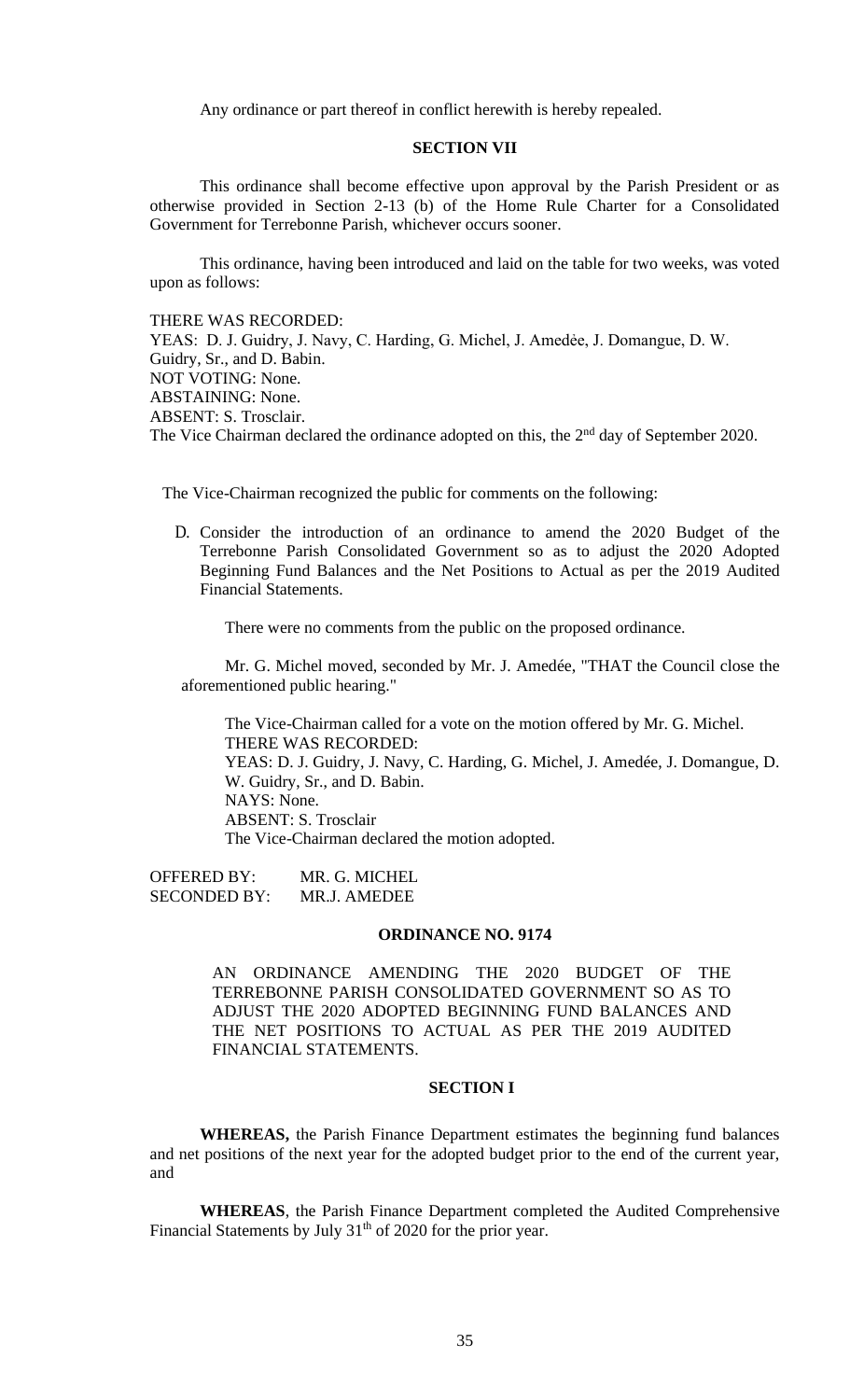**BE IT ORDAINED,** that the Parish Council on the behalf of the Terrebonne Parish Consolidated Government, adopt the actual ending fund balances and net positions of 2019 as per the audited Comprehensive Financial Statements. (Attachment A)

# **SECTION III**

If any word, clause, phrase, section or other portion of this ordinance shall be declared null, void, invalid, illegal, or unconstitutional, the remaining words, clauses, phrases, sections and other portions of this ordinance shall remain in full force and effect, the provisions of this ordinance hereby being declared to be severable.

# **SECTION IV**

This ordinance shall become effective upon approval by the Parish President or as otherwise provided in Section 2-13(b) of the Home Rule Charter for a Consolidated Government for Terrebonne Parish, whichever occurs sooner.

This ordinance, having been introduced and laid on the table for at least two weeks, was voted upon as follows:

THERE WAS RECORDED: YEAS: D. J. Guidry, J. Navy, C. Harding, G. Michel, J. Amedée, J. Domangue, D. W. Guidry, Sr., and D. Babin. NOT VOTING: None. ABSTAINING: None. ABSENT: S. Trosclair. The Vice Chairman declared the ordinance adopted on this, the  $2<sup>nd</sup>$  day of SEPTEMBER 2020.

The Vice-Chairman recognized the public for comments on the following:

E. Consider the introduction of an ordinance to amend the 2020 Adopted Operating Budget of the Terrebonne Parish Consolidated Government for the following items and to provide for related matters:

I. CARES Act, \$1,690,560 II. FEMA Reimbursement, \$483,279

III. Houma Downtown Development, \$29,040

IV. Houma Downtown Development-donation, \$1,250

There were no comments from the public on the proposed ordinance.

Mr. G. Michel moved, seconded by Ms. J. Domangue, "THAT the Council close the aforementioned public hearing."

The Vice-Chairman called for a vote on the motion offered by Mr. G. Michel. THERE WAS RECORDED: YEAS: D. J. Guidry, J. Navy, C. Harding, G. Michel, J. Amedée, J. Domangue, D. W. Guidry, Sr., and D. Babin. NAYS: None. ABSENT: S. Trosclair The Vice-Chairman declared the motion adopted.

OFFERED BY: MR. G. MICHEL SECONDED BY: MRS. J. DOMANGUE

# **ORDINANCE NO. 9175**

AN ORDINANCE TO AMEND THE 2020 ADOPTED OPERATING BUDGET OF THE TERREBONNE PARISH CONSOLIDATED GOVERNMENT FOR THE FOLLOWING ITEMS AND TO PROVIDE FOR RELATED MATTERS.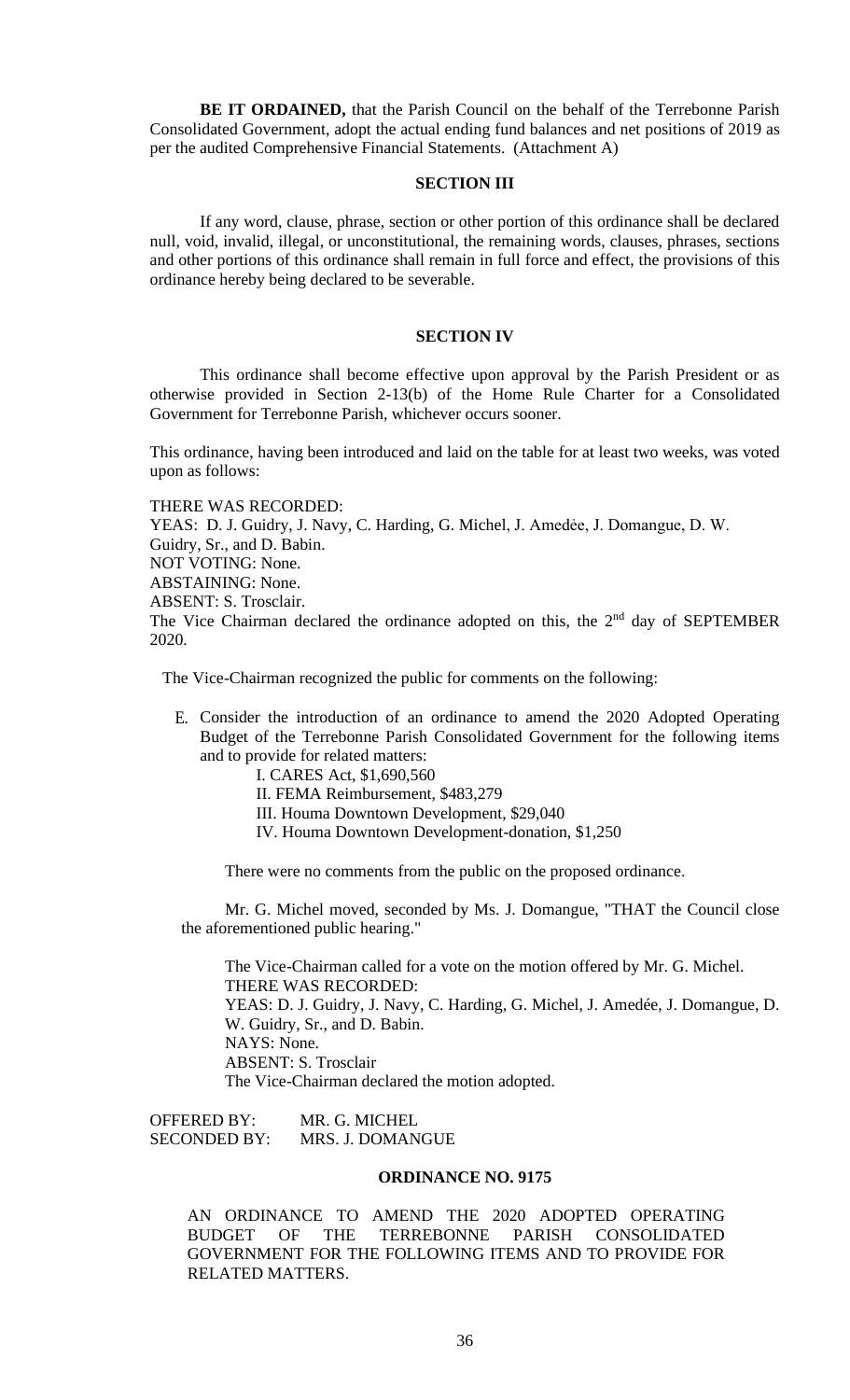**I.** CARES ACT, \$1,690,560

**II.** FEMA REIMBURSEMENT, \$483,279

**III.** HOUMA DOWNTOWN DEVELOPMENT, \$29,040

**IV.** HOUMA DOWNTOWN DEVELOPMENT-DONATION, \$1,250

### **SECTION I**

**WHEREAS**, Congress has passed the CARES Act, creating therein the Coronavirus Relief Fund which provides for eligible and qualified reimbursement of payments incurred by State and local governments impacted by the COVID-19 outbreak, and

**WHEREAS**, the State of Louisiana has been awarded \$1.8 billion of which Governor Edwards elected to allocate up to 45% to local government units, and

**WHEREAS**, applications for reimbursements must be completed by the following schedule: June 15, 2020, July 15, 2020, and October 15, 2020, and

**WHEREAS**, the application submitted for June 15, 2020 has been approved for payment of \$1,690,560.

**NOW, THEREFORE BE IT FURTHER ORDAINED,** by the Terrebonne Parish Council, on behalf of Terrebonne Parish Consolidated Government, that the 2020 Adopted Operating Budget of the Terrebonne Parish Consolidated Government be amended for the CARES Act reimbursement (Attachment A)

# **SECTION II**

**WHEREAS**, on March 24, 2020, the President issued a declaration designated FEMA-DR-4484-LA for the State of Louisiana as a result of Louisiana COVID-19, and

**WHEREAS**, the declaration authorizes Public Assistance funding for Terrebonne Parish Consolidated Government at a 75% cost share match, and

**WHEREAS**, the Parish has submitted the first application for reimbursement and FEMA has obligated the total amount of \$483,279.

**NOW, THEREFORE BE IT FURTHER ORDAINED**, by the Terrebonne Parish Council, on behalf of Terrebonne Parish Consolidated Government, that the 2020 Adopted Operating Budget of the Terrebonne Parish Consolidated Government be amended for FEMA Reimbursements (Attachment B)

#### **SECTION III**

**WHEREAS**, the Downtown Development Board has received State Revenue Sharing from Hotel/Motel Tax in the amount of \$29,040, for the 2020 year, and

**WHEREAS**, the Hotel/Motel Tax has been allocated by the Downtown Development Board for beautification and operations of the Folklife Cultural Museum and to help maintain the existing buildings, parks and the Court Square in the Historic District, as well as advertising to market Houma's Historic District attractions.

**NOW, THEREFORE BE IT FURTHER ORDAINED,** by the Terrebonne Parish Council, on behalf of the Terrebonne Parish Consolidated Government that the 2020 Adopted Budget be amended to adjust various Downtown Development Corporation Accounts. (Attachment C)

### **SECTION IV**

**WHEREAS**, Downtown Development Board has received a grant from the State of Louisiana, Office of Cultural Development to purchase lights, and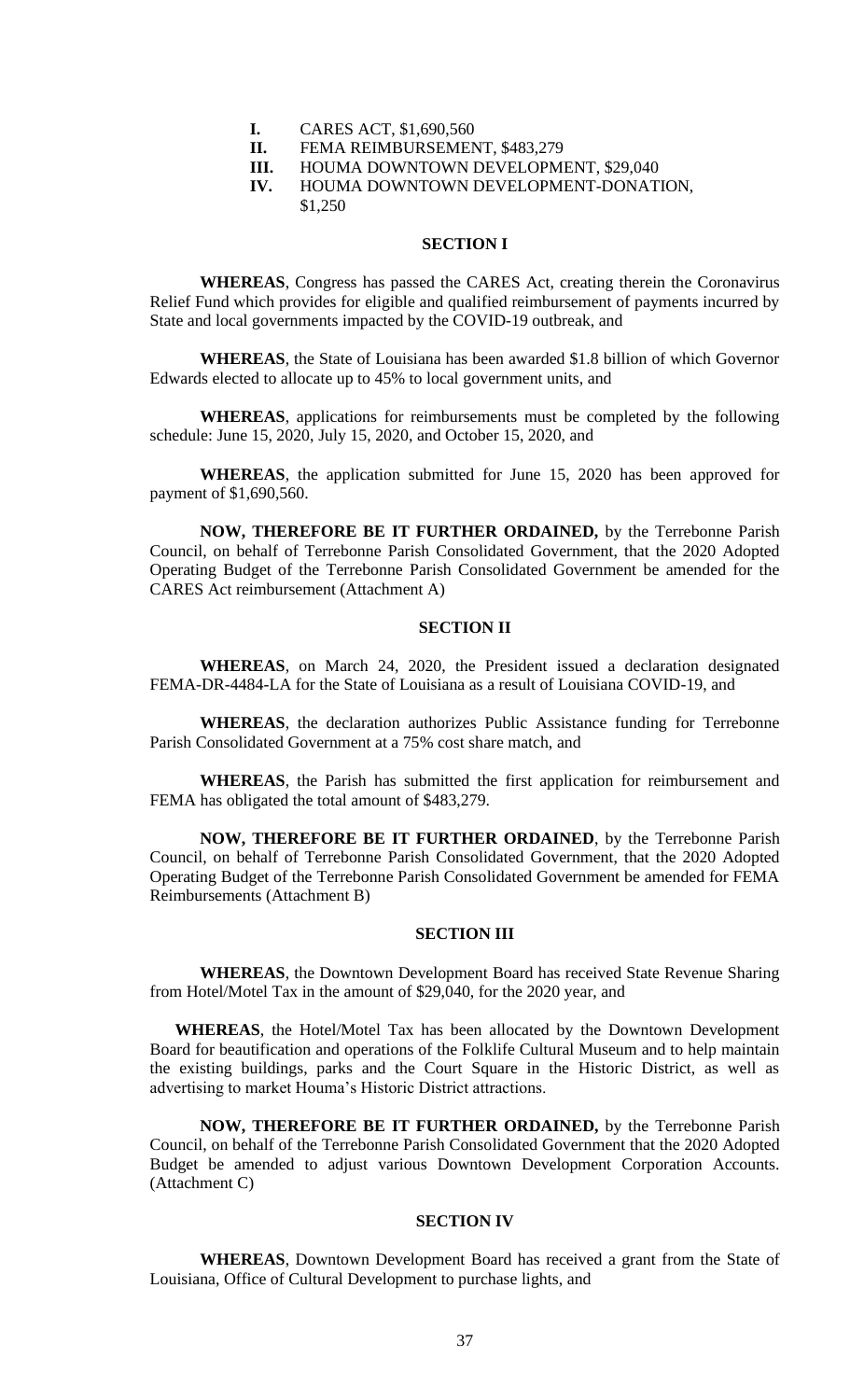**WHEREAS**, the funds will be put into the DDC/Folk Operating Supplies account for \$1,250.

**NOW, THEREFORE BE IT FURTHER ORDAINED**, by the Terrebonne Parish Council, on behalf of the Terrebonne Parish Consolidated Government, that the 2020 Adopted Operating Budget of the Terrebonne Parish Consolidated Government be amended for the Downtown Development Grant. (Attachment D)

### **SECTION V**

If any word, clause, phrase, section or other portion of this ordinance shall be declared null, void, invalid, illegal, or unconstitutional, the remaining words, clauses, phrases, sections and other portions of this ordinance shall remain in full force and effect, the provisions of this ordinance hereby being declared to be severable.

# **SECTION VI**

This ordinance shall become effective upon approval by the Parish President or as otherwise provided in Section 2-13(b) of the Home Rule Charter for a Consolidated Government for Terrebonne Parish, whichever occurs sooner.

This ordinance, having been introduced and laid on the table for at least two weeks, was voted upon as follows:

THERE WAS RECORDED:

YEAS: D. J. Guidry, J. Navy, C. Harding, G. Michel, J. Amedée, J. Domangue, D. W. Guidry, Sr., and D. Babin. NOT VOTING: None. ABSTAINING: None. ABSENT: S. Trosclair. The Vice Chairman declared the ordinance adopted on this, the  $2<sup>nd</sup>$  day of September 2020.

The Vice-Chairman recognized the public for comments on the following:

- F. Consider the introduction of an ordinance to declare as surplus twenty-two (22) tax properties adjudicated to the Terrebonne Parish Consolidated Government and to acquire authorization to dispose of said properties in accordance with LA R.S. 47:2196:
	- 1. 3310 Grand Caillou Rd.
	- 2. 7288 Shrimpers Row
	- 3. 8965 Grand Caillou Rd.
	- 4. 182 Marjorie St.
	- 5. Avet St.
	- 6. 107, 117, 119, 121 Avet St.
	- 7. 180 Rose St.
	- 8. 301 Woodway Dr.
	- 9. 115 Ja Don Dr.
	- 10. 4291/4291A Nicholas St.
	- 11. 957 Hwy 55
	- 12. 2606/2608 Larry St.
	- 13. 454 Richmond Ave.
	- 14. 327/331 Ruth St.
	- 15. 211 Stovall St.
	- 16. 123 Morrison Ave.
	- 17. 3111 Betty Ann St.
	- 18. 545 Polk St.
	- 19. 500 Mobile Estates Dr.
	- 20. 107 Benoit Crossing St.
	- 21. 4784 N. Bayou Black Dr.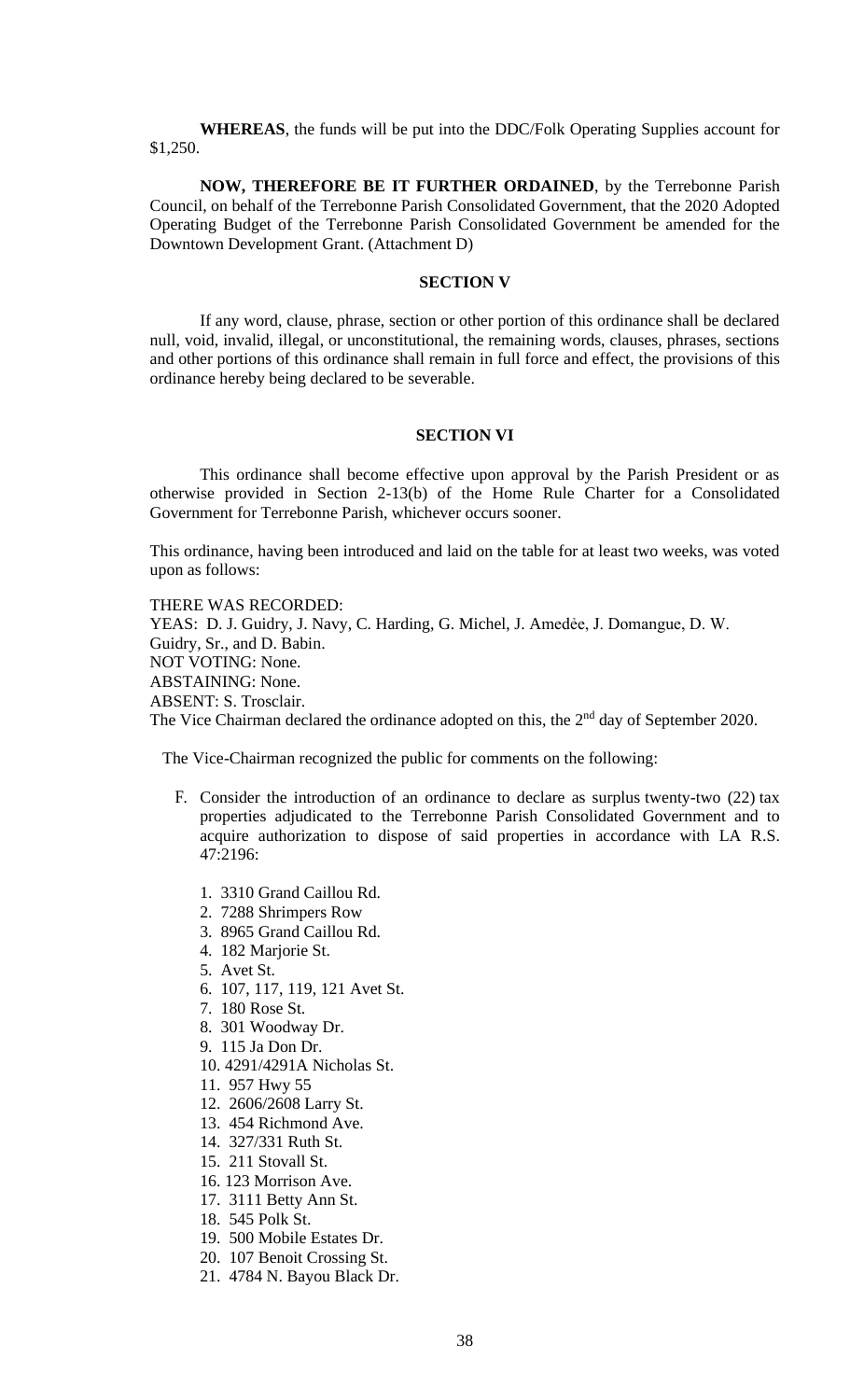22. Jeffrey Duplantis Ct.

There were no comments from the public on the proposed ordinance.

Mr. G. Michel moved, seconded by Mr. C. Harding, "THAT the Council close the aforementioned public hearing."

The Vice-Chairman called for a vote on the motion offered by Mr. G. Michel. THERE WAS RECORDED: YEAS: D. J. Guidry, J. Navy, C. Harding, G. Michel, J. Amedée, J. Domangue, D. W. Guidry, Sr., and D. Babin. NAYS: None. ABSENT: S. Trosclair The Vice-Chairman declared the motion adopted.

OFFERED BY: MR. G. MICHEL SECONDED BY: MRS. J. DOMANGUE

# **ORDINANCE NO: 9176**

AN ORDINANCE DECLARING THE FOLLOWING PROPERTIES ADJUDICATED TO TERREBONNE PARISH CONSOLIDATED GOVERNMENT AS SURPLUS AND NOT NEEDED FOR A PUBLIC PURPOSE; **\_1) 3310 GRAND CAILLOU RD.; 2) 7288 SHRIMPERS ROW; 3) 8965 GRAND CAILLOU RD. 4) 182 MARJORIE ST.; 5) 107, 117, 119, 121 AVET ST.; 6) AVET ST.; 7) 180 ROSE ST.; 8) 301 WOODWAY DR.; 9) 115 JA DON DR.; 10) 4291/4291A NICHOLAS ST.; 11) 957 HIGHWAY 55; 12) 2606/2608 LARRY ST.; 13) 454 RICHMOND AVE.; 14) 327/331 RUTH ST.; 15) 211 STOVALL ST.; 16) 123 MORRISON AVE. 17) 3111 BETTY ANN ST.; 18) 545 POLK ST.; 19) 500 MOBILE ESTATES DR.; 20) 107 BENOIT CROSSING ST./4834 HIGHWAY 90; 21) 4784 N. BAYOU BLACK DR.; 22) JEFFREY DUPLANTIS CT.;** AND TO ADDRESS OTHER MATTERS RELATIVE THERETO.

**WHEREAS**, **100%** of immovable property was adjudicated to the Terrebonne Parish Consolidated Government on **JULY 7, 2017** for nonpayment of taxes; and

**WHEREAS**, LA R.S. 47:2196, *et seq.* authorizes the parish to sell adjudicated property in accordance with law; and

**WHEREAS**, the three (3) year period for redemption provided by Art. 7, §25 of the Louisiana Constitution has elapsed without redemption; and

**WHEREAS**, the Terrebonne Parish Consolidated Government now wishes to declare the property described below surplus and not needed for a public purpose and to dispose of said property in accordance with LA R.S. 47:2196, *et seq*.; and

**NOW BE IT ORDAINED** by the Terrebonne Parish Council, on behalf of the Terrebonne Parish Consolidated Government, that the following described properties adjudicated to the Terrebonne Parish Consolidated Government and depicted on the attached plats, if any, are hereby declared surplus:

- **1. LOT 11 AS SHOWN ON "MAP SHOWING THE REDIVISION OF A PORTION OF THE PROPERTY BELONGING TO ASHLAND LAND PARTNERSHIP, LOCATED IN SECTION 79, T18S - R18E". (3310 GRAND CAILLOU RD.), (PARCEL #50157), WITH OWNER OF RECORD RAY HESSELGRAVE.**
- **2. ON THE RIGHT DESCENDING BANK OF BAYOU GRAND CAILLOU. BOUNDED ABOVE BY ELLIS GREGOIRE. BOUNDED BELOW BY HARRY VERDIN. LOT 42' FRONT ON PUBLIC ROAD BY DEPTH OF 6**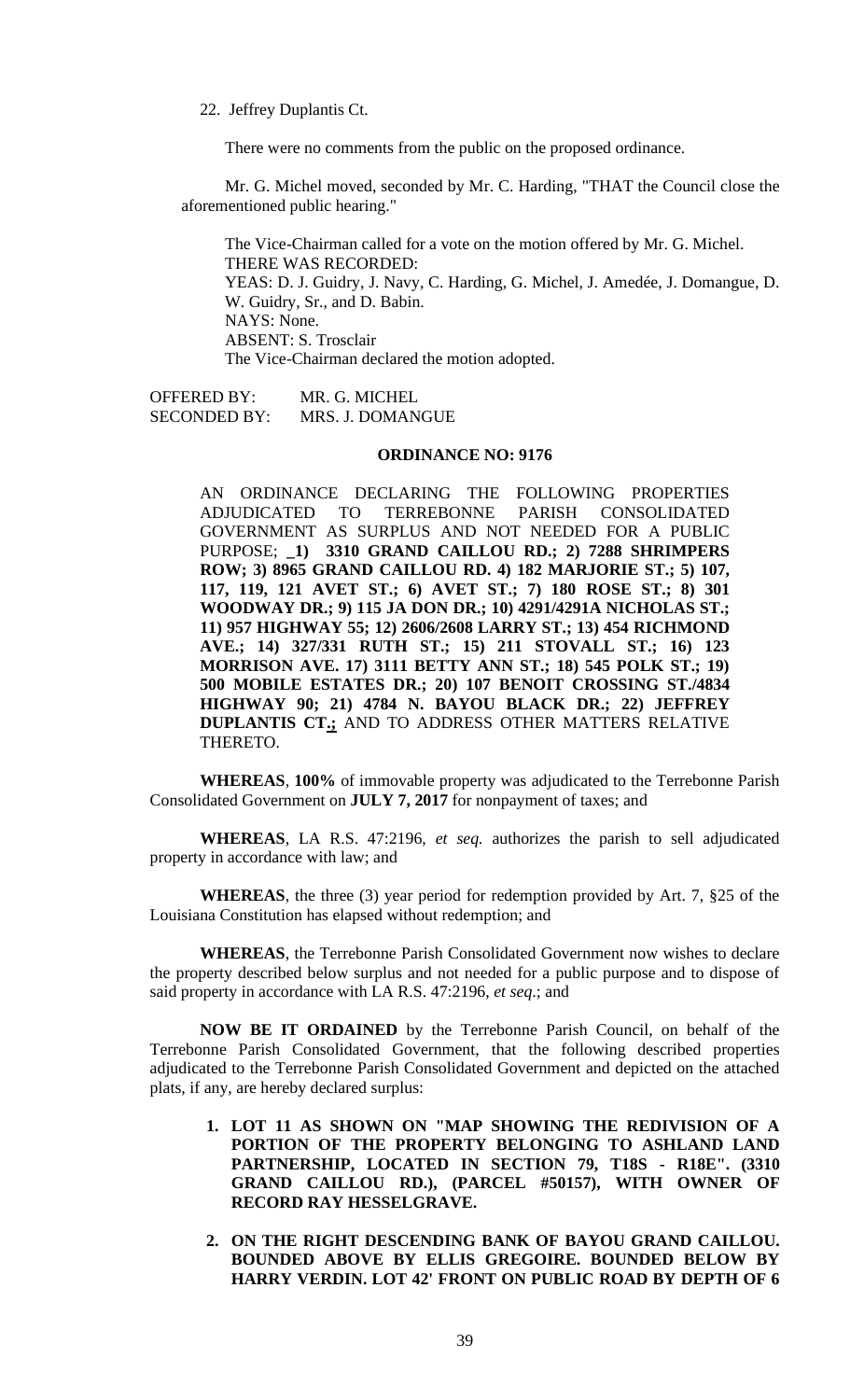**ARPENTS LOCATED IN N/2 OF LOT 4 BOUDREAUX-PORCHE SUBD. (7288 SHRIMPERS ROW), (PARCEL #27365), WITH OWNER OF RECORD CECILE GREGOIRE AND ALBERT GREGOIRE.**

- **3. ON THE LEFT DESCENDING BANK OF BAYOU GRAND CAILLOU. BOUNDED ABOVE BY CLEMENT PARFAIT. BOUNDED BELOW BY JOS. PARFAIT. LOT 32 X 50' LYING 73' BACK FROM PUBLIC ROAD. ALSO 12' RIGHT OF WAY TO PUBLIC ROAD. (8965 GRAND CAILLOU RD.), (PARCEL #26473), WITH OWNER OF RECORD RAMSEY TODD BILLIOT.**
- **4. LOT 21 BLOCK 2 A.J. AUTHEMENT SUBD. #2. (182 MARJORIE ST.), (PARCEL #27967), WITH OWNER OF RECORD ALBERTHA FRANCOIS.**
- **5. ON THE LEFT DESCENDING BANK OF BAYOU GRAND CAILLOU. LOTS 4, 9, 10 & 11 BLOCK 1 AVET SUBD. ALSO TRACT A-2 ALONG THE NORTHERN SIDE OF LOT 4 AVET SUBD. ALSO TRACT 60' ON NORTH LOT 9, 60' ON NORTH LOT 10, 60' ON NORTH LOT 11 AVET SUBD. BEING A PORTION OF TRACT A-3. ALSO TRACT EAST OF AVET SUBD. & AVET STREET BY DEPTH OF SURVEY OR CONFIRMATION. (107, 117, 119, 121 AVET ST.) (PARCEL #43330), WITH OWNER OF RECORD MERLIN J. AVET.**
- **6. ON THE LEFT DESCENDING BANK OF BAYOU GRAND CAILLOU.**

**BOUNDED ABOVE BY JOHN PORTIER ETALS. BOUNDED BELOW BY FRANCIS AVET. TRACT KNOWN AND DESIGNATED BY THE LETTERS "A3" ON MAP RECORDED IN INSTRUMENT #252524, LOCATED IN SECTION 85 T19S R17E. LESS FRACTIONAL LOT 60 X 12' SOLD TO FRANCIS A. AVET CB 429/614. LESS 12 X 120 FT. STRIP IN REAR OF LOTS 7 & 8 SOLD CB 661/700. LESS PORTION OF TRACT "A3" SOLD TO MERLIN J. AVET. CB 1592/679. (NO PHYSICAL ADDRESS), (PARCEL #26385), WITH OWNER OF RECORD MERLIN J. AVET.**

- **7. LOT 15 BLOCK 2 GLAISE BABIN SUBD. (180 ROSE ST.), (PARCEL #27414), WITH OWNER OF WHITNEY J. GUIDRY.**
- **8. LOT 3 BLOCK 5 ADDEN. 1 LAFAYETTE WOODS. (301 WOODWAY DR.), (PARCEL #16792), WITH OWNERS OF RECORD CHRISTOPHER M. BONVILLAIN.**
- **9. LOTS 10 & 11 BLOCK 1 JA-DON HEIGHTS SUBDIVISION (REVISED) (115 JA DON DR.) (PARCEL #33163) WITH OWNER OF RECORD ROLAND J. BLANCHARD ESTATE.**
- **10. TRACT B, CONTAINING 13.097 ACRES, MORE OR LESS, AS SHOWN ON "DIVISION OF PROPERTY BELONGING TO DUARD J. CHERAMIE AND TONI ESTAY CHERAMIE, LOCATED IN SECTION 10 T18S R18E." (4291/4291A NICHOLAS ST.) (PARCEL #47075) WITH OWNER OF RECORD CLAYTON S. AND TAMMY DORMAIN.**
- **11. ON THE LEFT DESCENDING BANK OF BAYOU TERREBONNE. BOUNDED ABOVE BY ELIE & CLAUDE PROSPERE. BOUNDED BELOW BY IRVIN J. HUTCHINSON. HAVING A FRONTAGE 150' BY DEPTH 248'. (957 HIGHWAY 55) (PARCEL #31804) WITH OWNER OF RECORD LEAH DENISE LEBLANC.**
- **12. LOTS 21 & 22 SQUARE 4 BARROWTOWN. (2606/2608 LARRY ST.) (PARCEL #23590) WITH OWNER OF RECORD CHESTER NIXON.**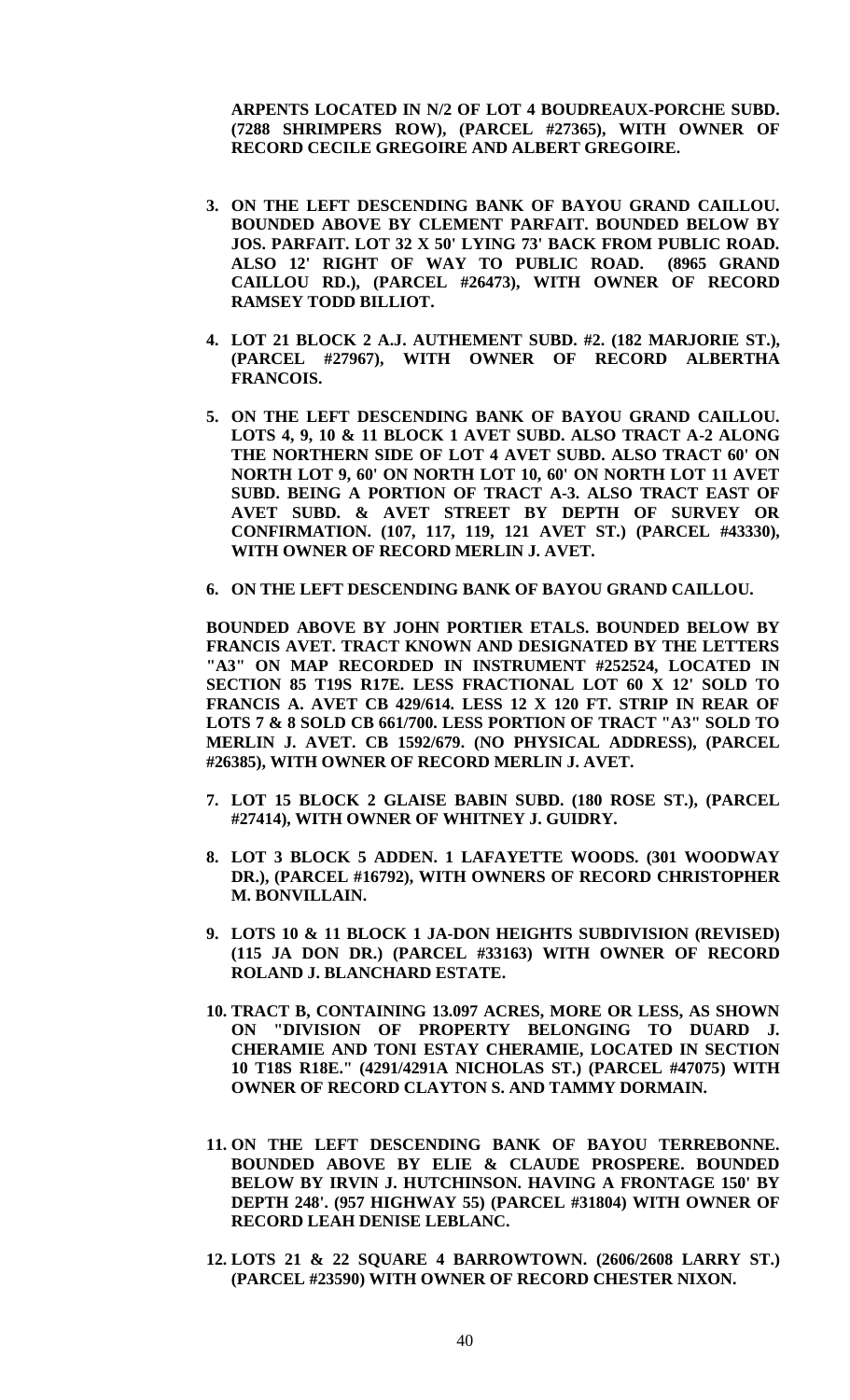- **13. NORTHERNMOST 1/2 OF LOT 7 BLOCK 6 BARROW SUBDIVISION. (454 RICHMOND AVE.) (PARCEL #21014) WITH OWNER OF RECORD PAMELA JANE GARABRANDT PERDUE.**
- **14. SOUTH 35' OF LOT 26, ALL OF LOT 24 AND NORTH 1/2 OF LOT 22 WEST SIDE OF RUTH STREET. DUPONT ADDITION. (327/331 RUTH ST.) (PARCEL #19939) WITH OWNER OF RECORD ROBERT E. AND AGNES DEARING AND PATRICK DEARING.**
- **15. LOT 26 BLOCK 1 GUS WALKER SUBD. (211 STOVALL ST.) (PARCEL #24912) WITH OWNER OF RECORD JUDY HITE.**
- **16. LOT 10 BLOCK 2 HOUMA BRICK & BOX CO. S/D (123 MORRISON AVE.) (PARCEL #18470) WITH OWNER OF RECORD HOWARD J. AND EVA BOUDREAUX.**
- **17. LOT 57 1/2 X 168' ON WEST SIDE OF BETTY ANN STREET DESIGNATED AS LOT 4 BLOCK 4 GILBERT SUBD. (3111 BETTY ANN ST.) (PARCEL #7709) WITH OWNER OF RECORD HORACE PITRE, SR.**
- **18. 56 1/4' FRONT. LOT 33 BLOCK 1 EAST SIDE POLK ST. (FORMERLY WILLIAMS ST.) GEORGE WILLIAMS SUBDIVISION ADDITION. (545 POLK ST.) (PARCEL # 18222) WITH OWNER OF RECORD AMEDY BLANCHARD ESTATE.**
- **19. LOT 1 BLOCK 12 MOBILE ESTATES. (500 MOBILE ESTATES DR.) (PARCEL # 5819) WITH OWNER OF RECORD CHAD MICHAEL FOX.**
- **20. TRACTS 1 & 1-A ON "MAP SHOWING PROPERTY BELONGING TO EUGENE R. BENOIT OR ASSIGNS LOCATED IN SECTION 14, T16S - R15E." (107 BENOIT CROSSING/4834 HIGHWAY 90) (PARCEL # 36684) WITH OWNER OF RECORD EUGENE J. BENOIT, JR.**
- **21. ON THE RIGHT DESCENDING BANK OF BAYOU BLACK. BOUNDED ABOVE BY WIDOW & HEIRS OF J.A. HUNTER, FORMERLY NOW, THOMAS STEWART. BOUNDED BELOW BY MRS. VELLIA R. BILLIZAN, ETALS. HAVING A FRONTAGE 160' BY DEPTH OF SURVEY IN SECTION 28 T17S R15E. (4784 N. BAYOU BLACK DR.) (PARCEL # 37397) WITH OWNER OF RECORD WALTER MATHEWS.**
- **22. A CERTAIN LOT OR PARCEL OF PROPERTY SITUATED APPROXIMATELY THREE MILES ABOVE THE CITY OF HOUMA, ON THE RIGHT DESCENDING BANK OF BAYOU TERREBONNE, BUT NOT FACING THEREON, MEASURING A FRONT OF TWENTY (20') FEET ON THE WEST SIDE OF LOUISIANA HIGHWAY 24 BY DEPTH OF SEVEN HUNDRED SIXTY-EIGHT (768') FEET, MORE OR LESS, BETWEEN EQUAL AND PARALLEL LINES TO THE REAR, WITH A REAR DIMENSION OF TWENTY (20') FEET; BOUNDED IN FRONT OR EAST BY THE SAID PUBLIC HIGHWAY, ON THE NORTH BY THE FIRST DESCRIBED TRACT AND TRACTS PREVIOUSLY SOLD BY VENDOR HEREIN TO GARY BRUNET AND MICHAEL WREN, OR ASSIGNS, ON THE WEST BY PROPERTY PREVIOUSLY SOLD BY VENDOR HEREIN TO HOUMA CABLEVISION, INC., AND ON THE SOUTH BY PROPERTY OF THOMAS BABIN, OR ASSIGNS; TOGETHER WITH ALL BUILDINGS AND IMPROVEMENTS THEREON END ALL RIGHTS, WAYS PRIVILEGES AND SERVITUDES THEREUNTO BELONGING OR IN ANYWISE APPERTAINING. (JEFFREY DUPLANTIS CT.) (PARCEL #67938) WITH OWNER OF RECORD PATRICIA DUPLANTIS BRUNET AND MILLIE DUPLANTIS WREN.**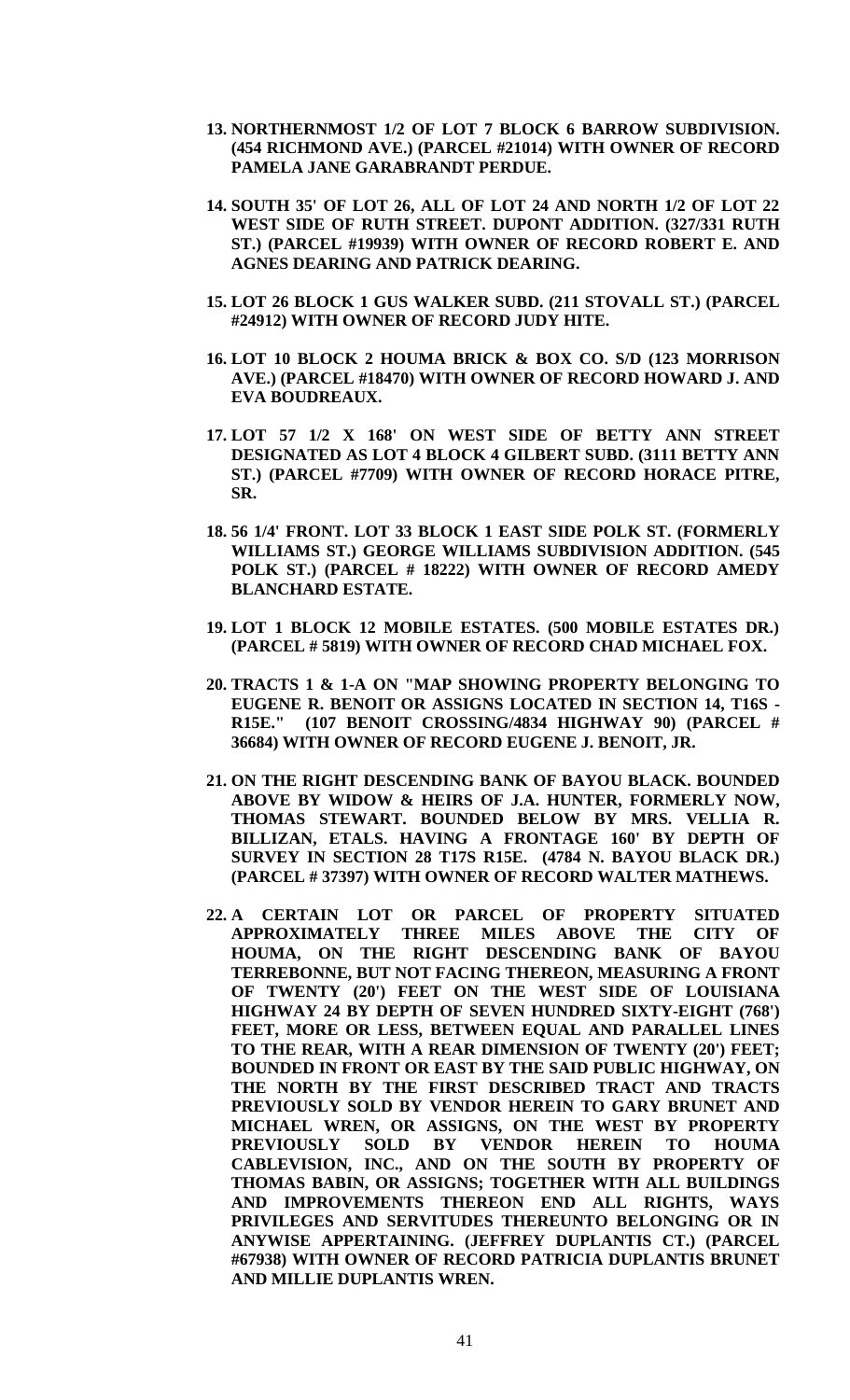**BE IT FURTHER ORDAINED**, by the Terrebonne Parish Council, on behalf of the Terrebonne Parish Consolidated Government, that Administration be hereby authorized to dispose of the property in accordance with LA R.S. 47:2196, *et seq*. and inclusive of the following terms.

# **SECTION I**

Each bid shall be accompanied by a deposit in the form of a Certified Check, Cashier's Check, Money Order or Bid Bond with Power of Attorney (Letters of Credit WILL NOT be accepted) in the amount of twenty percent (20%) of the proposed price made payable to the Terrebonne Parish Consolidated Government. Bid deposits made for non-winning bids shall be returned. The bid deposit made with the winning bid shall be non-refundable, unless redemption occurs, and paid towards the purchase price. The balance of the purchase price is due at the time of closing and payable in the form of a Certified Check, Cashier's Check, or Money Order.

#### **SECTION II**

Additionally, the winning bidder shall bear the cost of recording the sale document into the conveyance records of the Parish of Terrebonne pursuant to La. R.S. 47:2207.

# **SECTION III**

The winning bidder, otherwise known as the Purchaser or Acquirer, of this adjudicated property is solely responsible for compliance with La. R.S. 47:2206 regarding notification of parties who may have had an interest in the property regarding their rights of redemption and La. R.S. 47:2208 regarding recordation of those notices. Copies of the applicable law will be distributed along with bid packets for this adjudicated property. Terrebonne Parish Consolidated Government has not and will not perform these requirements; thus, it is the purchaser's or acquiring person's responsibility to do so. Terrebonne Parish Consolidated Government encourages the Purchaser or Acquiring Person to consult legal counsel regarding Louisiana law on adjudicated property.

### **SECTION IV**

By acquiring a bid packet for the bid/purchase of this adjudicated property, each bidder acknowledges that he/she/it has received all information discussed in this ordinance as well as the statutes (laws) discussed in Section II above, and that he/she/it understands these procedures must be followed in order to fully protect he/she/its rights in the adjudicated property purchased from the parish.

#### **SECTION V**

If any word, clause, phrase, section or other portion of this ordinance shall be declared null, void, invalid, illegal, or unconstitutional, the remaining words, clauses, phrases, sections and other portions of this ordinance shall remain in force and effect, the provisions of this ordinance hereby being declared to be severable.

#### **SECTION VI**

Any ordinance or part thereof in conflict herewith is hereby repealed.

# **SECTION VII**

This ordinance shall become effective upon approval by the Parish President or as otherwise provided in Section 2-13 (b) of the Home Rule Charter for a Consolidated Government for Terrebonne Parish, whichever occurs sooner.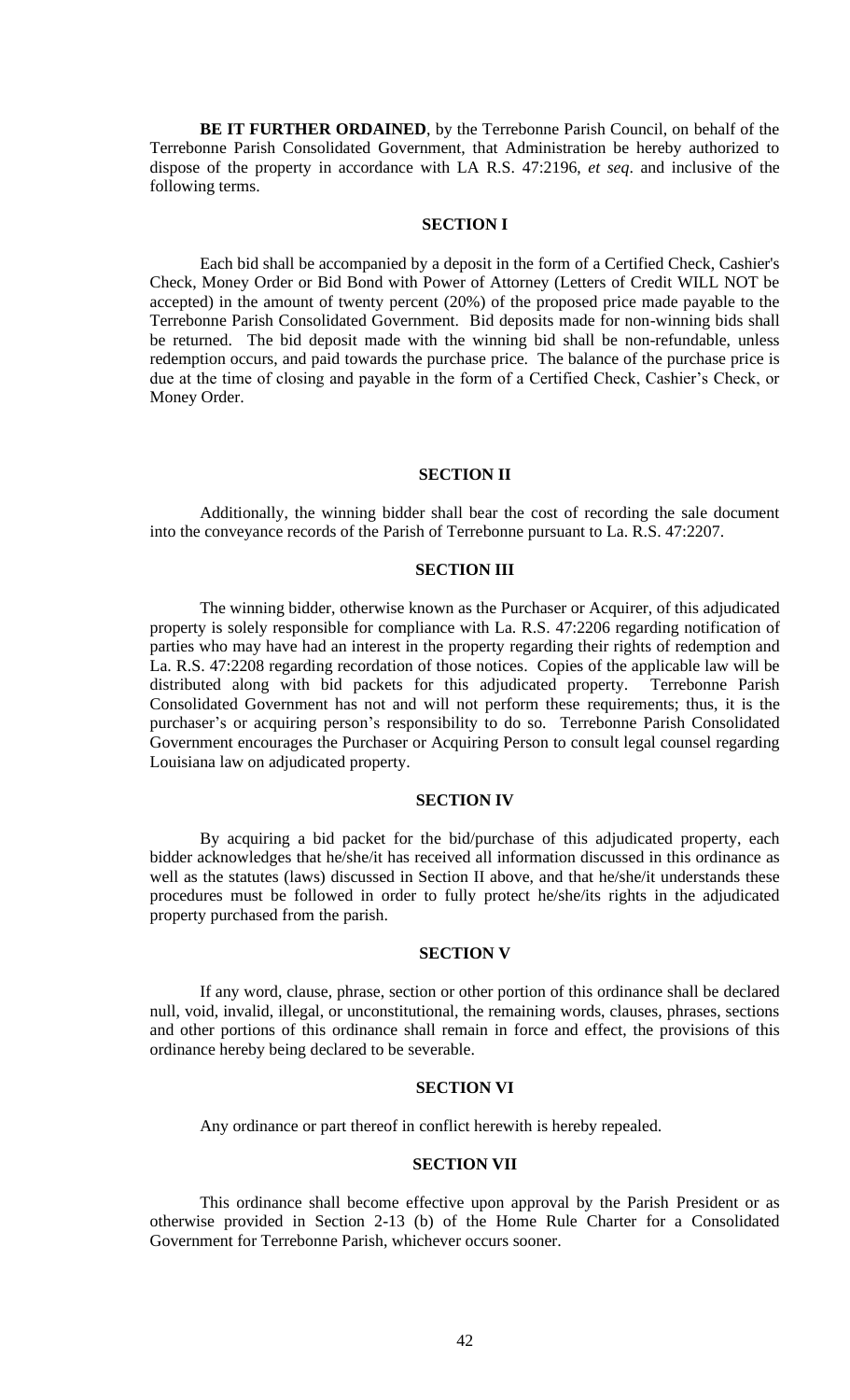This ordinance, having been introduced and laid on the table for two weeks, was voted upon as follows: THERE WAS RECORDED: YEAS: D. J. Guidry, J. Navy, C. Harding, G. Michel, J. Amedée, J. Domangue, D. W. Guidry, Sr., and D. Babin. NOT VOTING: None. ABSTAINING: None. ABSENT: S. Trosclair. The Vice Chairman declared the ordinance adopted on this, the  $2<sup>nd</sup>$  day of SEPTEMBER 2020.

The Vice-Chairman recognized the public for comments on the following:

G. Consider the introduction of an ordinance to amend Ordinance No. 7120 to amend Chapter 19, Article II, (Parades) Division I, Sections 19-31 and 19-78- of the Terrebonne Parish Code to provide clarification of the Mardi Gras Parade Safety Committee membership.

Mr. G. Michel moved, seconded by Mr. J. Amedée, "THAT the Council close the aforementioned public hearing."

The Vice-Chairman called for a vote on the motion offered by Mr. G. Michel. THERE WAS RECORDED: YEAS: D. J. Guidry, J. Navy, C. Harding, G. Michel, J. Amedée, J. Domangue, D. W. Guidry, Sr., and D. Babin. NAYS: None. ABSENT: S. Trosclair The Vice-Chairman declared the motion adopted.

OFFERED BY: MR. G. MICHEL SECONDED BY: MR. J. AMEDEE

### **ORDINANCE NO. 9177**

AN ORDINANCE AMENDING ORDINANCE NO. 7120 TO AMEND CHAPTER 19, ARTICLE II, (PARADES) DIVISION I, SECTIONS 19- 31 and 19-78 OF THE TERREBONNE PARISH CODE, TO PROVIDE CLARIFICATION OF THE MARDI GRAS PARADE SAFETY COMMITTEE MEMBERSHIP, PURSUANT TO LEGAL REVIEW OF SAID ARTICLE, AND TO PROVIDE FOR RELATED MATTER.

# **SECTION I**

**WHEREAS**, Sec. 1-06 of the Home Rule Charter for the Parish of Terrebonne provides that parish government shall have the right, power and authority to pass all ordinances requisite or necessary to promote, protect and preserve the general welfare, safety, health, peace and good order of the parish, including, but not by way of limitation, the right, power and authority to pass ordinances on all subject matters necessary, requisite or proper for the management of parish affairs, and all other subject matter without exception, subject only to the limitation that the same shall not be inconsistent with the constitution or expressly denied by general law applicable to the parish; and

**NOW, THEREFORE BE IT ORDAINED** by the Terrebonne Parish Council, on behalf of the Terrebonne Parish Consolidated Government, that:

# **SECTION II**

Chapter 19, Article II, Divisions 1, Section 19-31 is amended as follows:

# **DIVISION 1. GENERALLY**

# **Sec. 19-31. Mardi Gras Parade Safety Committee**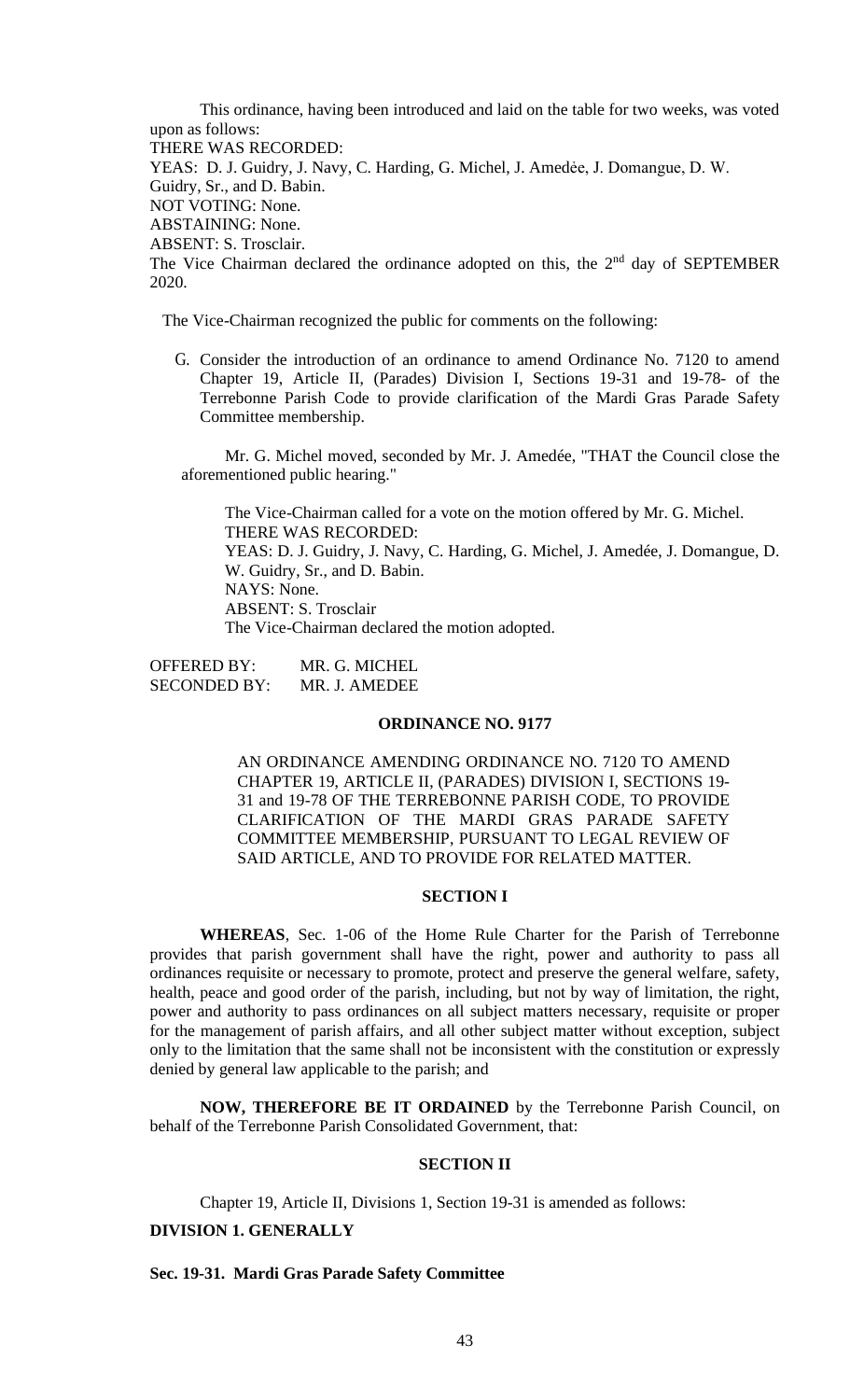- (a) A Mardi Gras Parade Safety Committee is hereby established and shall consist of the Sheriff of Terrebonne Parish, the Houma Police Chief, the Houma Fire Chief, a designee of the Parish President, one member of the Terrebonne Parish Council, and one member representing the membership of each carnival organization. The total number of members shall be fourteen  $(14)$ . The organization representatives shall be selected from the memberships of those organizations enumerated in Sec 19-78 (c)(1),and shall be selected in a manner set forth by those organizations.
- (b) The Committee shall have the authority, upon majority consensus, to promulgate rules and regulations and may impose sanctions upon the organization, float and/or individual for violating those rules.
- (c) Failure to comply with the rules and/or sanctions may result in the exclusion of the rider, float, or organization, found to be in violation. Expulsion of the sanctioned party will suffice in lieu of payment of the fine.
- (d) All fines shall be remitted to the Terrebonne Parish Consolidated Government and deposited in an account to be used for the purpose of parade public safety (purchase of barricades, portable toilets, etc). The Committee shall, upon majority vote, authorize the expenditure of these funds.

(Ord. No. 7120, § II, 5-10-06)

### **Sec. 19-78. Provisions applicable to carnival parade organizations.**

(a) *Applicability.* The provisions of this section are applicable only to organizations conducting parades during the carnival season.

(b) *General conditions.* Permits for 1989 and subsequent years shall be for the same position, route and time in the carnival season as held in the 1988 season, except those positions, routes, dates and times as may be authorized to be changed by the Chief of Police and/or Sheriff as provided in this article. If a permit is canceled for the season or in the manner hereinafter set out, or if the holder of a permit should not parade in any year, except when a parade is canceled for reasons beyond the control of the permit holder, such as weather, fire or other casualty or due to national emergency, the permit shall be canceled for that year and subsequent years, and the number which may be issued for subsequent years will be reduced accordingly. Such vacancy in date and time may be filled only by an organization already licensed under this article which may desire to transfer to such date and time, the rule of parade seniority prevailing. Any vacancy that is created by such transfer may likewise be filled only in the same manner. Where any conflict in position, date, time or parade route arises, the rule of parade seniority shall prevail as to which organization shall have the right to the contested position, date, time or parade route.

(c) *Schedule of parade dates.* The following parade permits may be issued under this article under conditions hereinafter set forth. The date specified herein may be changed by the chief of police and/or the sheriff in accordance with this article.

- (1) Urban services district.
	- a. Second Friday preceding Mardi Gras--Hercules.
	- b. Second Saturday preceding Mardi Gras--Aquarius.
	- c. Second Sunday preceding Mardi Gras--Hyacinthians.
	- d. Friday preceding Mardi Gras--Aphrodite.
	- e. Saturday preceding Mardi Gras--Krewe of Mardi Gras.
	- f. Sunday preceding Mardi Gras—Terreanians, followed by the Krewe of Tut.
	- g. Monday preceding Mardi Gras--Cleopatra.
	- h. Mardi Gras Day--Houmas/Kajuns.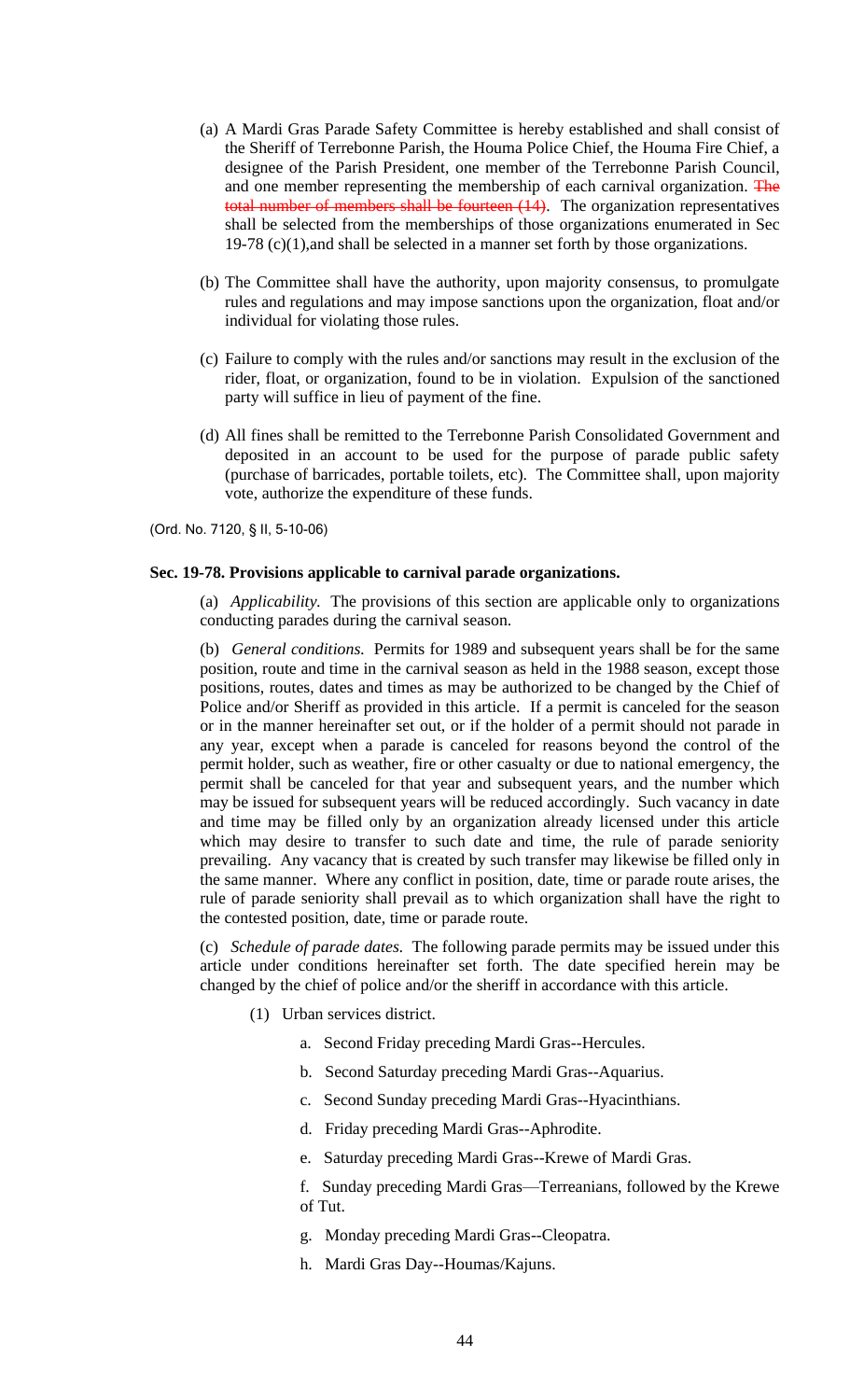- (2) Rural route--Montegut.
	- a. Sunday preceding Mardi Gras.
	- b. Mardi Gras Day--Bonne Terre.

(3) Rural route--Little Caillou, Grand Caillou, Dularge. The route and time shall be determined by the Sheriff's Office.

(d) *Hearings; penalties.* If any organizations violating this article are found during the carnival season, a written report detailing such violations shall be delivered to the council at its next regular meeting by the Chief of Police and/or the Sheriff. A copy of this report to the council shall also be sent to the parade organization in question. The council shall hold a public hearing on the matter and shall determine the proper penalty, if any, to be imposed on the parade organization responsible for the violations. The severity of the penalty imposed by the council shall depend on the number and/or seriousness of the violations. If the council finds the violations to be of a serious nature, the permit of the organization may be revoked. If the council finds the violations to be minor, the council shall place the organization on probation until the next Mardi Gras season. However, if in the next Mardi Gras season the same organization is found in violation of this article for any reason, its permit may be revoked. The penalties listed herein shall be imposed in addition to any other penalties which may be imposed as specified elsewhere in this article.

(Ord. No. 5994, 12-2-98)

# **SECTION III**

If any word, clause, phrase, section or other portion of this ordinance shall be declared null, void, invalid, illegal, or unconstitutional, the remaining words, clauses, phrases, sections and other portions of this ordinance shall remain in full force and effect, the provisions of this ordinance hereby being declared to be severable.

### SECTION IV

This ordinance shall become effective upon approval by the Parish President.

This ordinance, having been introduced and laid on the table for at least two weeks, was voted upon as follows:

THERE WAS RECORDED: YEAS: D. J. Guidry, J. Navy, C. Harding, G. Michel, J. Amedée, J. Domangue, D. W. Guidry, Sr., and D. Babin. NOT VOTING: None. ABSTAINING: None. ABSENT: S. Trosclair. The Vice Chairman declared the ordinance adopted on this, the  $2<sup>nd</sup>$  day of SEPTEMBER 2020.

Mr. G. Michel moved, seconded by Mr. D. Babin, "THAT, the Council return to the regular order of business and consider agenda item 7B at this time."

The Vice-Chairman called for a vote on the motion offered by Mr. G. Michel. THERE WAS RECORDED: YEAS: D. J. Guidry, J. Navy, C. Harding, G. Michel, J. Amedée, J. Domangue, D. W. Guidry, Sr., and D. Babin. NAYS: None. ABSENT: S. Trosclair The Vice-Chairman declared the motion adopted.

Councilman J. Navy requested that the agenda item concerning COVID and weather-related updates be placed on the committee agenda for future meetings.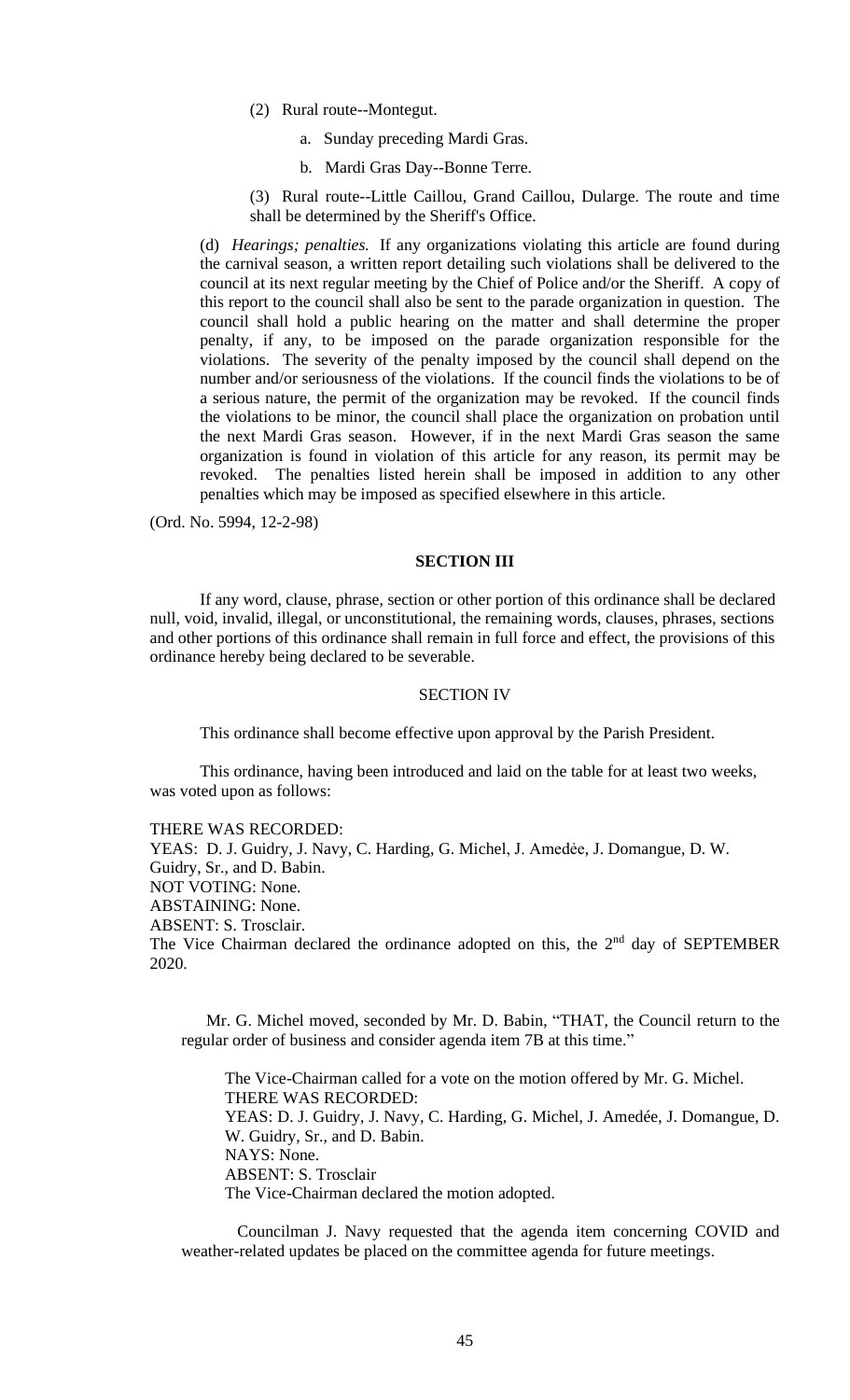Office of Homeland Security and Emergency Preparedness Director Earl Eues provided an update on the number of confirmed COVID cases, deaths, recoveries, and hospitalizations throughout Terrebonne Parish. He encouraged the public to continue to practice social distancing, wear a mask in public, and to wash their hands frequently.

In response to Councilman J. Navy's question regarding a potential Coronavirus vaccine, Mr. Eues stated a dilemma with the public being apprehensive to taking the Coronavirus vaccine, if one is created. He continued by encouraging the public to take the flu vaccine before flu season.

Councilman J. Navy posed the question of a potential spike in COVID numbers due to the number of displaced residents from Lake Charles, due to Hurricane Laura.

Mr. Eues informed the Council that anyone who initially evacuated for Hurricane Laura were sent to a hotel and others were placed in a mega shelter, where social distancing was still being practiced.

Councilman J. Navy questioned whether children would be required to receive a vaccine before they are allowed to attend school.

Mr. Eues stated that the vaccine will be optional, similar to the flu vaccine.

Councilman J. Amedée informed the Council that he was looking into how the Council receives information and updates pertaining to emergency matters. He suggested the proposal of legislation to include Parish Councils and Police Jurys in exemption to receive emergency information through various forms of communication.

Councilman C. Harding offered his condolences to Councilman J. Amedée and S. Trosclair's families due to the loss of loved ones. He also thanked Mr. Earl Eues for the job he does with keeping the parish informed on emergency matters.

Mr. Eues thanked the parish employees and volunteers that assisted during Hurricane Laura.

Announcements Agenda Item 8A – Parish President Dove: Was not present.

Announcements Agenda Item 8B – Announcements: Council Members:

- Councilman J. Navy paid respect to the passing of Mr. Lucas "Buddy" Marcello and the impact he had on Terrebonne Parish's recreation.
- Councilwoman J. Domangue encouraged the public to complete their Census.
- Councilman D. Babin encouraged everyone to keep Councilman S. Trosclair's family in their thoughts and prayers, as well as his late uncle, Mr. Buddy Marcello.

The Vice-Chairman read a memo from Council Chairman S. Trosclair explaining his absence from tonight's proceedings, due to a family matter.

The monthly engineering report for T. Baker Smith will be presented at the next council meeting.

Ms. J. Domangue moved, seconded by Mr. J. Navy, "THAT, there being no further business to come before the Council, the meeting be adjourned."

The Chairman called for a vote on the motion offered by Ms. J. Domangue. THERE WAS RECORDED: YEAS: D. J. Guidry, J. Navy, C. Harding, G. Michel, J. Amedée, J. Domangue, D. W. Guidry, Sr., and D. Babin. NAYS: None. ABSENT: S. Trosclair